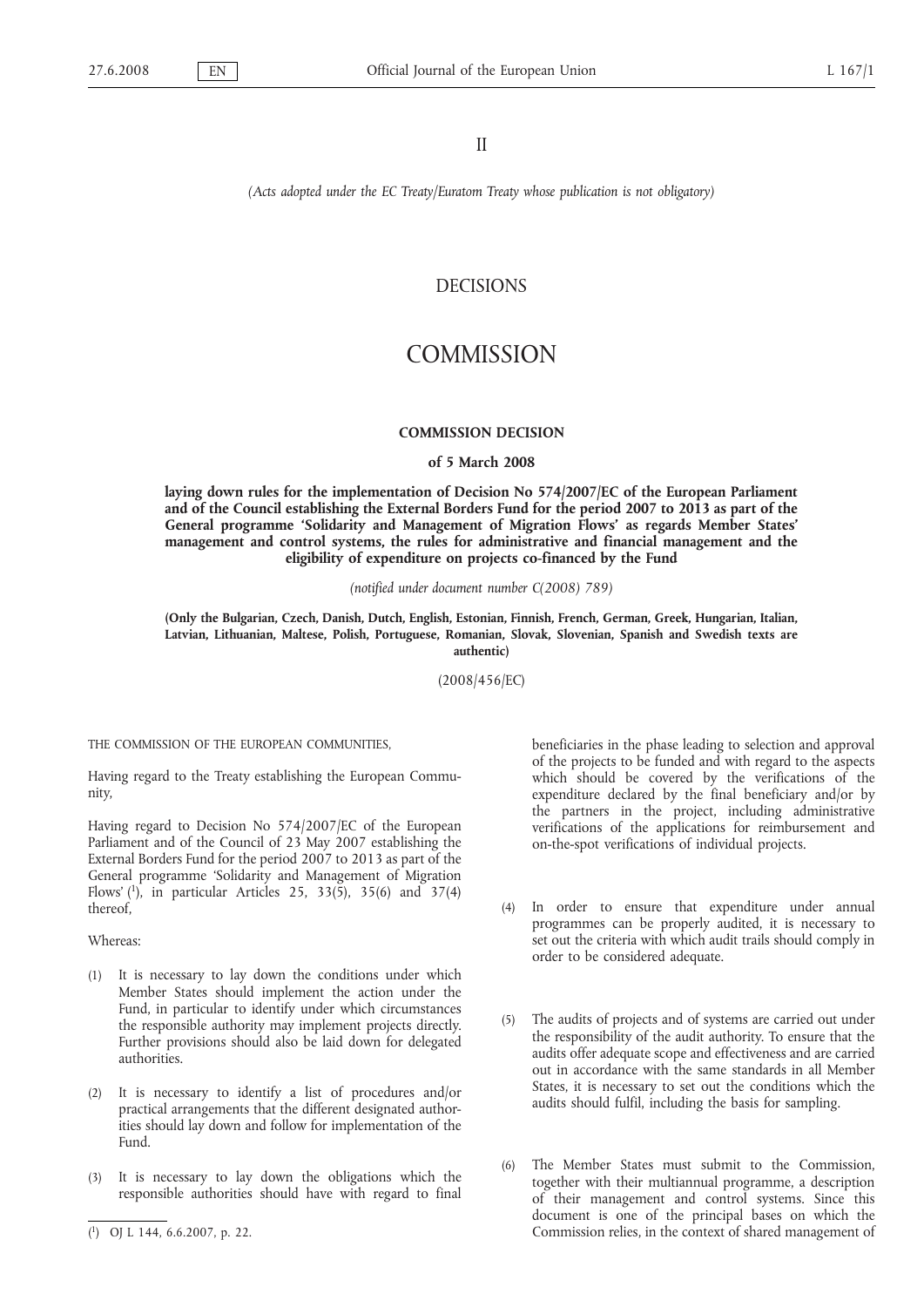the Community budget, to determine whether the financial assistance concerned is used by the Member States in accordance with the applicable rules and principles for protecting the Community's financial interests, it is necessary to set out in detail the information that this document should contain.

- (7) In order to harmonise standards for programming, following up the implementation of the Fund, auditing and certifying expenditure, it is necessary to clearly define the contents of the multiannual programme, the annual programme, the progress report, the final report, the applications for payments as well as the audit strategy, the annual audit report, the declaration of validity and the certification of expenditure.
- (8) Since Member States are required to report and monitor irregularities and to recover sums wrongly paid in connection with the financing from the Fund, it is necessary to define requirements for the data sent to the Commission.
- (9) Experience has shown that citizens of the European Union are insufficiently aware of the role played by the Community in funding programmes. It is therefore appropriate to define in detail the information and publicity measures necessary to bridge this communication and information gap.
- (10) In order to guarantee that information on possible funding opportunities is disseminated widely to all interested parties and for the sake of transparency, the minimum measures needed to inform potential final beneficiaries about the financing opportunities offered jointly by the Community and the Member States through the Fund should be set out. In order to enhance transparency about use of the Fund, the list of final beneficiaries, the names of the projects and the amount of public funding allocated to projects should be published.
- (11) In the light of Directive 95/46/EC of the European Parliament and of the Council of 24 October 1995 on the protection of individuals with regard to the processing of personal data and on the free movement of such data  $(1)$ and Regulation (EC) No 45/2001 of the European Parliament and of the Council of 18 December 2000 on the protection of individuals with regard to the processing of personal data by the Community institutions and bodies and on the free movement of such data  $(2)$ , it is necessary to provide, in relation to the information and publicity measures and audit work under this Decision, that the Commission and the Member States should prevent any unauthorised disclosure of or access to personal data and to specify the purpose for which the Commission and the Member States may process such data.
- (12) Use of electronic means to exchange information and financial data between the Member States and the Commission leads to simplification, increased efficiency, transparency and time savings. In order to capitalise fully on these advantages while preserving the security of exchanges, a common computer system may be established by the Commission.
- (13) To ensure efficient implementation of the Fund in the Member States, in accordance with the principles of sound financial management, a series of common rules should be adopted on the eligibility of expenditure from the Fund. In order to reduce the administrative burden on final beneficiaries and designated authorities, flat rates for indirect costs should be eligible under certain conditions.
- (14) It is necessary to lay down detailed rules for the implementation of the support to the Special Transit Scheme established by Council Regulation (EC) No 693/ 2003 ( $^{3}$ ) and Council Regulation (EC) No 694/2003 ( $^{4}$ ).
- (15) In accordance with Articles 1 and 2 of the Protocol on the position of Denmark, annexed to the Treaty on European Union and the Treaty establishing the European Community, Denmark is not bound by the present Decision or subject to its application. Given that Decision No 574/ 2007/EC builds upon the Schengen *acquis* under the provisions of Title IV of Part Three of the Treaty establishing the European Community, Denmark shall, in accordance with Article 5 of the said Protocol, decide within a period of six months after the date of adoption of that Decision whether it will implement it in its national law.
- (16) This Decision constitutes a development of the provisions of the Schengen *acquis* in which the United Kingdom does not take part, in accordance with Council Decision 2000/ 365/EC of 29 May 2000 concerning the request of the United Kingdom of Great Britain and Northern Ireland to take part in some of the provisions of the Schengen *acquis* ( 5) and the subsequent Council Decision 2004/926/ EC of 22 December 2004 on the putting into effect of parts of the Schengen *acquis* by the United Kingdom of Great Britain and Northern Ireland (<sup>6</sup>). The United Kingdom is therefore not bound by it or subject to its application.
- (17) This Decision constitutes a development of the provisions of the Schengen *acquis* in which Ireland does not take part, in accordance with Council Decision 2002/192/EC of 28 February 2002 concerning Ireland's request to take part in some of the provisions of the Schengen *acquis* ( 7). Ireland is therefore not bound by it or subject to its application.

<sup>(</sup> 1) OJ L 281, 23.11.1995, p. 31. Directive as amended by Regulation (EC) No 1882/2003 (OJ L 284, 31.10.2003, p. 1).

<sup>(</sup> 2) OJ L 8, 12.1.2001, p. 1.

<sup>(</sup> 3) OJ L 99, 17.4.2003, p. 8.

<sup>(</sup> 4) OJ L 99, 17.4.2003, p. 15.

<sup>(</sup> 5) OJ L 131, 1.6.2000, p. 43.

<sup>(</sup> 6) OJ L 395, 31.12.2004, p. 70.

<sup>(</sup> 7) OJ L 64, 7.3.2002, p. 20.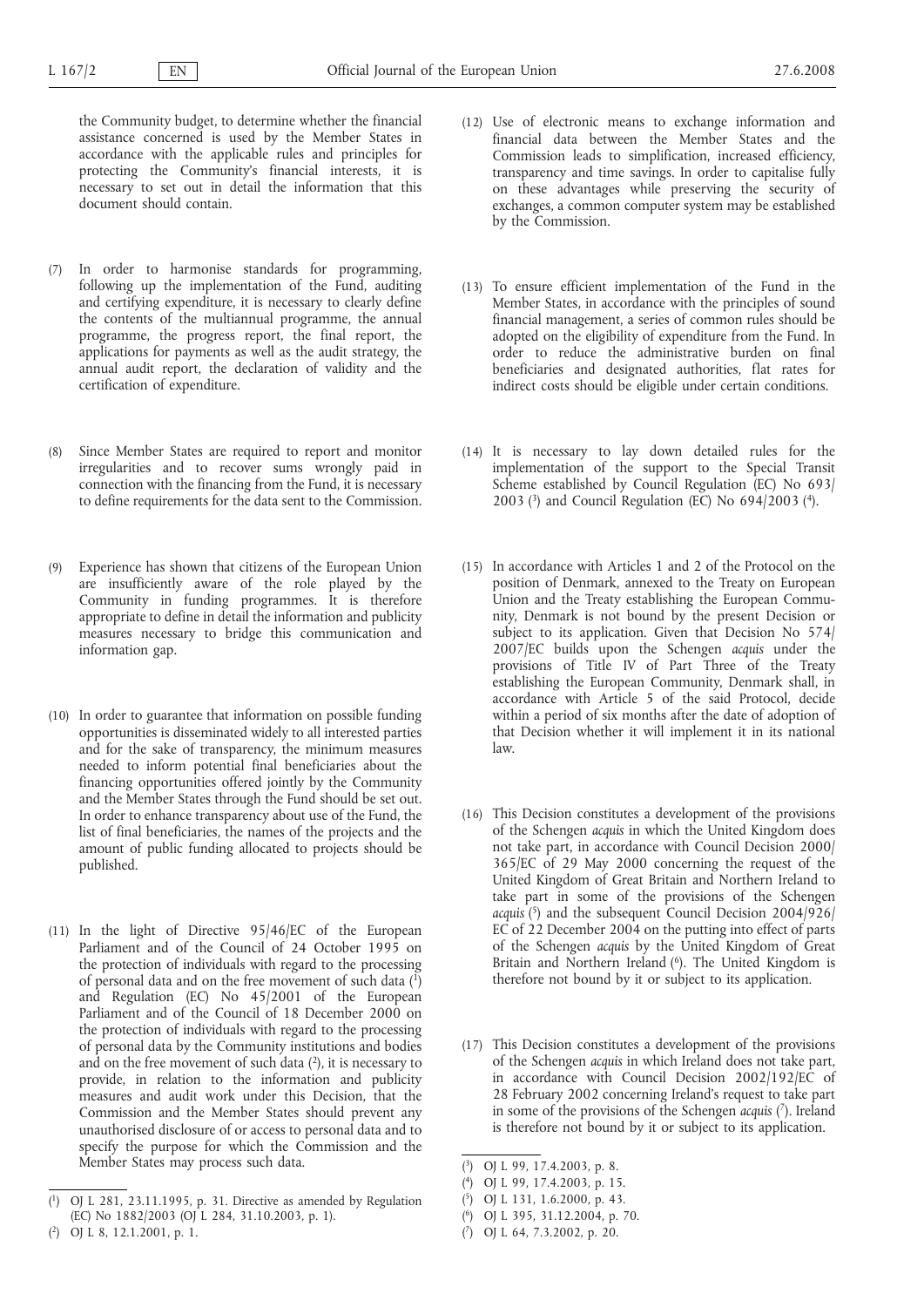- (18) As regards Iceland and Norway, Decision No 574/2007/EC constitutes a development of provisions of the Schengen *acquis* within the meaning of the Agreement concluded by the Council of the European Union and the Republic of Iceland and the Kingdom of Norway concerning the association of those two States with the implementation, application and development of the Schengen *acquis* ( 1), which fall within the areas referred to in Article 1, points A and B of Council Decision 1999/437/EC of 17 May 1999 on certain arrangements for the application of the Agreement concluded by the Council of the European Union and the Republic of Iceland and the Kingdom of Norway concerning the association of those two States with the implementation, application and development of the Schengen *acquis* ( 2).
- (19) As regards Switzerland, Decision No 574/2007/EC constitutes a development of the provisions of the Schengen *aquis* within the meaning of the Agreement signed by the European Union, the European Community and the Swiss Confederation on the latter's association with the implementation, application and development of the Schengen *acquis* which fall within the areas referred to in Article 4(1) of the Council decision  $(3)$  on the signing, on behalf of the European Community, and on the provisional application of certain provisions of this Agreement.
- (20) The measures provided for in this Decision are in accordance with the opinion of the Management Committee of the Fund,

HAS ADOPTED THIS DECISION:

<sup>(</sup> 1) OJ L 176, 10.7.1999, p. 36.

<sup>(</sup> 2) OJ L 176, 10.7.1999, p. 31.

<sup>(</sup> 3) OJ L 370, 17.12.2004, p. 78.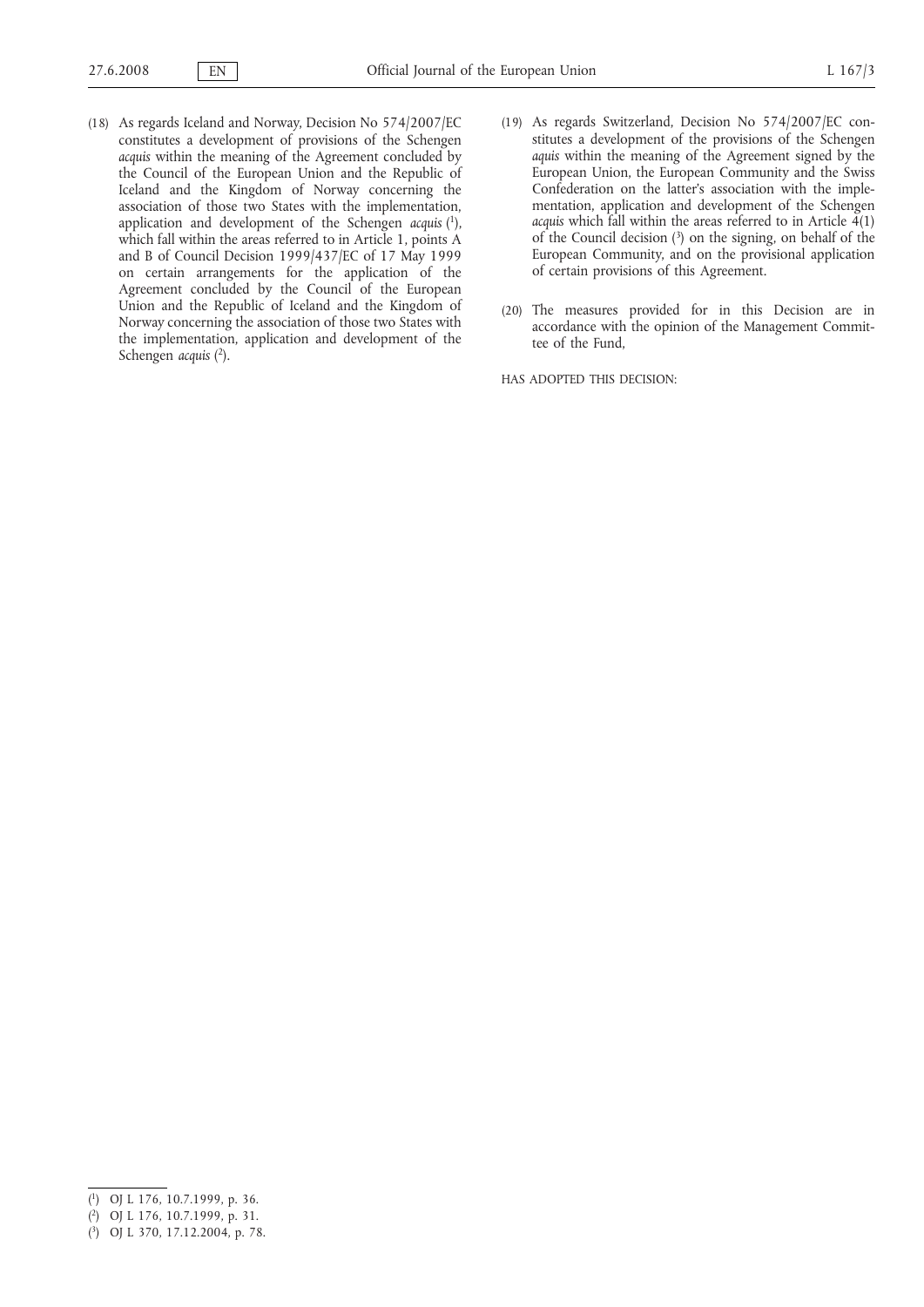# TABLE OF CONTENTS

| Part I     |                                                                                                | 6              |
|------------|------------------------------------------------------------------------------------------------|----------------|
| Chapter I  |                                                                                                | 6              |
| Article 1  |                                                                                                | 6              |
| Article 2  |                                                                                                | 6              |
| Part II    |                                                                                                | $\overline{7}$ |
| Chapter 1  |                                                                                                | 7              |
| Article 3  |                                                                                                | 7              |
| Article 4  |                                                                                                | 7              |
| Article 5  |                                                                                                | 7              |
| Chapter 2  |                                                                                                | 7              |
| Article 6  |                                                                                                | 7              |
| Article 7  |                                                                                                | 8              |
| Article 8  | Conditions under which the responsible authority acts as executing body                        | 8              |
| Article 9  | Selection and award procedure when the responsible authority acts as awarding body             | 8              |
| Article 10 | Grant agreements with final beneficiaries when the responsible authority acts as awarding body | 9              |
| Article 11 |                                                                                                | 10             |
| Article 12 |                                                                                                | 10             |
| Article 13 |                                                                                                | 10             |
| Article 14 | Technical assistance expenditure in the case of a common authority                             | 10             |
|            |                                                                                                | 10             |
| Article 16 |                                                                                                | 11             |
| Article 17 |                                                                                                | 11             |
| Article 18 |                                                                                                | 12             |
| Chapter 3  |                                                                                                | 12             |
| Article 19 |                                                                                                | 12             |
| Article 20 |                                                                                                | 12             |
| Article 21 |                                                                                                | 12             |
| Article 22 |                                                                                                | 13             |
| Article 23 |                                                                                                | 13             |
| Article 24 | Progress and final reports on implementation of annual programmes                              | 13             |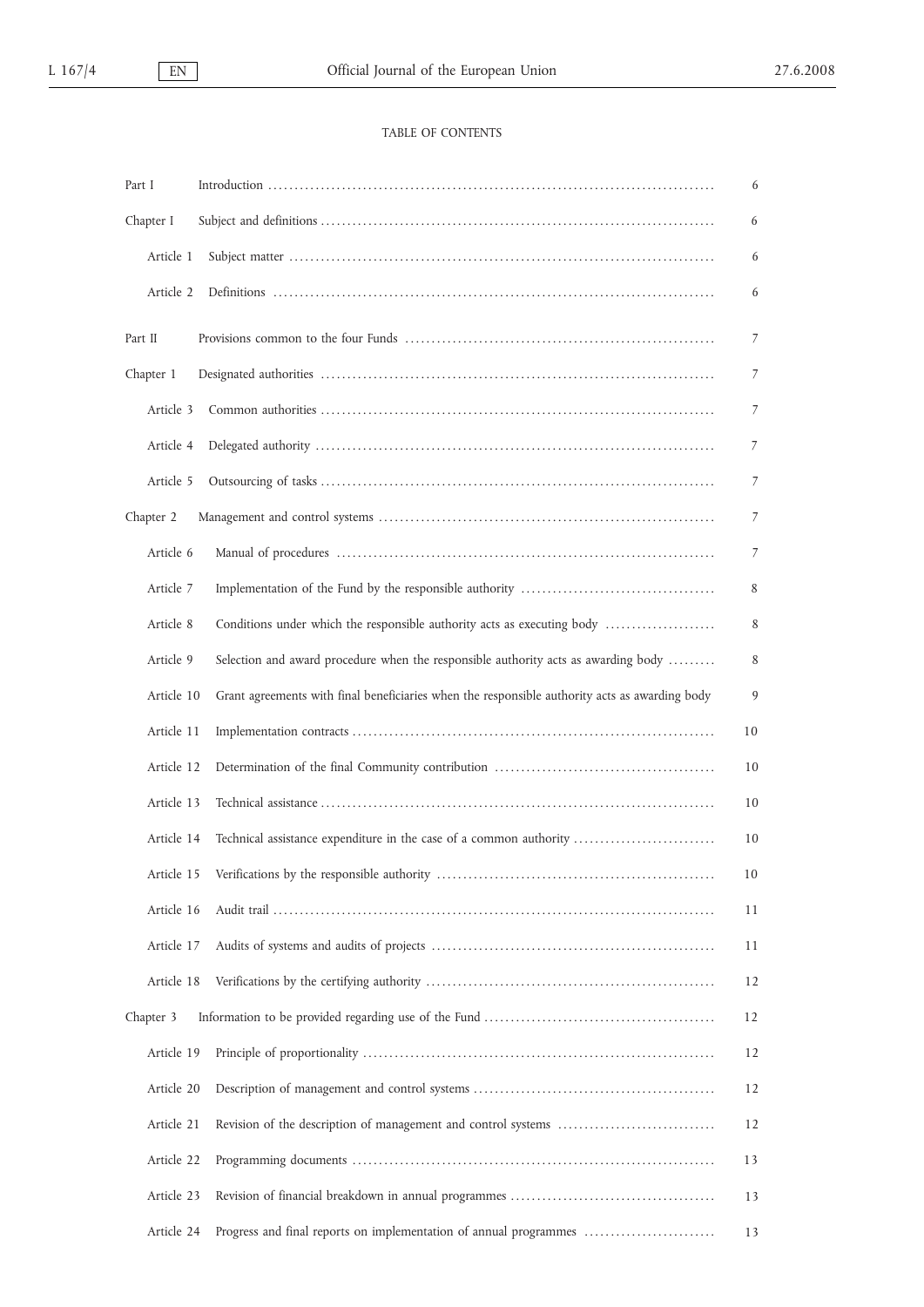| Article 25                                                                                                         | 13 |
|--------------------------------------------------------------------------------------------------------------------|----|
| Article 26                                                                                                         | 14 |
| Chapter 4                                                                                                          | 14 |
| Article 27                                                                                                         | 14 |
| Article 28                                                                                                         | 14 |
| Article 29                                                                                                         | 15 |
| Article 30                                                                                                         | 15 |
| Chapter 5                                                                                                          | 15 |
| Article 31                                                                                                         | 15 |
| Article 32                                                                                                         | 15 |
| Responsibilities of the responsible authority relating to information and publicity for the general<br>Article 33  | 15 |
| Article 34<br>Responsibilities of final beneficiaries relating to information and publicity for the general public | 16 |
| Article 35<br>Technical characteristics of information and publicity for the operation                             | 16 |
| Chapter 6                                                                                                          | 16 |
| Article 36                                                                                                         | 16 |
| Chapter 7                                                                                                          | 16 |
| Article 37                                                                                                         | 16 |
| Article 38                                                                                                         | 16 |
| Part III                                                                                                           | 17 |
| Chapter 1                                                                                                          | 17 |
| Article 39                                                                                                         | 17 |
| Chapter 2                                                                                                          | 17 |
| Article 40                                                                                                         | 17 |
| Part IV                                                                                                            | 17 |
| Article 41                                                                                                         | 17 |
| <b>ANNEXES</b>                                                                                                     | 18 |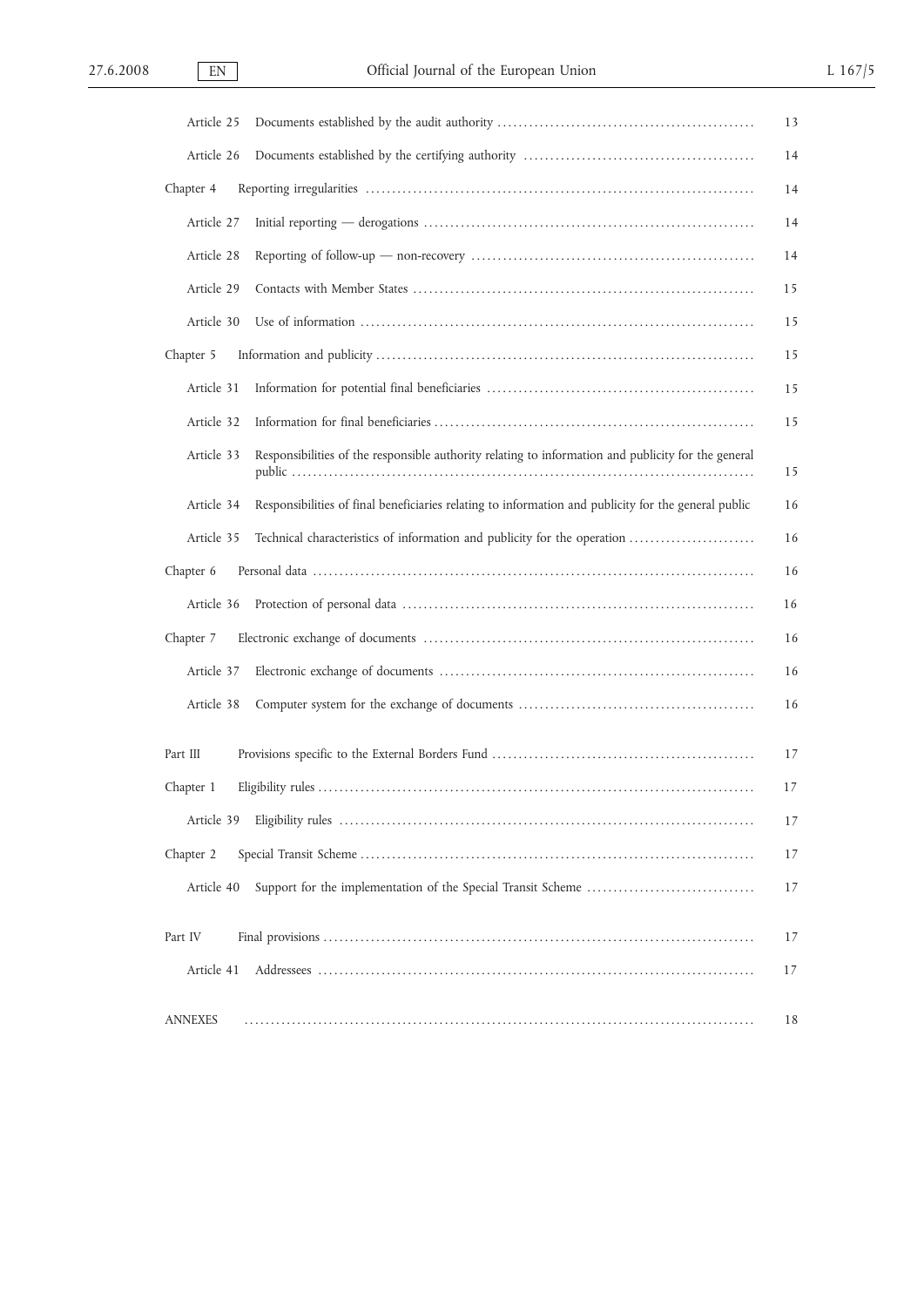# **INTRODUCTION**

# *CHAPTER I*

# *Subject and definitions*

### *Article 1*

#### **Subject matter**

1. This Decision lays down rules for implementation of the Fund as regards:

- (a) designated authorities;
- (b) management and control systems;
- (c) information to be provided by the Member States to the Commission regarding use of the Fund;
- (d) reporting of irregularities;
- (e) information and publicity;
- (f) personal data;
- (g) electronic exchange of documents.

2. The provisions set out below shall apply without prejudice to Council Regulation (Euratom, EC) No 2185/96 of 11 November 1996 concerning on-the-spot checks and inspections carried out by the Commission in order to protect the European Communities' financial interests against fraud and other irregularities  $(1)$ .

#### *Article 2*

# **Definitions**

For the purposes of this Decision the following definitions shall apply:

- 'basic act': Decision No 574/2007/EC,
- 'Fund': the External Borders Fund, as established by the basic act,
- 'four Funds': the European Refugee Fund, the External Borders Fund, the European Return Fund and the European
- ( 1) OJ L 292, 15.11.1996, p. 2.

Fund for the Integration of third-country nationals, as established by Decision No 573/2007/EC (2), Decision No 574/2007/EC and Decision No 575/2007/EC (3) of the European Parliament and of the Council and Council Decision  $2007/435/EC$  (<sup>4</sup>) as part of the General programme 'Solidarity and Management of Migration Flows',

- 'responsible authority': the body designated by a Member State under Article 27(1)(a) of the basic act,
- 'certifying authority': the body designated by a Member State under Article 27(1)(b) of the basic act,
- 'audit authority': the body designated by a Member State under Article 27(1)(c) of the basic act,
- 'delegated authority': the body designated by a Member State under Article 27(1)(d) of the basic act,
- 'designated authorities': all the authorities designated by a Member State under Article 27 of the basic act,
- 'action': action under the Fund, as those being listed under the specific objectives defined in Article 4 and as defined in Article 6 of the basic act,
- 'project': specific, practical means deployed to implement all or part of an action by the final beneficiaries of grants,
- 'final beneficiary': the legal entity responsible for implementing projects such as NGOs, federal, national, regional or local authorities, other non-profit organisations, private or public-law companies or international organisations,
- 'partner in the project': any legal entity which implements a project in cooperation with a final beneficiary by providing the project with resources and by receiving part of the Community contribution through the final beneficiary,
- 'strategic guidelines': the framework for intervention by the Fund, as adopted by Commission Decision 2007/599/ EC  $(5)$ ,
- 'priority': set of actions defined as a priority in the strategic guidelines,
- 'specific priority': set of actions defined as a specific priority in the strategic guidelines, allowing co-financing at a higher rate, in accordance with Article 16(4) of the basic act,
- 'primary administrative or judicial finding': first written assessment by a competent authority, either administrative or judicial, concluding on the basis of specific facts that an irregularity has been committed, without prejudice to the possibility that this conclusion may subsequently have to be revised or withdrawn as a result of developments in the course of the administrative or judicial procedure,

( 3) OJ L 144, 6.6.2007, p. 45.

( 5) OJ L 233, 5.9.2007, p. 3.

 $(2)$ 2) OJ L 144, 6.6.2007, p. 1.

<sup>(</sup> 4) OJ L 168, 28.6.2007, p. 18.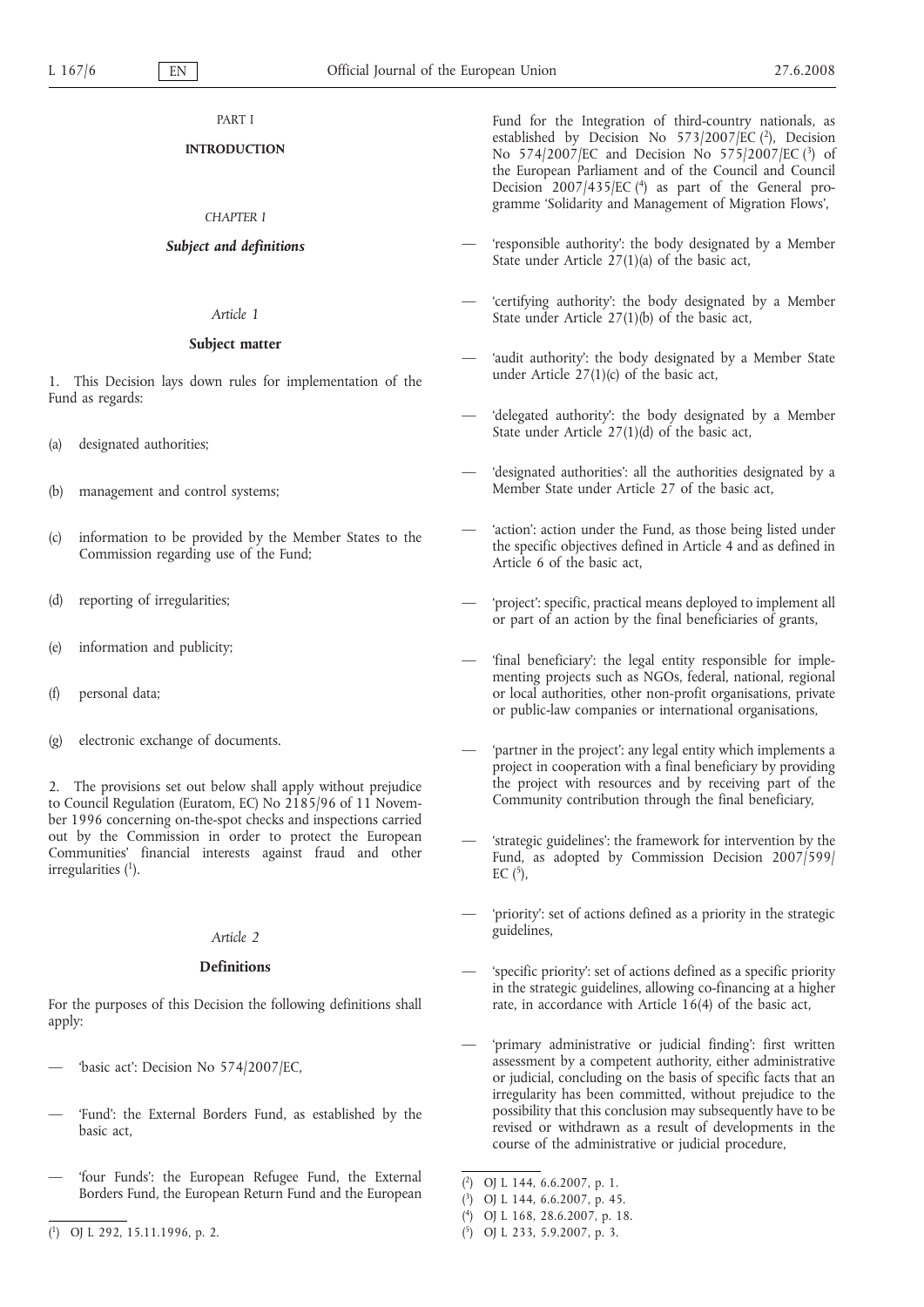- 'irregularity': any infringement of a provision of Community law resulting from an act or omission by an economic operator which has, or would have, the effect of prejudicing the general budget of the European Union by charging an unjustified item of expenditure to the general budget,
- 'suspected fraud': an irregularity giving rise to the initiation of administrative or judicial proceedings at national level in order to establish the presence of intentional behaviour, in particular fraud, as referred to in point (a) of Article 1(1) of the Convention drawn up on the basis of Article K.3 of the Treaty on European Union, on the protection of the European Communities' financial interests (1),
- 'bankruptcy': insolvency proceedings, as defined in Article 2(a) of Council Regulation (EC) No  $1346/2000$  (2),
- 'grant agreement': an agreement or an equivalent form of legal instrument on the basis of which Member States provide grants to the final beneficiary for the purpose of implementing the project under the Fund.

#### PART II

### **PROVISIONS COMMON TO THE FOUR FUNDS**

### *CHAPTER 1*

### *Designated authorities*

#### *Article 3*

#### **Common authorities**

Member States may designate the same responsible authority, audit authority or certifying authority for two or more of the four Funds.

#### *Article 4*

#### **Delegated authority**

1. Any delegation of tasks shall comply with the principle of sound financial management, which requires effective and efficient internal control, and shall ensure compliance with the principle of non-discrimination and the visibility of Community funding. No implementing tasks delegated may give rise to conflicts of interest.

2. The scope of the tasks delegated by the responsible authority to the delegated authority and the detailed procedures for implementation of the delegated tasks shall be formally recorded in writing.

The act of delegation shall mention at least:

(a) the references of the relevant Community legislation;

- the task entrusted to the delegated authority;
- (c) the rights and duties of the delegated authority and the responsibilities it assumes;
- (d) the obligation for the delegated authority to put in place and to maintain an organisational structure and a management and control system adapted to performance of its duties;
- (e) the assurance to be provided concerning sound financial management and the legality and regularity of the delegated tasks.

3. The handling of communication with the Commission referred to in Article 27(1)(a) of the basic act shall not be delegated. The delegated authority shall communicate with the Commission via the responsible authority.

4. If the delegated authority is not a public administration or a body governed by the private law of the Member State which has a public-service mission, the responsible authority may not delegate to that authority any executive powers which involve a large measure of discretion implying political choices.

5. Delegation of tasks to the delegated authorities shall not affect the liability of the responsible authority, which shall remain answerable for the tasks it has delegated.

6. Where the responsible authority has delegated tasks to the delegated authority, all provisions of this Decision relating to the responsible authority shall apply *mutatis mutandis* to the delegated authority.

#### *Article 5*

#### **Outsourcing of tasks**

Designated authorities may outsource some of their tasks but they shall remain answerable for the outsourced tasks in accordance with the responsibilities defined in Articles 29, 31 and 32 of the basic act.

# *CHAPTER 2*

#### *Management and control systems*

#### *Article 6*

### **Manual of procedures**

In accordance with Article 33(2) of the basic act and having regard to the principle of proportionality, Member States shall establish a manual setting out procedures and practical arrangements regarding:

(a) functioning of the designated authorities;

<sup>(</sup> 1) OJ C 316, 27.11.1995, p. 49.

<sup>(</sup> 2) OJ L 160, 30.6.2000, p. 1. Regulation as last amended by Regulation (EC) No 681/2007 (OJ L 159, 20.6.2007, p. 1).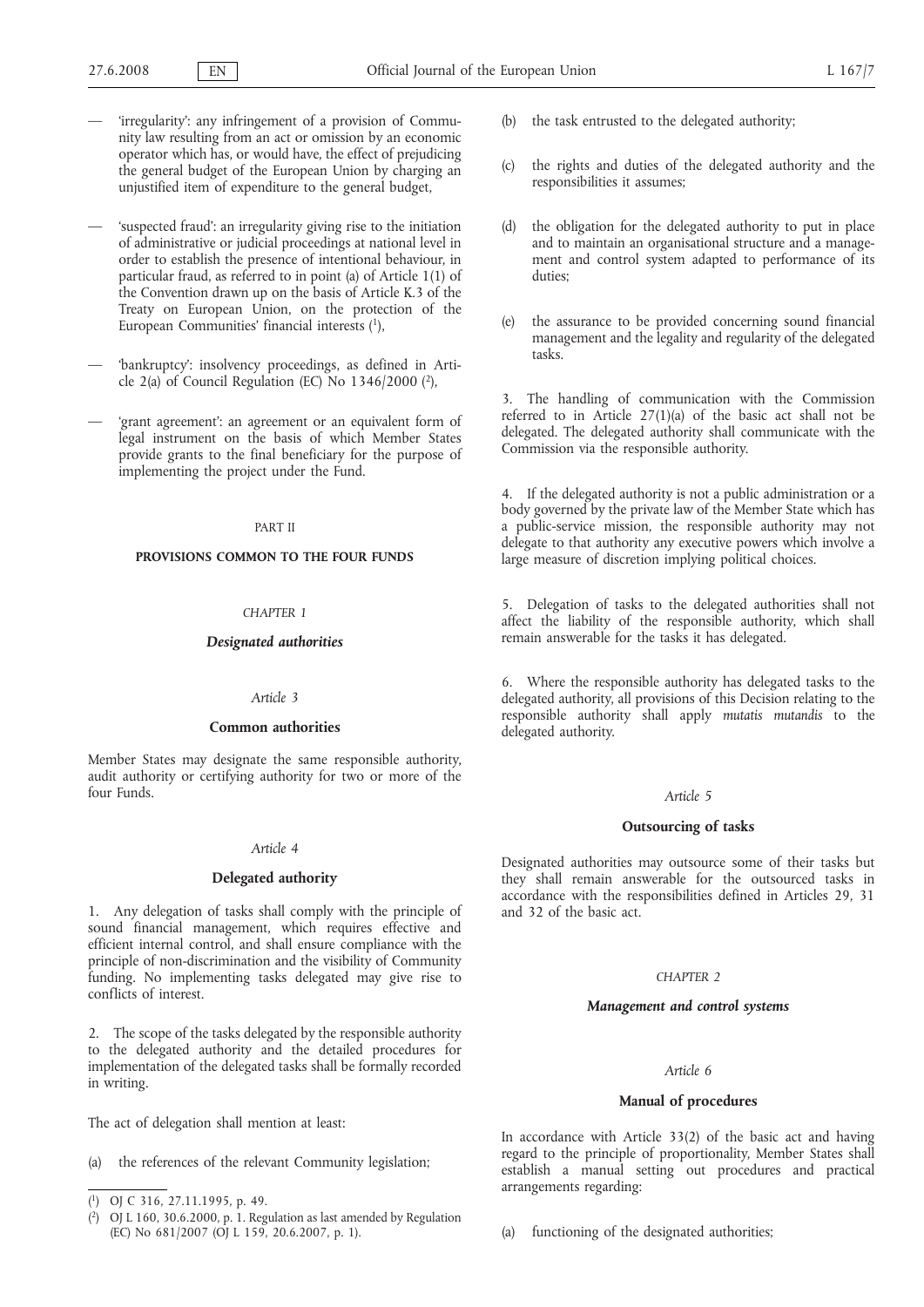- (b) arrangements ensuring appropriate separation of functions;
- (c) where appropriate, monitoring of delegated authorities and other outsourced tasks;
- (d) establishment of multiannual and annual programmes;
- (e) establishment of audit strategy and annual audit plans;
- (f) selection of projects, award of grants and monitoring and financial management of the projects;
- (g) management of irregularities, financial corrections and recoveries;
- (h) preparation and implementation of audit missions;
- (i) preparation of audit reports and declarations;
- (j) certification of expenditure;
- (k) evaluation of the programme;
- (l) reporting to the Commission;
- (m) audit trail.

#### *Article 7*

#### **Implementation of the Fund by the responsible authority**

1. For implementation of the Fund, the responsible authority may act as awarding body and/or as executing body.

2. The responsible authority acts as awarding body in cases where it implements the projects, as a general rule, on the basis of annual open calls for proposals.

Neither the responsible authority nor any delegated authority may apply in response to these calls for proposals.

In duly justified cases, including continuation of multiannual projects in accordance with Article 16(6) of the basic act which were selected after a previous call for proposals or in emergency situations, grants may be awarded without a call for proposals.

3. The responsible authority acts as executing body in cases where it decides to implement the projects directly because the characteristics of the projects leave no other choice for implementation, such as *de jure* monopoly situations or security reasons. In these cases, the rules concerning the final beneficiary shall apply *mutatis mutandis* to the responsible authority.

#### *Article 8*

# **Conditions under which the responsible authority acts as executing body**

1. The reasons which led the responsible authority to act as executing body for implementation of projects shall be identified and communicated to the Commission within the framework of the annual programme concerned.

2. When implementing the projects, the responsible authority shall ensure the principle of value for money and prevent conflicts of interest.

3. The responsible authority may implement the projects identified in accordance with Article  $7(3)$  directly and/or in association with any national authority competent on account of its technical expertise, its high degree of specialisation or its administrative powers. The main national authorities involved in implementation shall also be identified in the annual programme concerned.

4. The administrative decision to co-finance a project under the Fund shall contain the information necessary to monitor the cofinanced products and services and to check the expenditure incurred. All relevant provisions laid down for a grant agreement in Article 10(2) shall be specified in an equivalent form of legal instrument.

5. The final report on implementation of the annual programme shall include information on the procedures and practices applied to ensure adequate separation of functions, effective control and satisfactory protection of the European Communities' financial interests and shall provide explanations on how conflicts of interest have been avoided.

6. When the responsible authority is expected to be executing body on a regular basis for projects co-financed by the Fund:

- (a) the audit authority shall not be part of the same body as the responsible authority, except when its audit independence is guaranteed and it also reports to another body outside the body of which it and the responsible authority form part;
- (b) the tasks of the responsible authority, as defined in Article 29 of the basic act, shall not be affected when the responsible authority also implements projects directly.

7. When a delegated authority is expected to be executing body for projects co-financed by the Fund, this delegated authority may not be the sole final beneficiary of the appropriations which it was delegated to manage.

#### *Article 9*

## **Selection and award procedure when the responsible authority acts as awarding body**

1. The calls for proposals defined in Article 7(2) shall be published in a way that ensures maximum publicity among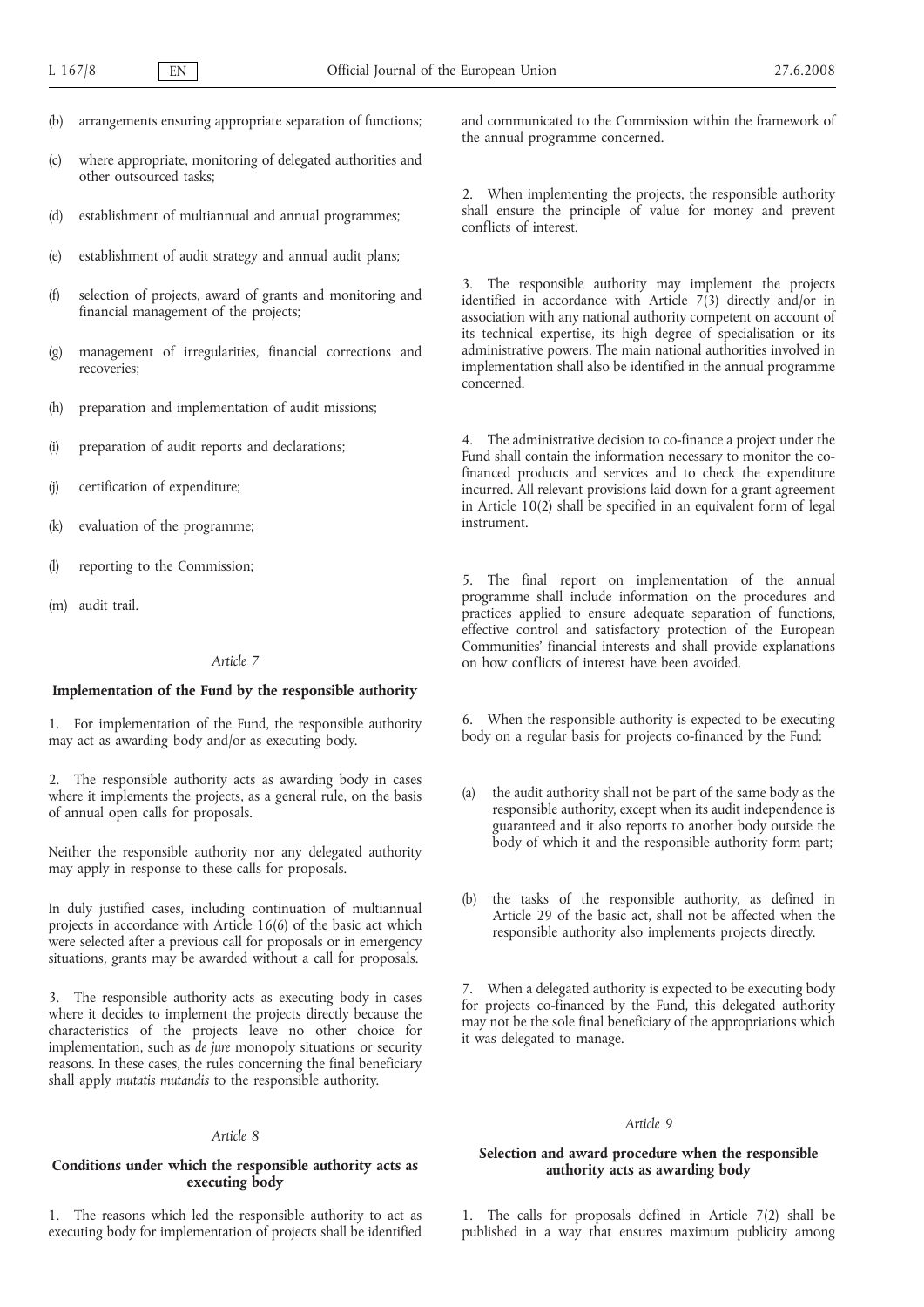potential beneficiaries. Any change to the content of the calls for proposals shall also be published under the same conditions.

The calls for proposals shall specify:

- (a) the objectives;
- (b) the selection criteria, which shall comply with Article 16(5) of the basic act, and the relevant supporting documents;
- (c) the arrangements for Community and, if applicable, national financing;
- (d) the arrangements and final date for submission of proposals.

2. For the purposes of selection of projects and award of grants, the responsible authority shall ensure that potential beneficiaries are informed of the following specific conditions concerning the projects to be implemented:

- (a) the eligibility rules for the expenditure;
- (b) the time-limit for implementation; and
- (c) the financial and other information to be kept and communicated.

Before the award decision is taken the responsible authority shall satisfy itself that the final beneficiary and/or the partners in the project have the capacity to fulfil these conditions.

3. The responsible authority shall ensure that projects awarded grants have been subject to a formal, technical and budgetary analysis and qualitative assessment applying the criteria laid down in the call for proposals. The reasons for rejection of the other projects shall be recorded.

4. Member States shall determine who shall have the power to award projects and shall ensure that conflicts of interest are avoided in all cases and, in particular, when the applicants are national bodies.

5. The award decision shall indicate at least the name of the final beneficiary and/or of the partners in the project, the essential details of the project and its operational objectives, the maximum amount of co-financing from the Fund and the maximum rate of co-financing of the total eligible costs.

6. Written information shall be sent to each applicant on the results of the selection process containing an explanation of the selection decisions. If provided for in national legislation, the relevant review procedure shall be mentioned.

# *Article 10*

# **Grant agreements with final beneficiaries when the responsible authority acts as awarding body**

1. The responsible authority shall lay down detailed project management procedures covering, *inter alia*:

- (a) signature of grant agreements with selected final beneficiaries;
- (b) follow-up of agreements and any amendment thereto by establishing a system for administrative monitoring of projects (exchange of correspondence, issuing and monitoring amendments and reminder letters, receipt and processing of reports, etc.).
- 2. The grant agreements shall lay down, *inter alia*:
- (a) the maximum amount of the grant;
- (b) the maximum percentage of the Community contribution in accordance with Article 16(4) of the basic act;
- (c) a detailed description and timetable of the project supported;
- (d) if applicable, the part of the tasks and related costs that the final beneficiary intends to subcontract to third parties;
- (e) the agreed forward budget and financing plan for the project, including the fixed percentage of indirect costs as defined in Annex XI regarding the rules on eligibility of expenditure;
- (f) the timetable and provisions for implementation of the agreement (reporting obligations, amendments and termination);
- the operational objectives of the project and the indicators to be used;
- (h) the definition of eligible costs;
- (i) the conditions relating to payment of the grant and bookkeeping requirements;
- (j) the conditions relating to audit trail;
- (k) the relevant provisions relating to data protection;
- (l) the relevant provisions relating to publicity.

If appropriate, the final beneficiaries shall ensure that all partners in the project are subject to the same obligations as them. The partners shall engage their responsibility through the final beneficiary which remains answerable, in last resort, for the respect of the contractual conditions by itself and all partners in the project.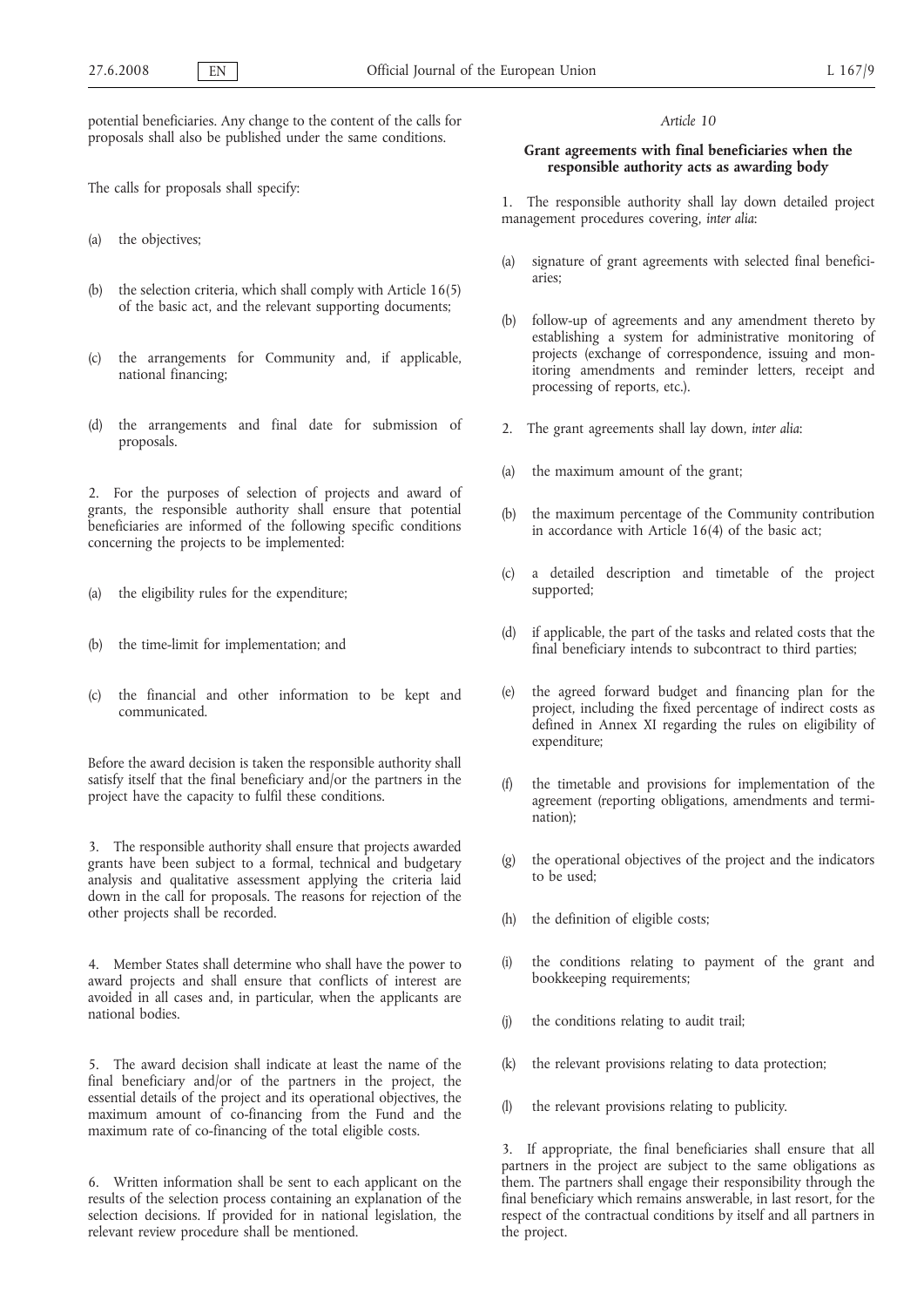The final beneficiaries shall keep certified copies of the accounting documents justifying income and expenditure incurred by the partners in relation to the project concerned.

4 The grant agreements shall provide expressly for the Commission and the Court of Auditors to exercise their powers of control, based on documents and on the premises, over all final beneficiaries, partners in the project and subcontractors.

### *Article 11*

#### **Implementation contracts**

Without prejudice to the applicable Community and national public procurement rules, the grant agreements shall lay down that, when implementing the projects, the final beneficiaries and/ or the partners in the project shall award the procurement contract, following a tendering procedure, to the tender offering best value for money and that care be taken to avoid any conflict of interest. However, without prejudice to the applicable Community and national public procurement rules, contracts with a value of less than EUR 5 000 may be awarded on the basis of a single offer without a call for tender.

#### *Article 12*

# **Determination of the final Community contribution**

For calculation of the final payment to the final beneficiary, the total Community contribution to each project shall be the lowest of the following three amounts:

- (a) the maximum amount stated in the grant agreement;
- (b) the maximum co-financing resulting from multiplication of the total eligible costs of the project concerned by the percentage laid down in Article 16(4) of the basic act (i.e. 50 % or 75 %); and
- (c) the amount resulting from application of the principle of non-profit, as defined in point I.3.3 of Annex XI.

#### *Article 13*

#### **Technical assistance**

1. Technical assistance at the initiative of the Commission, as defined in Article 17 of the basic act, may be financed up to 100 % by the Fund.

2. Technical assistance at the initiative of the Member States, as defined in Article 18 of the basic act, may be financed up to 100 % by the Fund.

3. Technical assistance at the initiative of the Commission or the Member States may take the form of procurement contracts, expert fees and/or any administrative expenditure subject to the eligibility rules defined in Part III, Chapter 1.

#### *Article 14*

# **Technical assistance expenditure in the case of a common authority**

1. When one or more designated authorities are common to two or more of the four Funds, the appropriations for the technical assistance expenditure on each of the annual programmes concerned may be merged, partly or entirely.

2. The expenditure on technical assistance shall be allocated between the Funds concerned, preferably on the basis of simple and representative apportionment formulae. Application of the formulae shall not lead to any increase in the maximum amount of technical assistance expenditure on each annual programme concerned.

#### *Article 15*

#### **Verifications by the responsible authority**

1. The verifications to be carried out by, or under the responsibility of, the responsible authority under Article  $29(1)(g)$  of the basic act shall cover administrative, financial, technical and physical aspects of projects, as appropriate.

The verifications shall ensure that the expenditure declared is real and justified for the purpose of the project, that the projects granted have been delivered in accordance with the grant agreements, that the Community contribution complies with the rules, in particular regarding the financing structure defined in Article  $16$  of the basic act, that the applications for reimbursement by the final beneficiary are correct and that the projects and expenditure comply with Community and national rules and avoid double-financing of expenditure with other Community or national schemes and with other programming periods.

Moreover, the verifications shall include:

- (a) administrative and financial verifications of each application for reimbursement sent by the final beneficiaries;
- (b) verifications, at least on a representative sample of the supporting documents covering all headings of the budget annexed to the grant agreement, of the relevance, accuracy and eligibility of the expenses, income and costs covered by assigned income declared by the final beneficiaries;
- (c) on-the-spot verifications of individual projects, at least on a sample representing an appropriate mix of types and sizes of projects and taking account of any risk factors already identified, in order to achieve reasonable assurance as to the legality and regularity of the underlying transactions, having regard to the level of risk identified by the responsible authority.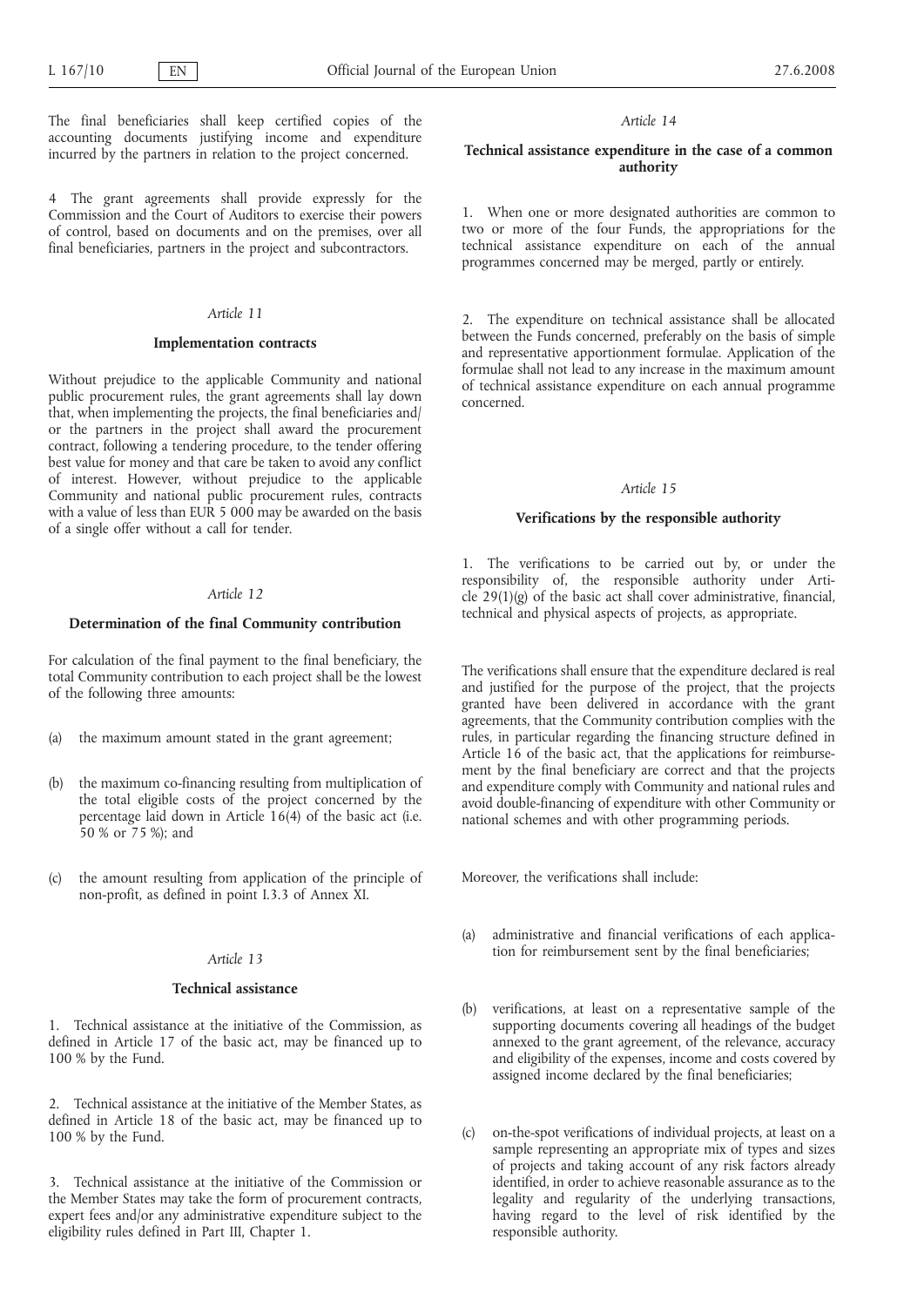The verifications indicated in points (a) and (b) do not have to be carried out if an obligation is imposed on the final beneficiary to provide an audit certificate from an independent auditor which covers all the aspects mentioned in points (a) and (b).

2. Records shall be kept of each verification, stating the work performed, the date, the results and the measures taken in response to errors detected. The responsible authority shall ensure that all the supporting documents regarding the verifications performed are kept available for the Commission and the Court of Auditors for a period of five years following closure of the project. This period shall be interrupted in the event of legal proceedings or at the duly substantiated request of the Commission.

3. Where the responsible authority acts as executing body under the annual programme, as defined in Article  $7(3)$ , the verifications referred to in paragraph 1 shall be implemented in accordance with the principle of adequate separation of functions.

# *Article 16*

#### **Audit trail**

1. For the purposes of Article 29(1)(k) of the basic act, an audit trail shall be considered adequate if it complies with the following criteria:

- (a) it permits reconciliation of the amounts certified to the Commission with the detailed accounting records and supporting documents held by the certifying authority, responsible authority, delegated authorities and final beneficiaries on projects co-financed under the Fund;
- (b) it permits verification of payment of the public contribution to the final beneficiary, of allocation and transfer of the Community funding granted under the Fund and of the sources of co-financing of the project;
- (c) it permits verification of application of the selection criteria established for the annual programme;
- (d) it contains in respect of each project, as appropriate, the technical specifications and financing plan, documents concerning grant approval, documents relating to public procurement procedures and reports on the verifications and audits carried out.

2. The responsible authority shall ensure that a record is kept of the location of all documents relating to specific payments made under the Fund.

### *Article 17*

# **Audits of systems and audits of projects**

1. The audits referred to in Article 32(1)(a) and (b) of the basic act shall be carried out on the management and control systems established by the Member States and on a sample of projects selected by a method approved by the audit authority.

The sampling method shall:

- include an appropriate mix of types and sizes of projects;
- (b) take account of any risk factors which have been identified by national or Community controls and the cost-benefit aspects of the verifications.

The sample shall also include projects implemented by the responsible authority acting as executing body at least on a proportional basis.

The method used to select the sample shall be documented.

2. The audit on the management and control systems shall cover each of the following processes at least once before 2013: programming, delegation of tasks, selection and award, monitoring of the projects, payment, certification of expenditure, reporting to the Commission, detection and treatment of potential irregularities and evaluation of the programmes.

3. The audits of projects shall be carried out on the spot on the basis of documentation and records held by the final beneficiary and/or the partners in the project. The audits shall verify that:

- (a) the project meets the selection criteria for the annual programme, has been implemented in accordance with the grant agreement and fulfils any applicable conditions concerning its functionality and use or the objectives to be attained;
- (b) the expenditure declared corresponds to the accounting records and supporting documents held by the final beneficiary and/or by the partners in the project, and those records correspond to the supporting documents kept by the responsible authority or any delegated body;
- (c) the items of expenditure correspond to the eligibility requirements set out in Annex XI, to the requirements specified during the national selection procedure, to the terms of the grant agreement and to the works actually carried out and, where appropriate, to other Community and national rules;
- (d) the use or intended use of the project is consistent with the objectives, action or measures set out in Articles 3, 4, 5, 6 and 18 of the basic act;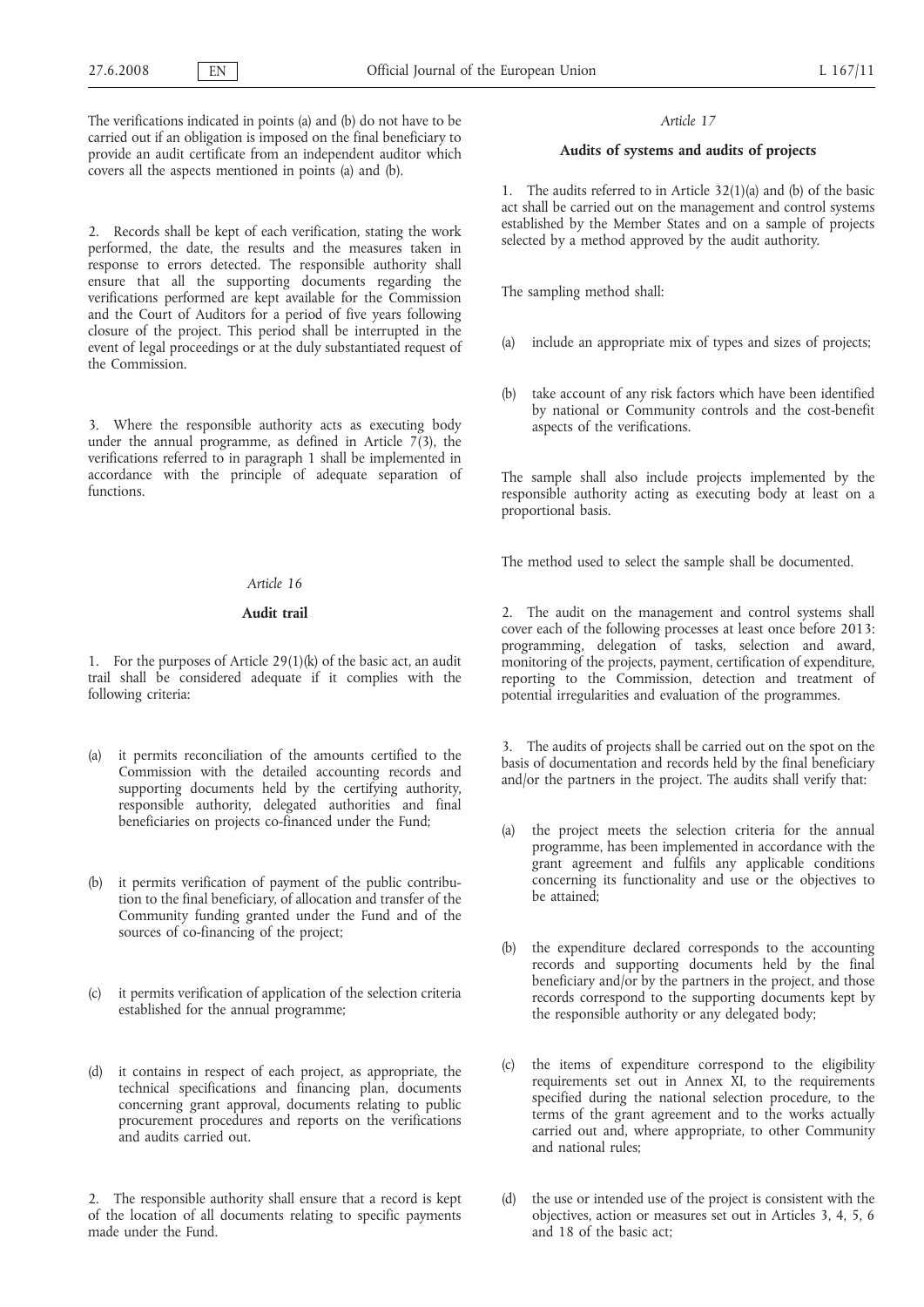the public or private contribution has been paid to the final beneficiary in accordance with Article 16(2) of the basic act;

(f) there is an adequate audit trail;

(g) there are no conflicts of interest and good value for money has been achieved, in particular in cases where the responsible authority acts as executing body of the project.

4. Only expenditure within the scope of an audit carried out under paragraph 3 shall be counted towards the amount of expenditure audited for the purpose of Article 32(1)(b) of the basic act. If the audit is performed before the project has been closed, only the expenditure actually audited is taken into account to calculate the coverage rate.

5. Where problems detected appear to be systemic in nature and may therefore entail a risk to other projects, the audit authority shall ensure that further examination is carried out, including additional audits where necessary, to establish the scale of such problems. The necessary preventive and corrective measures shall be taken by the relevant authorities.

6. The audit authority shall draw conclusions on the basis of the results of the audits relating to expenditure declared to the Commission and shall communicate the conclusions to the Commission in the annual audit report. In annual programmes for which the error rate is above the materiality level of 2 % of the Community contribution, the audit authority shall analyse the significance of this error and take the necessary measures, including making appropriate recommendations, which shall be communicated at least in the annual audit report.

#### *Article 18*

### **Verifications by the certifying authority**

1. In cases where the audit authority gives a qualified opinion or an adverse opinion on the functioning of the management and control system, the certifying authority shall verify that this information has been sent to the Commission. It shall also ensure that an adequate action plan has been implemented by the responsible authority to restore effectively functioning management and control systems and to assess the impact of the malfunctioning on the declaration of expenditure.

2. If the request for payment or statement of reimbursement is not validated by the audit authority for the final report on implementation of the annual programme, the certifying authority shall ensure that a correct request for payment or statement of reimbursement is established without delay.

### *CHAPTER 3*

# *Information to be provided regarding use of the Fund*

### *Article 19*

# **Principle of proportionality**

1. Pursuant to Article 10(2) of the basic act, the extent to which the information available to a Member State on use of the Fund is transmitted to the Commission in the documents referred to in this chapter may be proportionate to the amount of the Community contribution allocated to the Member State concerned and, where appropriate, this information may be provided in summarised form.

2. However, upon a request from the Commission, the Member State shall nevertheless provide more detailed information. The Commission may request this information if it appears necessary in order for the Commission to fulfil effectively its obligations under the basic act and the Financial Regulation.

#### *Article 20*

#### **Description of management and control systems**

1. The description of the management and control systems referred to in Articles 33(4) and 34(2) of the basic act shall be submitted in accordance with the model in Annex I.

2. The responsible authority shall validate the description of the systems implemented by any delegated authority. Each of the designated authorities shall confirm the accuracy of the description of the management and control systems which concerns it. In addition, the audit authority shall also confirm the completeness of the description.

3. When examining the description, the Commission may request clarifications and propose measures to comply with the provisions defined in the basic act. If necessary, on-site visits may be carried out by Commission officials or authorised Commission representatives.

4. If the responsible authority is the same for two or more of the four Funds or where common systems apply to two or more of the Funds, a description of the common management and control systems may be submitted highlighting, where appropriate, any specific features.

### *Article 21*

# **Revision of the description of management and control systems**

- 1. The responsible authority shall:
- (a) when submitting the draft annual programme, report whether changes have been made to the management and control systems;
- notify the Commission of any substantial change at the latest once any such change has taken effect;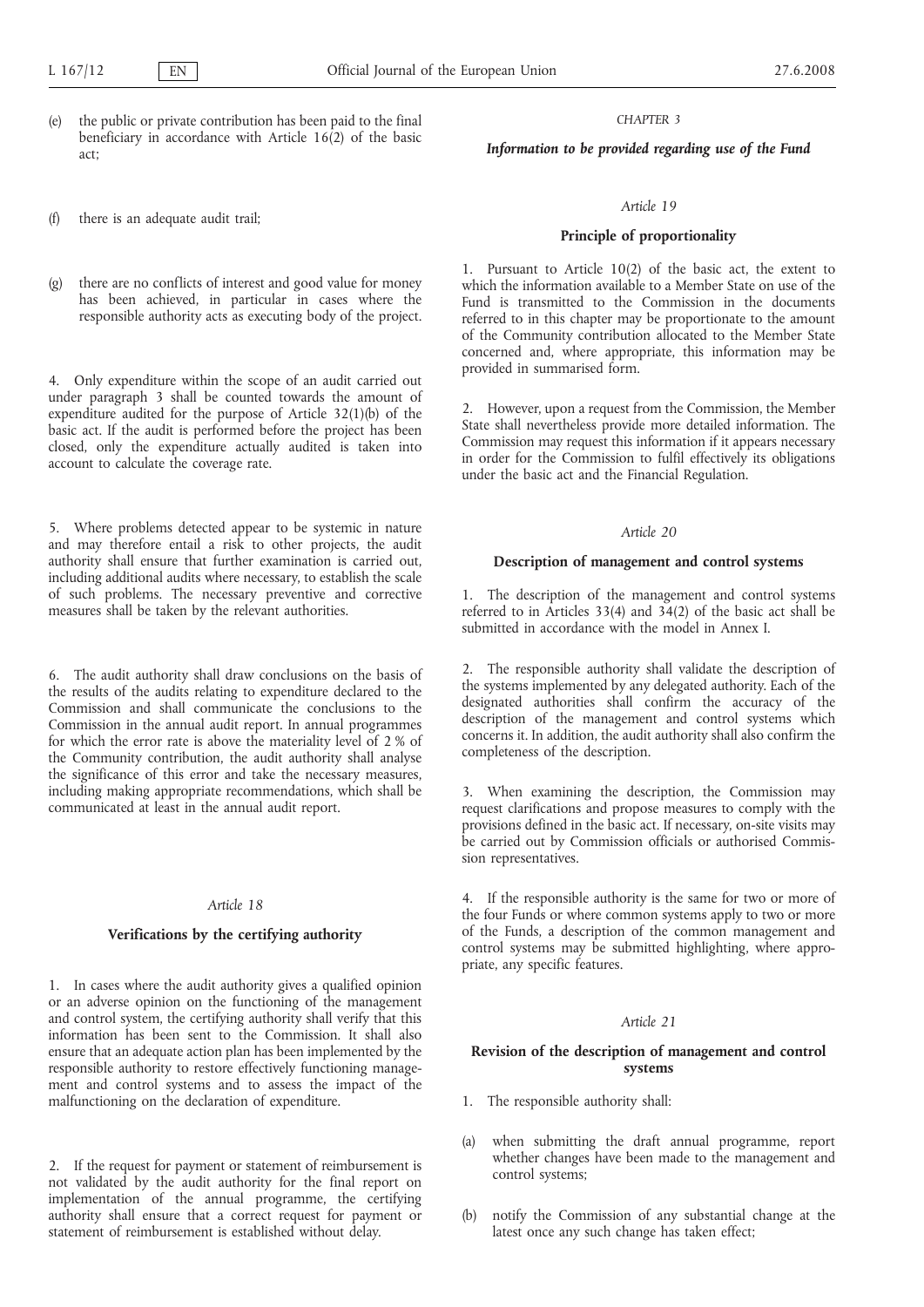(c) at the request of the Commission, provide a revised description in the event of multiple substantial changes.

2. Substantial changes are changes which are likely to have an impact on the separation of functions, on the effectiveness of selection, award, control and payment mechanisms and on communication with the Commission. They shall include, in particular, changes in one of the designated authorities, in the accounting system and in the payment and certification processes.

3. Revision of the management and control systems shall follow the same procedure as laid down in Article 20.

#### *Article 22*

#### **Programming documents**

1. Member States shall submit to the Commission a multiannual programme, as referred to in Article 21 of the basic act, in accordance with the model in Annex II.

2. Member States shall submit to the Commission the annual programmes, as referred to in Article 23 of the basic act, in accordance with the model in Annex III.

3. The financial plans linked to the multiannual programme shall present a breakdown of the budgeted amounts by priority, as defined in the strategic guidelines.

The financial plans linked to the annual programmes shall present a breakdown of the budgeted amounts by category of action, as defined in Article 3(1) of the basic act, with a reference to the priorities.

#### *Article 23*

#### **Revision of financial breakdown in annual programmes**

1. In order to revise the annual programme approved by the Commission pursuant to Article 23(4) of the basic act, the Member State concerned shall submit a revised draft annual programme to the Commission before 1 May of the year following the reference year. The Commission shall examine and, as soon as possible, approve the revised programme in accordance with the procedure laid down in Article 23(4) of the basic act.

2. Changes to the financial breakdown without revision of the annual programme pursuant to paragraph 1 shall not exceed 10 % of the total contribution from the Fund and shall be allowed only in circumstances justified by causes beyond the control of the responsible authority. An adequate explanation of any such changes shall be provided in the progress report and/or in the final report on the implementation of the annual programme.

# *Article 24*

# **Progress and final reports on implementation of annual programmes**

1. Member States shall submit to the Commission the progress reports on implementation of the annual programme and payment requests, as referred to in Article 41(4) of the basic act, in accordance with the model in Annex IV.

2. Member States shall submit to the Commission the final reports on implementation of the annual programme and payment requests, as referred to in Article  $42(1)(b)$  of the basic act, in accordance with the model in Annex V.

3. The financial tables linked to the progress reports and final reports shall present a breakdown of the amounts both by priority, as defined in the strategic guidelines, and by projects for each category of action as defined in Article 3(1) of the basic act.

#### *Article 25*

#### **Documents established by the audit authority**

1. The audit strategy referred to in Article 32(1)(c) of the basic act shall be established in accordance with the model in Annex VI.

2. Except when each of the last two annual programmes adopted by the Commission corresponds to an annual Community contribution below 1 million euros, the audit authority shall submit an annual audit plan before 15 February each year, as from 2009. The audit plan shall be established as an annex to the audit strategy in accordance with the model in Annex VI. In the case of a combined audit strategy, as provided for in Article 32(2) of the basic act, a combined annual audit plan may be submitted.

3. The audit report and the opinion referred to in Articles 32  $(3)(a)$  and  $32(3)(b)$  of the basic act shall be based on the systems audits and audits of projects carried out in accordance with the audit strategy and shall be drawn up in accordance with the models in Annexes VII.A and VII.B.

4. The validity declaration referred to in Article 32(3)(c) of the basic act shall be based on all the audit work carried out by the audit authority and on additional checks, if necessary. The validity declaration shall be drawn up in accordance with the model in Annex VII.C.

5. If there is any limitation on the scope of the examination or if the level of irregular expenditure detected does not allow provision of an unqualified opinion for the annual opinion referred to in Article  $32(3)(b)$  of the basic act or in the declaration referred to in point (c) of the same Article, the audit authority shall give the reasons and estimate the scale of the problem and its financial impact.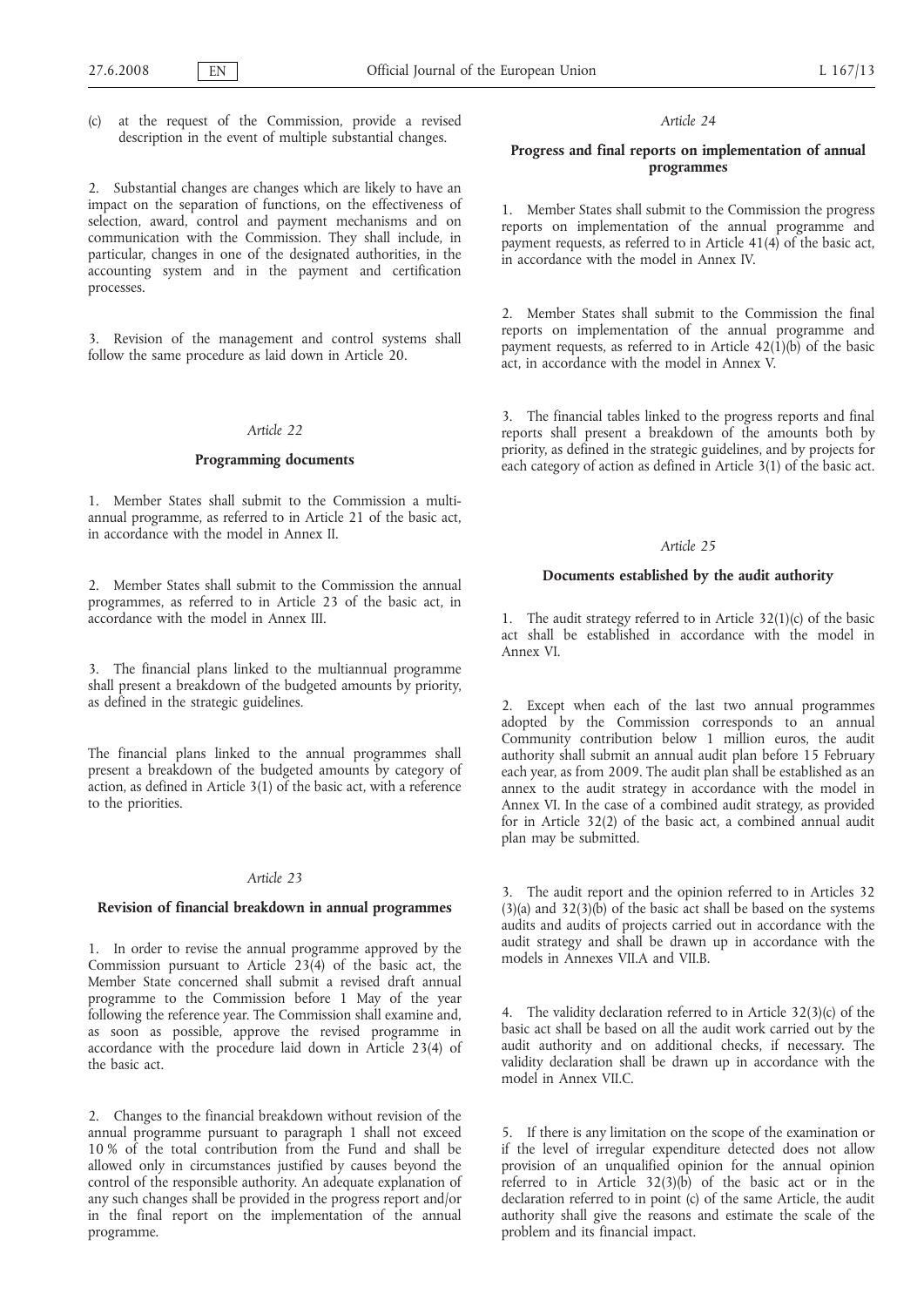#### *Article 26*

# **Documents established by the certifying authority**

1. The certified declaration of expenditure relating to the request for a second pre-financing payment referred to in Article 41(4) of the basic act shall be drawn up and transmitted to the Commission in the format in Annex VIII.

2. The certified declaration of expenditure relating to the request for a final payment referred to in Article  $42(1)(a)$  of the basic act shall be drawn up and transmitted to the Commission in the format in Annex IX.

#### *CHAPTER 4*

#### *Reporting irregularities*

# *Article 27*

# **Initial reporting — derogations**

1. In accordance with the models in Annexes IV and V, Member States shall report to the Commission any irregularity which has been the subject of a primary administrative or judicial finding in the progress or final reports on implementation of the annual programmes.

The report shall indicate:

- (a) the Fund, the annual programme and the project concerned;
- (b) the provision which has been infringed;
- (c) the date and the source of the first information leading to suspicion that an irregularity has been committed;
- (d) the practices employed in committing the irregularity;
- (e) where appropriate, whether the practice gives rise to a suspicion of fraud;
- the manner in which the irregularity was discovered;
- (g) the amount of the Community contribution concerned.

However, the following cases need not be reported, except in cases of suspected fraud:

- (a) cases where the irregularities relate to amounts of less than 10 000 euros chargeable to the general budget of the European Communities;
- (b) cases where the irregularity consists solely of failure to implement, in whole or in part, a project included in the annual programme owing to the bankruptcy of the final beneficiary;
- (c) cases brought to the attention of the responsible authority by the final beneficiary voluntarily and before detection by

the responsible authority, whether before or after payment of the public contribution;

(d) cases detected and corrected by the responsible authority before any payment of the public contribution to the final beneficiary and before inclusion of the expenditure concerned in a declaration of expenditure submitted to the Commission.

2. At the request of the Commission, Member States shall in all cases give further details concerning:

- (a) where appropriate, the other Member States and third countries involved;
- (b) the period during which, or the moment at which, the irregularity was committed;
- (c) the national authorities or bodies which drew up the official report on the irregularity and the authorities responsible for the administrative or judicial follow-up;
- (d) the date on which the primary administrative or judicial finding on the irregularity was established;
- (e) the identity of the natural and legal persons involved or of any other participating entities, except where this information is irrelevant for the purposes of combating irregularities, given the nature of the irregularity concerned;
- (f) the total budget and the public contribution approved for the project and the distribution of its co-financing between the Community and national contributions;
- (g) the amount of the public contribution affected by the irregularity and the corresponding Community contribution at risk;
- (h) where no payment of the public contribution referred to under point (g) has been made to the persons or other entities identified, the amounts which would have been unduly paid had the irregularity not been identified;
- (i) the suspension of payments, where applicable, and the possibilities of recovery;
- (j) the nature of the irregular expenditure.

3. Where some of the information referred to in paragraph 2, in particular on the practices employed in committing the irregularity and on the manner in which the irregularity was discovered, is not available, Member States shall as far as possible supply the missing information when forwarding subsequent reports of irregularities to the Commission.

# *Article 28*

# **Reporting of follow-up — Non-recovery**

1. Member States shall inform the Commission, with reference to any previous report made under Article 27, of the procedures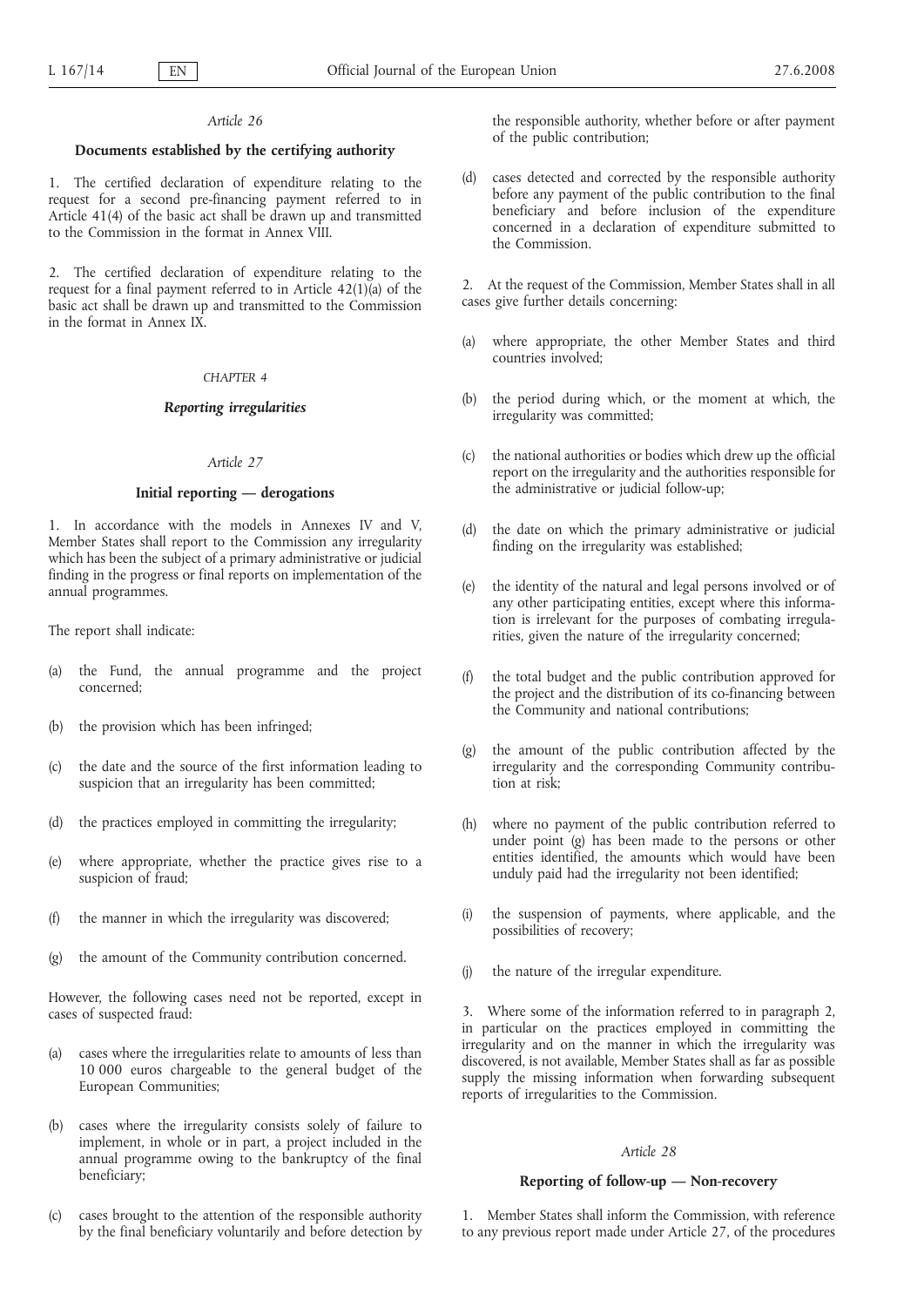instituted with respect to all irregularities previously notified and of significant changes resulting from them. This information shall be given in the progress reports or final reports on implementation of the annual programmes in accordance with the models in Annexes IV and V.

The report shall indicate the amounts which have been, or are expected to be, recovered.

2. At the request of the Commission, Member States shall in all cases give further details concerning:

- (a) any interim measures taken by Member States to safeguard recovery of sums unduly paid;
- any judicial and administrative procedures instituted with a view to recovering sums unduly paid and to imposing sanctions;
- (c) the reasons for any abandonment of recovery procedures;
- (d) the reasons for any abandonment of criminal prosecutions.

Member States shall report to the Commission all administrative or judicial decisions terminating such procedures, or the main points thereof, and shall state, in particular, whether or not the findings are such that fraud is suspected.

# *Article 29*

# **Contacts with Member States**

1. The Commission shall maintain appropriate contacts with the Member States concerned for the purpose of supplementing the information supplied on the irregularities referred to in Article 27 and on the procedures referred to in Article 28 on the possibility of recovery.

2. Independently of the contacts referred to in paragraph 1, the Commission shall inform Member States in cases where the nature of the irregularity is such as to suggest that identical or similar practices could occur in other Member States.

# *Article 30*

#### **Use of information**

1. The Commission may use any information of a general or operational nature communicated by Member States under this Decision to perform risk analyses and may, on the basis of the information obtained, produce reports and develop earlywarning systems serving to identify risks more effectively.

2. The Commission shall regularly inform the Member States concerned of the use made of information under paragraph 1.

*CHAPTER 5*

#### *Information and publicity*

## *Article 31*

## **Information for potential final beneficiaries**

1. The responsible authority shall ensure that the key indications regarding the multiannual and annual programmes are disseminated widely, with details of the financial contributions concerned, and that they are made available to all interested parties.

However, the responsible authority may decide to keep confidential the internal management arrangements laid down in the multiannual programme or in the annual programmes and any other information relating to implementation of the Fund on grounds of public security.

2. The responsible authority shall provide potential final beneficiaries with at least the following information:

- (a) the conditions of eligibility to be met in order to qualify for financing under an annual programme;
- (b) a description of the procedures for examining applications for funding and of the time periods involved;
- (c) the criteria for selecting the projects to be financed;
- (d) the contacts who can provide information on the annual programmes.

In addition, the responsible authority shall inform potential final beneficiaries of the publication provided for in Article 33(2)(b).

# *Article 32*

#### **Information for final beneficiaries**

The responsible authority shall inform final beneficiaries that acceptance of funding also implies acceptance of their inclusion on the list of final beneficiaries published in accordance with Article 33(2)(b).

#### *Article 33*

# **Responsibilities of the responsible authority relating to information and publicity for the general public**

1. The responsible authority shall ensure that information and publicity measures are implemented with the aim of the widest possible media coverage using various forms and methods of communication at the appropriate territorial level.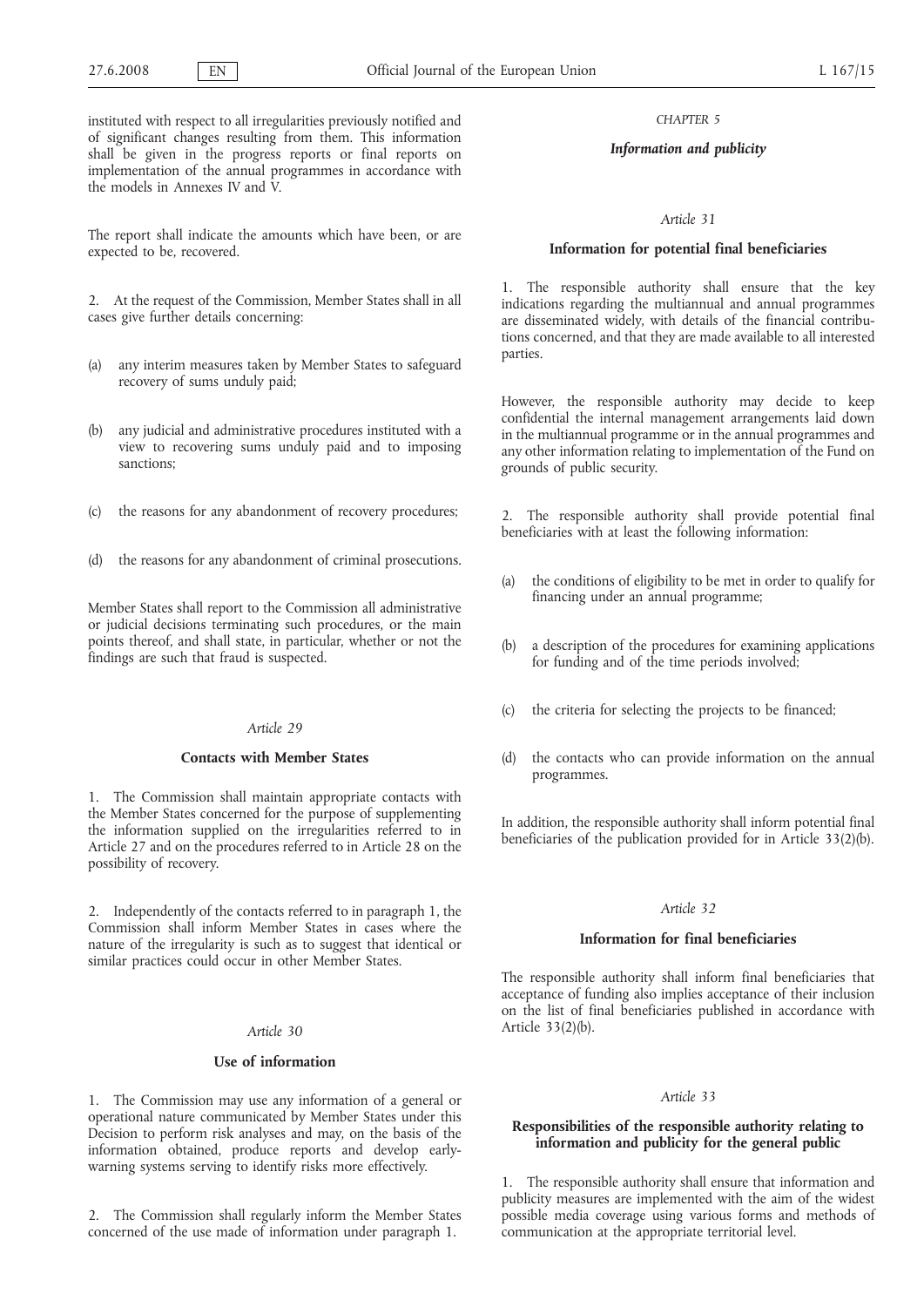- 2. The responsible authority shall organise at least the following information and publicity measures:
- (a) at least one information activity a year, presenting, as of 2008, the launch of the multiannual programme or the achievements of the annual programme(s);
- annual publication, at least on a website, of the list of final beneficiaries, the names of the projects and the amount of public and Community funding allocated to them. The address of the website shall be communicated to the Commission.

# *Article 34*

# **Responsibilities of final beneficiaries relating to information and publicity for the general public**

1. The final beneficiary shall be responsible for informing the public, by means of the measures laid down in paragraphs 2, 3 and 4, about the assistance obtained from the Fund.

2. The final beneficiary shall put up a permanent prominent plaque of significant size no later than three months after completion of any project that fulfils the following conditions:

- (a) the total Community contribution to the project exceeds EUR 100 000; and
- (b) the operation consists of purchasing a physical object or of financing infrastructure or construction projects.

The plaque shall state the type and name of the project. In addition, the information referred to in Article 35 shall take up at least 25 % of the plaque.

3. Where a project receives funding under an annual programme co-financed by the Fund, the final beneficiary shall ensure that those taking part in the project have been informed of that funding.

4. Any document, including any attendance or other certificate, concerning such projects shall include a statement indicating that the project is co-financed by the Fund.

# *Article 35*

# **Technical characteristics of information and publicity for the operation**

All information and publicity measures aimed at final beneficiaries, potential final beneficiaries and the general public shall include:

- 1. the emblem of the European Union, in accordance with the graphic standards indicated in Annex X, and a reference to the European Union;
- 2. a reference to the Fund;

3. a statement chosen by the responsible authority, highlighting the added value of the contribution from the Community.

For small promotional items or for promotional items linked to two or more of the four Funds, points 1 and 3 shall not apply.

### *CHAPTER 6*

# *Personal data*

#### *Article 36*

# **Protection of personal data**

1. Member States and the Commission shall take all necessary measures to prevent any unauthorised disclosure of, or illegitimate access to, the information referred to in Article 29(1)(h) of the basic act, information collected by the Commission in the course of its on-the-spot checks and the information referred to in Chapter 4.

2. The information referred to in Chapter 4 may not be sent to persons other than those in the Member States or within the Community institutions whose duties require that they have access to it, unless the Member State supplying such information has expressly agreed so.

# *CHAPTER 7*

# *Electronic exchange of documents*

# *Article 37*

## **Electronic exchange of documents**

In addition to the duly signed paper versions of the documents referred to in Chapter 3, the information shall also be sent, whenever possible, by electronic means.

#### *Article 38*

#### **Computer system for the exchange of documents**

1. If the Commission develops a computer system for secure data exchange between the Commission and each Member State for implementation of the Fund, the Member States shall be informed of and, at their request, involved in development of any such computer system.

2. The Commission and the designated authorities, along with the bodies to which the tasks have been delegated, shall record the documents referred to in Chapter 3 in the computer system mentioned in paragraph 1.

3. In addition, Member States may be invited voluntarily to provide information referred to in Articles 27 and 28 using the existing specific system managed by the Commission for collecting the irregularities detected under the Structural Funds.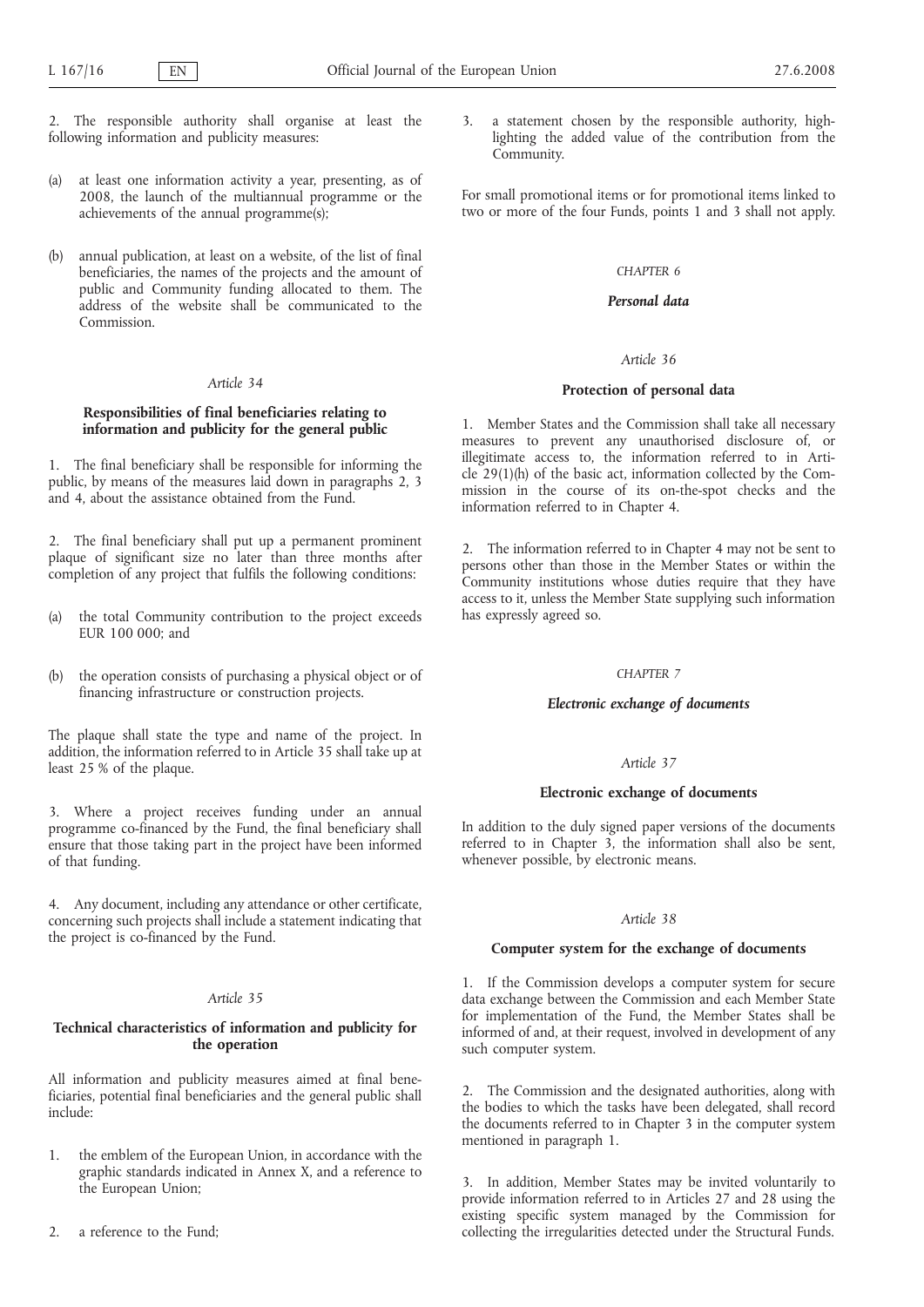4. Any costs of an interface between the common computer system and national, regional and local computer systems and any costs of adapting national, regional and local systems to the technical requirements of the common system shall be eligible under Article 18 of the basic act.

#### PART III

# **PROVISIONS SPECIFIC TO THE EXTERNAL BORDERS FUND**

# *CHAPTER 1*

# *Eligibility rules*

# *Article 39*

# **Eligibility rules**

1. The rules set out in Annex XI shall be used to determine the eligibility of expenditure of actions financed under the annual programmes referred to in Article 37(4) of the basic act.

2. These rules are applicable to the final beneficiaries and shall apply *mutatis mutandis* to the project partners.

3. Member States may apply national eligibility rules that are more rigorous than those laid down in this decision.

It shall be for the Commission to evaluate whether the applicable national eligibility rules comply with this condition.

# *CHAPTER 2*

# *Special Transit Scheme*

# *Article 40*

# **Support for the implementation of the Special Transit Scheme**

1. The support for the implementation of the Special Transit Scheme referred to in Article 6 of the basic act shall be established in the framework of the multiannual programme of the Republic of Lithuania and be implemented on the basis of the annual programmes of the Republic of Lithuania.

Consequently, the rules in the basic act and this Decision regarding the implementation of annual programmes shall apply *mutatis mutandis* to the support for the implementation of the Special Transit Scheme. The fund shall bear any additional cost incurred in implementing the specific provision of the *acquis* covering such transit.

2. For each annual programme the amount to be allocated to this support shall be set in accordance with Article 6 of the basic act and within the limits of the appropriations set out in Article 14(12) of the basic act.

3. With regard to the foregone fees, the action shall run from 1 January of the year referred to in the financing decision approving the annual programme until 31 December of that year.

With regard to the additional costs, the action shall run from 1 January of the year referred to in the financing decision approving the annual programme:

- (a) for salaries of the staff specifically implementing the Special Transit Scheme until 31 December of that year;
- (b) for all other additional costs, until 31 December of the following year.

4. The amount to be allocated to this support under each annual programme shall not be used for other action.

#### PART IV

# **FINAL PROVISIONS**

#### *Article 41*

# **Addressees**

This Decision is addressed to the Kingdom of Belgium, the Republic of Bulgaria, the Czech Republic, the Federal Republic of Germany, the Republic of Estonia, the Hellenic Republic, the Kingdom of Spain, the French Republic, the Italian Republic, the Republic of Cyprus, the Republic of Latvia, the Republic of Lithuania, the Grand Duchy of Luxembourg, the Republic of Hungary, the Republic of Malta, the Kingdom of the Netherlands, the Republic of Austria, the Republic of Poland, the Portuguese Republic, Romania, the Republic of Slovenia, the Slovak Republic, the Republic of Finland and the Kingdom of Sweden.

Done at Brussels, 5 March 2008.

*For the Commission* Franco FRATTINI *Vice-President*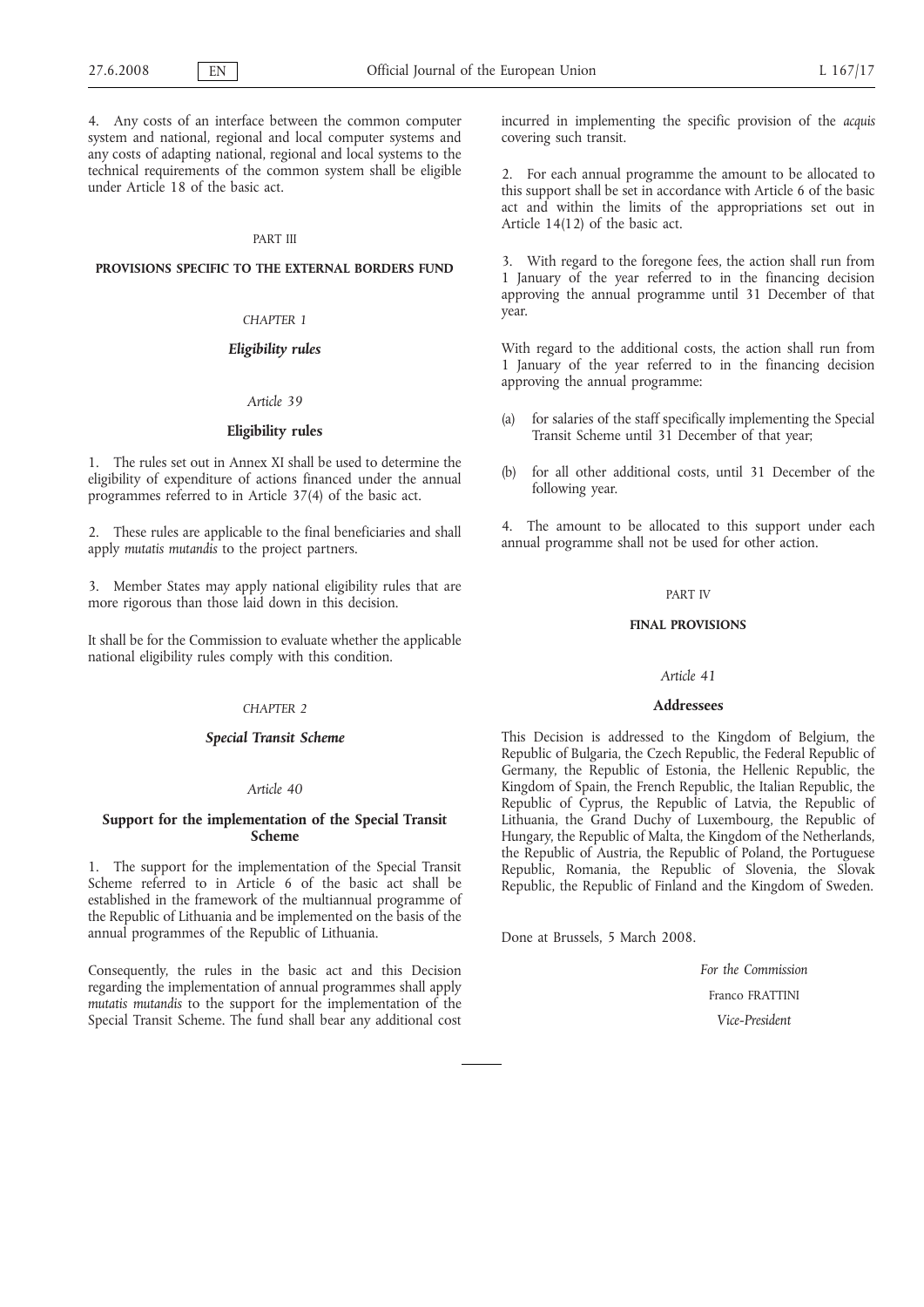# *ANNEXES*

| <b>ANNEX I</b>    | Model description of management and control systems                           | 19 |  |
|-------------------|-------------------------------------------------------------------------------|----|--|
| <b>ANNEX II</b>   |                                                                               |    |  |
| <b>ANNEX III</b>  |                                                                               | 37 |  |
| <b>ANNEX IV</b>   | Model progress report on implementation of the annual programme               | 39 |  |
|                   | A.                                                                            | 39 |  |
|                   | <b>B.</b>                                                                     | 41 |  |
| <b>ANNEX V</b>    | Model final report on implementation of the annual programme                  | 43 |  |
|                   | A.                                                                            | 43 |  |
|                   | Request for payment of the balance/Statement of reimbursement<br><b>B.</b>    | 48 |  |
| <b>ANNEX VI</b>   |                                                                               | 49 |  |
|                   |                                                                               | 50 |  |
| <b>ANNEX VII</b>  |                                                                               | 51 |  |
|                   | A.                                                                            | 51 |  |
|                   | Opinion on the functioning of the management and control systems<br><b>B.</b> | 52 |  |
|                   | C.                                                                            | 54 |  |
| <b>ANNEX VIII</b> | Model declaration of expenditure for the second pre-financing                 | 56 |  |
| <b>ANNEX IX</b>   | Model declaration of expenditure for payment of the balance                   | 57 |  |
| <b>ANNEX X</b>    | Instructions concerning the emblem and definition of the standard colours     | 58 |  |
| <b>ANNEX XI</b>   | Rules on the eligibility of expenditure - External Borders Fund               | 60 |  |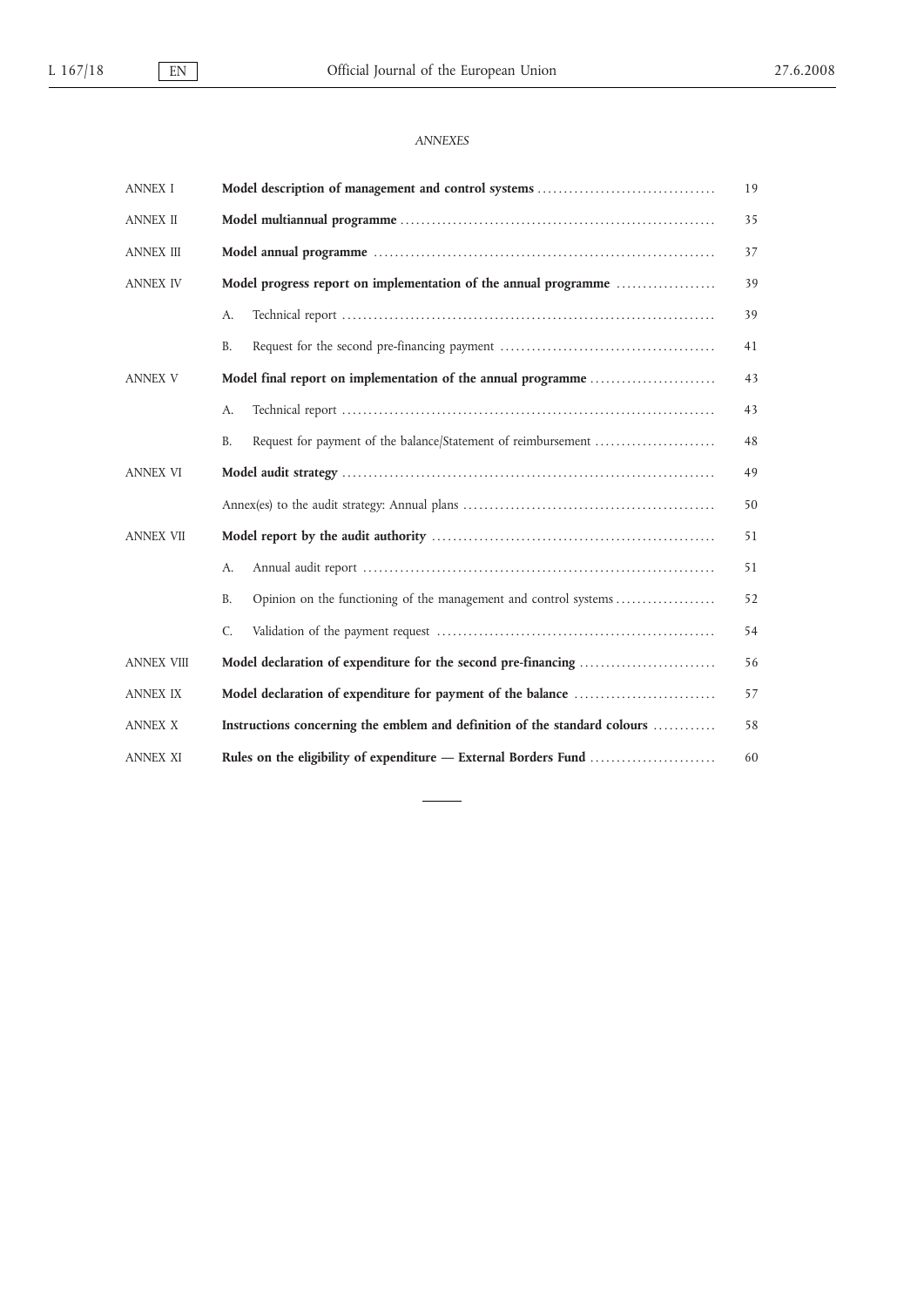#### *ANNEX I*

# **MODEL DESCRIPTION OF MANAGEMENT AND CONTROL SYSTEMS**

- initial version
- revised version (number, date dd/mm/year) following dialogue with the Commission
- version revised for other reasons

MEMBER STATE:

FUND(S):

MAIN CONTACT POINT:

THE INFORMATION PROVIDED DESCRIBES THE SITUATION ON:

#### 1. IDENTIFICATION OF THE DESIGNATED AUTHORITIES

- 1.1. General information on the designated authorities
- 1.1.1. Short description of the choices made on the designation of the different authorities
- 1.1.2. Indication of whether these management and control systems are operational

If not, indication of the date when they will be operational

- 1.1.3. Indication of whether these management and control systems have been accredited by the Commission for other Community financial instruments (if applicable)
- 1.2. Organisation chart(s) of the entire body(-ies) within which the designated authorities are functioning
- 1.3. Responsible authority
- 1.3.1. The date and form of the formal designation of the responsible authority
- 1.3.2. Legal status of the responsible authority
- 1.3.3. Specification of the functions carried out directly by the responsible authority and (if applicable and/or foreseen) by other bodies under the responsibility of the responsible authority (outsourcing of tasks, excluding the tasks entrusted to the delegated authority(ies) under point 1.4)
- 1.3.4. Organisation chart and specification of the functions of the units (including the indicative number of posts allocated)
- 1.3.5. Information whether the responsible authority can also act as executing body for the projects co-financed by the Fund
- 1.3.6. If the responsible authority is the same for more than one of the four Funds, a description of the common functions and systems
- 1.4. The delegated authority(ies)
- 1.4.1. The reasons for establishing any delegated authority
- 1.4.2. The date and form of the formal designation of the delegated authority(ies)
- 1.4.3. Legal status of the delegated authority(ies)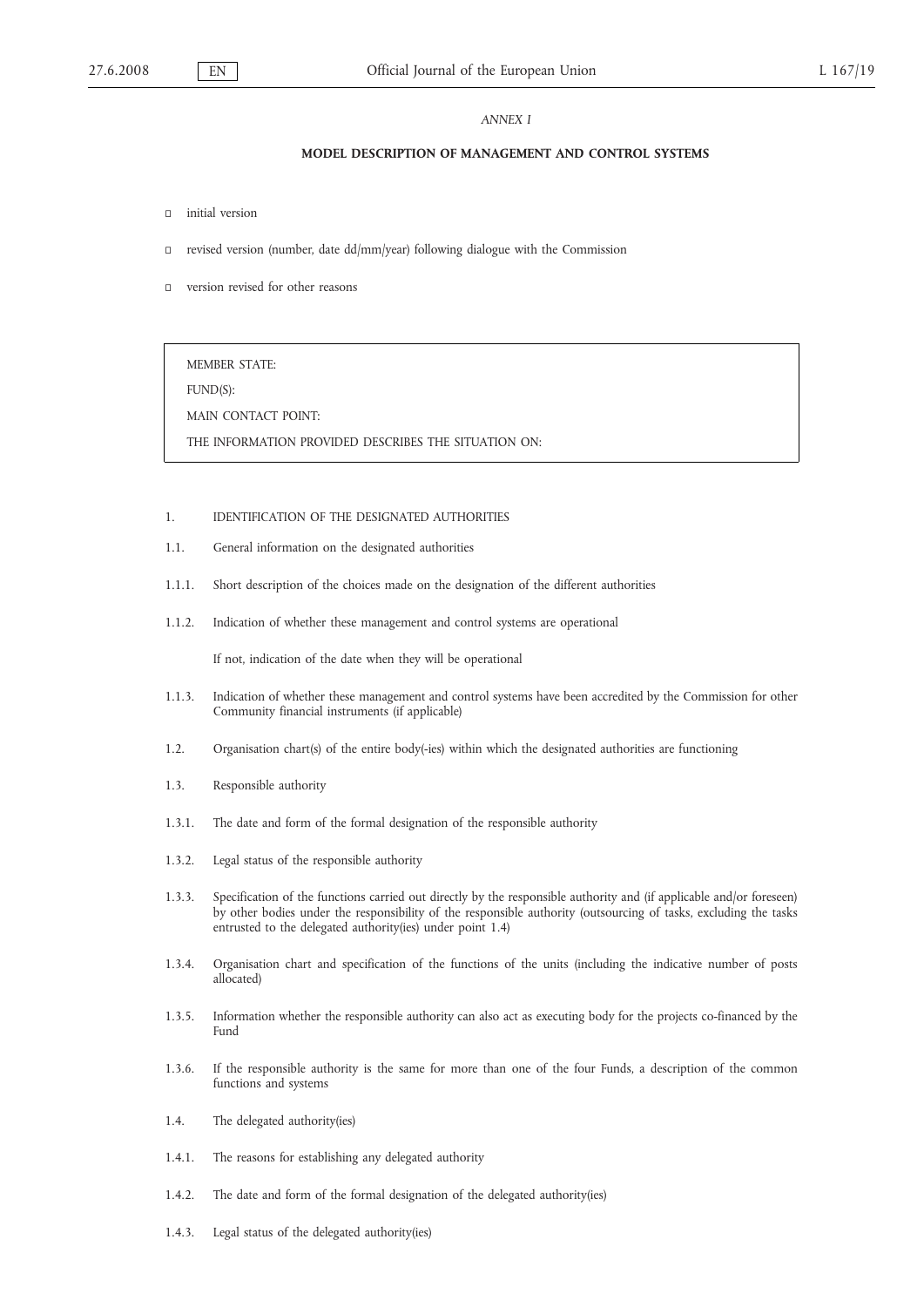- 1.4.4. Specification of the functions carried out directly by the delegated authority(ies) and (if applicable and/or foreseen) by other bodies under the responsibility of the delegated authority(ies) (outsourcing of tasks)
- 1.4.5. Organisation chart and specification of the functions of the units (including indicative number of posts allocated)
- 1.4.6. Information whether delegated authority(ies) can also act as executing body for the projects co-financed by the Fund
- 1.4.7. If the delegated authority(ies) is (are) the same for more than one of the four Funds, a description of the common functions and systems
- 1.5. Certifying authority
- 1.5.1. The date and form of the formal designation of the certifying authority
- 1.5.2. Legal status of the certifying authority
- 1.5.3. Specification of the functions carried out directly by the certifying authority and (if applicable and/or foreseen) by other bodies under the responsibility of the certifying authority (outsourcing of tasks)
- 1.5.4. Organisation chart and specification of the functions of the units (including indicative number of posts allocated)
- 1.5.5. If the certifying authority is the same for more than one of the four Funds, a description of the common functions and systems
- 1.6. Audit authority
- 1.6.1. The date and form of the formal designation of the audit authority
- 1.6.2. Legal status of the audit authority
- 1.6.3. Specification of the functions carried out directly by the audit authority and (if applicable and/or foreseen) by other bodies under the responsibility of the audit authority (outsourcing of tasks)
- 1.6.4. Organisation chart and specification of the functions of the units (including indicative number of posts allocated)
- 1.6.5. Staff qualifications for the audit authority and (if applicable and/or foreseen) of the other bodies expected to carry out audit work (outsourcing of tasks)
- 1.6.6. If the audit authority is the same for more than one of the four Funds, a description of the common functions and systems
- 1.6.7. If a responsible authority can also act as executing body for the projects co-financed by the Fund, a description of arrangements ensuring the independent position of the audit authority in accordance with article 8

#### Guidance for sections 2-4

*First part of each table*

The description of the processes should include the tasks to be carried out by each of the designated authorities (or bodies under their responsibility) and the interaction between them. The description should be concise but nevertheless allow a clear understanding of how the processes would work in practice.

*Second part of each table*

The checklist should be completed by indicating whether each target has been achieved or not and providing any relevant information. If the target has not been achieved, please provide an explanation and, if relevant, indicate the expected date for completion.

If procedures are formalised, a reference to the document should be included.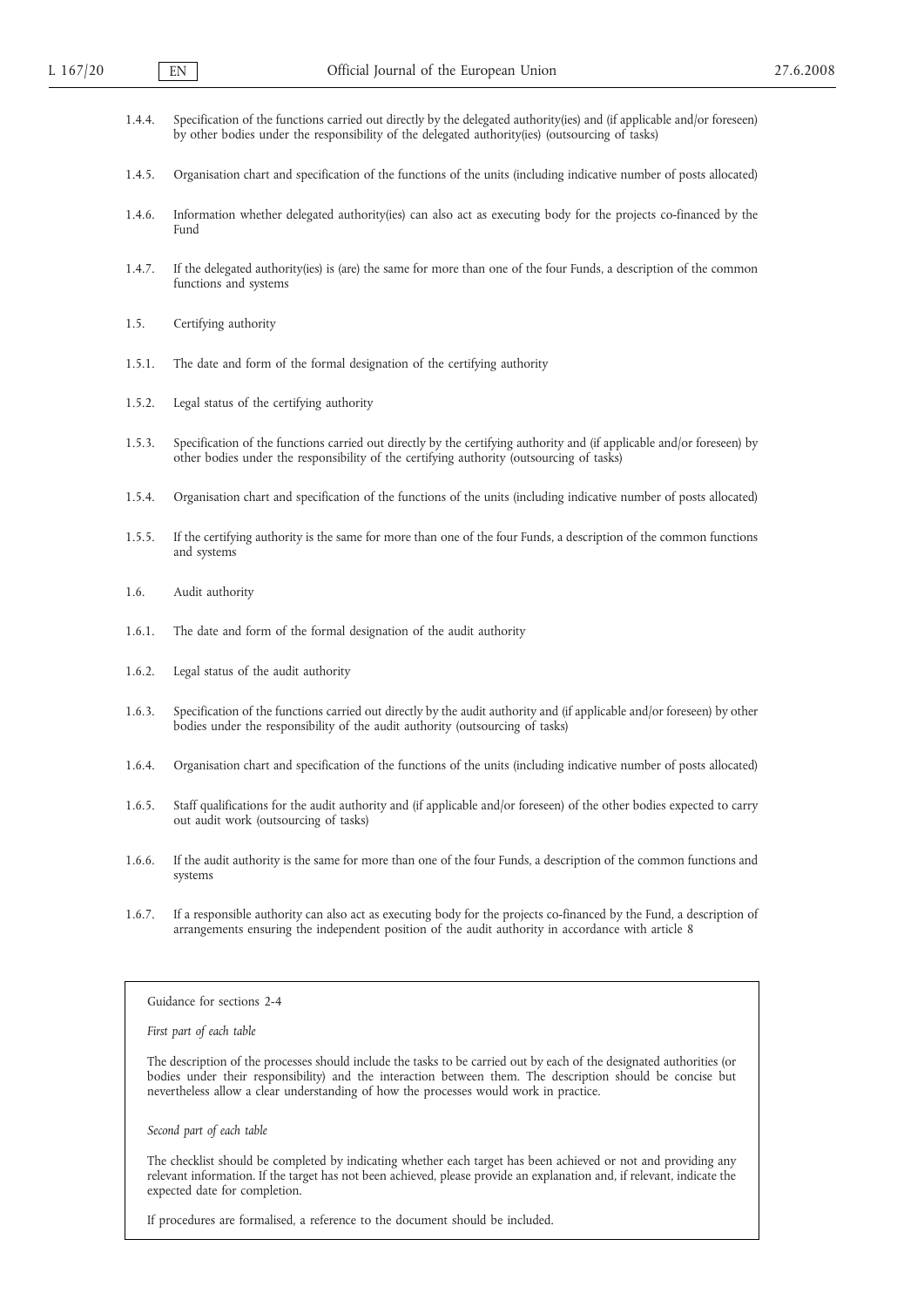# 2. FUNCTIONING OF DESIGNATED AUTHORITIES

| 2.1.                                                                                                                                  | Designation and supervision of the designated authorities                                                                                                                       |           |          |  |
|---------------------------------------------------------------------------------------------------------------------------------------|---------------------------------------------------------------------------------------------------------------------------------------------------------------------------------|-----------|----------|--|
| Short description of the process of setting up each of the designated authorities<br>[The description should include all authorities] |                                                                                                                                                                                 |           |          |  |
|                                                                                                                                       | Key targets                                                                                                                                                                     | Achieved? | Comments |  |
| $\mathbf{1}$                                                                                                                          | Rules governing the relations of the Member State with the designated<br>authorities identify the respective responsibilities                                                   | Y/N       |          |  |
| $\overline{2}$                                                                                                                        | Member State have provided guidance to the designated authorities to<br>ensure sound financial management (through training and/or manuals)                                     | Y/N       |          |  |
| 3                                                                                                                                     | Each authority will inform their staff of the mission statement of the<br>organisation as well as their job description and expected results                                    | Y/N       |          |  |
| $\overline{4}$                                                                                                                        | Steps have been taken to ensure that the different authorities are<br>adequately staffed in terms of numbers, seniority and experience in order<br>to carry out their functions | Y/N       |          |  |

# 2.2. **Separation of functions**

Short description of the arrangements defined to ensure a proper separation of functions *[The description should include all authorities]*

|   | Key targets                                                                                                                                                                                | Achieved? | Comments |
|---|--------------------------------------------------------------------------------------------------------------------------------------------------------------------------------------------|-----------|----------|
|   | Rules are defined to ensure a proper separation of functions between<br>actors within the responsible authority for the signature of contracts/<br>grant agreements                        | Y/N       |          |
|   | Rules are defined to ensure a proper separation of functions between<br>actors within the responsible authority for the initiation, verification and<br>approval of financial transactions | Y/N       |          |
| 3 | The audit authority will be functionally independent of the responsible<br>authority and the certifying authority.                                                                         | Y/N       |          |
| 4 | The certifying authority will not be involved in the selection, implementation and financial transactions related to Community<br>resources                                                | Y/N       |          |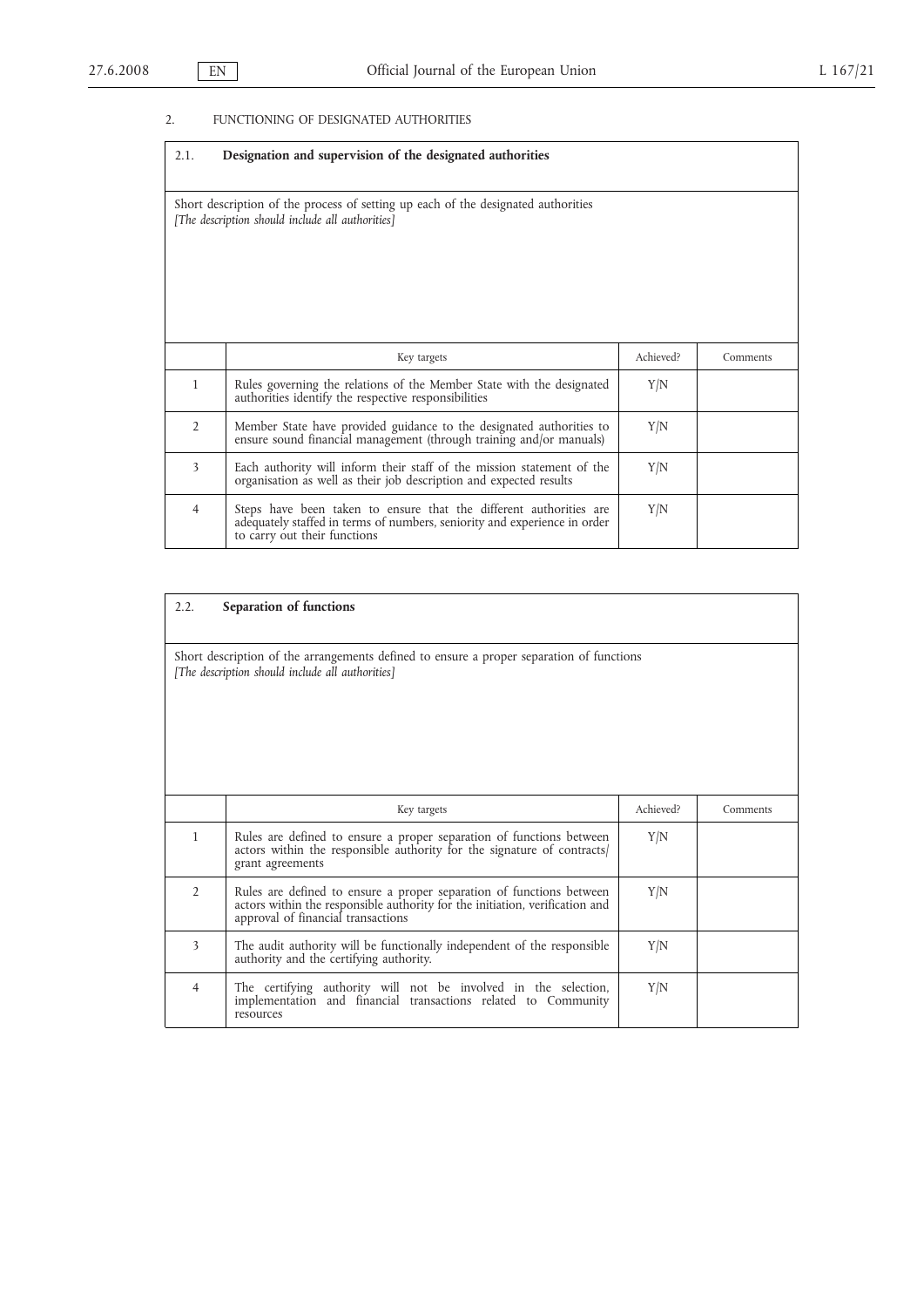$\mathbf{r}$ 

 $\overline{\phantom{0}}$ 

| 2.3.                                                                                                                             | Monitoring of delegated authority (ies) $-$ if applicable                                                                                                        |           |          |  |  |
|----------------------------------------------------------------------------------------------------------------------------------|------------------------------------------------------------------------------------------------------------------------------------------------------------------|-----------|----------|--|--|
| Short description of the process<br>[This description should include the responsible authority and the delegated authority(ies)] |                                                                                                                                                                  |           |          |  |  |
|                                                                                                                                  | Key targets                                                                                                                                                      | Achieved? | Comments |  |  |
| 1                                                                                                                                | The tasks to be delegated are clearly defined                                                                                                                    | Y/N       |          |  |  |
| $\mathfrak{D}$                                                                                                                   | Procedures are established concerning the delegated tasks and their<br>compliance with the rules defined in the basic act/implementing rules has<br>been checked | Y/N       |          |  |  |
| 3                                                                                                                                | Supervisory controls will take place to ensure that the tasks are carried<br>out according to established procedures                                             | Y/N       |          |  |  |

| Monitoring of other tasks not carried out by the authorities themselves $-$ if applicable<br>2.4. |                                                                                                                                                                                                                                                                   |           |          |  |
|---------------------------------------------------------------------------------------------------|-------------------------------------------------------------------------------------------------------------------------------------------------------------------------------------------------------------------------------------------------------------------|-----------|----------|--|
| Short description of the process<br>[This description should include all authorities]             |                                                                                                                                                                                                                                                                   |           |          |  |
|                                                                                                   | Key targets                                                                                                                                                                                                                                                       | Achieved? | Comments |  |
| $\mathbf{1}$                                                                                      | In case of bodies acting under the responsibility of the responsible<br>authority (and not considered as delegated authorities), supervisory<br>mechanisms are in place to ensure sound financial management                                                      | Y/N       |          |  |
| $\overline{2}$                                                                                    | In case of outsourcing of audit activities and in case of bodies acting<br>under the responsibility of the audit authority, supervisory mechanisms<br>are in place to ensure a common audit methodology and consistency of<br>the audit work                      | Y/N       |          |  |
| 3                                                                                                 | In case of outsourcing of certifying activities and in case of bodies acting<br>under the responsibility of the certifying authority, supervisory<br>mechanisms are in place to ensure a common approach to certification                                         | Y/N       |          |  |
| $\overline{4}$                                                                                    | In case of outsourcing to private bodies without a public-service mission,<br>mechanisms are defined to ensure that the tasks which may be entrusted<br>do not include the exercise of public authority or require the use of<br>discretionary powers of judgment | Y/N       |          |  |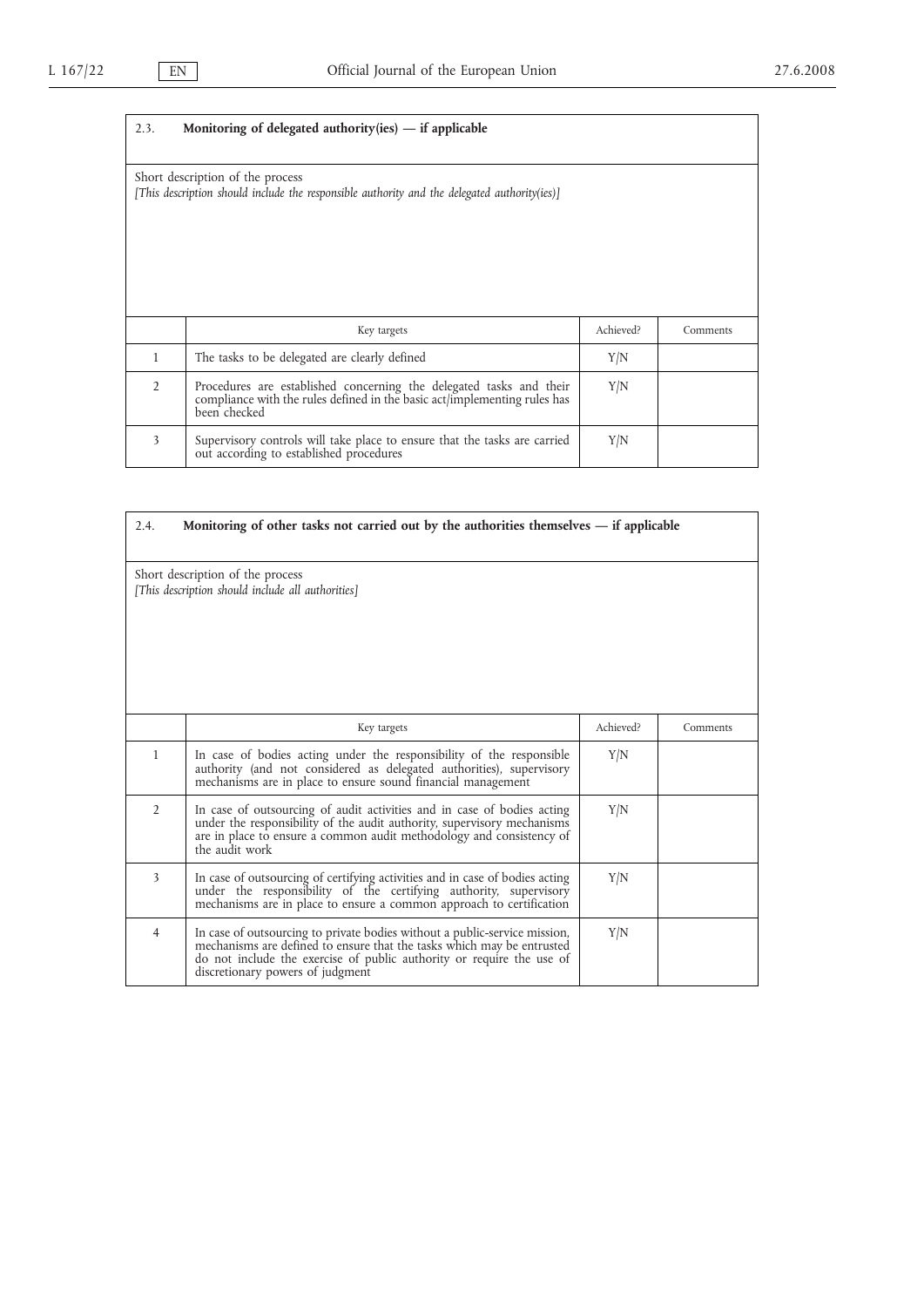# 3. OPERATIONAL AND FINANCIAL PROCESSES

| 3.1.                                                                                                                             | Establishing multiannual programmes                                                                                                                                                                                                                                                                                                                                     |           |          |  |
|----------------------------------------------------------------------------------------------------------------------------------|-------------------------------------------------------------------------------------------------------------------------------------------------------------------------------------------------------------------------------------------------------------------------------------------------------------------------------------------------------------------------|-----------|----------|--|
| Short description of the process<br>[This description should include the responsible authority and the delegated authority(ies)] |                                                                                                                                                                                                                                                                                                                                                                         |           |          |  |
|                                                                                                                                  | Key targets                                                                                                                                                                                                                                                                                                                                                             | Achieved? | Comments |  |
| 1                                                                                                                                | Arrangements are foreseen to ensure the implementation of the principle<br>of partnership in accordance with current national rules and practices                                                                                                                                                                                                                       | Y/N       |          |  |
| $\overline{2}$                                                                                                                   | Procedures are defined to check that the multiannual programme is<br>consistent with the strategic guidelines and complies with Community<br>law, in particular with Community law aiming at ensuring the free<br>movement of persons in conjunction with the directly related flanking<br>measures with respect to external border controls, asylum and<br>immigration | Y/N       |          |  |
| 3                                                                                                                                | The multiannual programme will be approved by a duly authorised<br>person                                                                                                                                                                                                                                                                                               | Y/N       |          |  |

| 3.2.                                                                                                                             | <b>Establishing annual programmes</b>                                                                                                                                                                                                                                                                                                                                                                                                                          |           |          |  |
|----------------------------------------------------------------------------------------------------------------------------------|----------------------------------------------------------------------------------------------------------------------------------------------------------------------------------------------------------------------------------------------------------------------------------------------------------------------------------------------------------------------------------------------------------------------------------------------------------------|-----------|----------|--|
| Short description of the process<br>[This description should include the responsible authority and the delegated authority(ies)] |                                                                                                                                                                                                                                                                                                                                                                                                                                                                |           |          |  |
|                                                                                                                                  | Key targets                                                                                                                                                                                                                                                                                                                                                                                                                                                    | Achieved? | Comments |  |
| $\mathbf{1}$                                                                                                                     | Procedures are established to ensure:<br>consistency between the annual programmes and the multiannual<br>programme<br>the eligibility of the actions envisaged in the annual programmes<br>consistency and complementarity of these actions with other<br>national and Community instruments<br>the compliance with the rules concerning co-financing percentage<br>consistency with the priorities/specific priorities stated in the<br>strategic guidelines | Y/N       |          |  |
| $\overline{2}$                                                                                                                   | Procedures are established to enable the revision of an annual<br>programme in case of duly substantiated emergency situations as<br>described in the basic act, if applicable                                                                                                                                                                                                                                                                                 | Y/N       |          |  |
| 3                                                                                                                                | Procedures are established to enable the submission of a revision of an<br>annual programme when required under Article 23(1) of this decision                                                                                                                                                                                                                                                                                                                 | Y/N       |          |  |
| 4                                                                                                                                | Any modification to the financial breakdown of an annual programme<br>and the reasons for it is documented                                                                                                                                                                                                                                                                                                                                                     | Y/N       |          |  |
| 5.                                                                                                                               | Any modification in the implementation of the annual programme not<br>relating to the financial breakdown (e.g. on nature and timing of the calls<br>for proposals or the scope of technical assistance) and the reason for it is<br>documented                                                                                                                                                                                                                | Y/N       |          |  |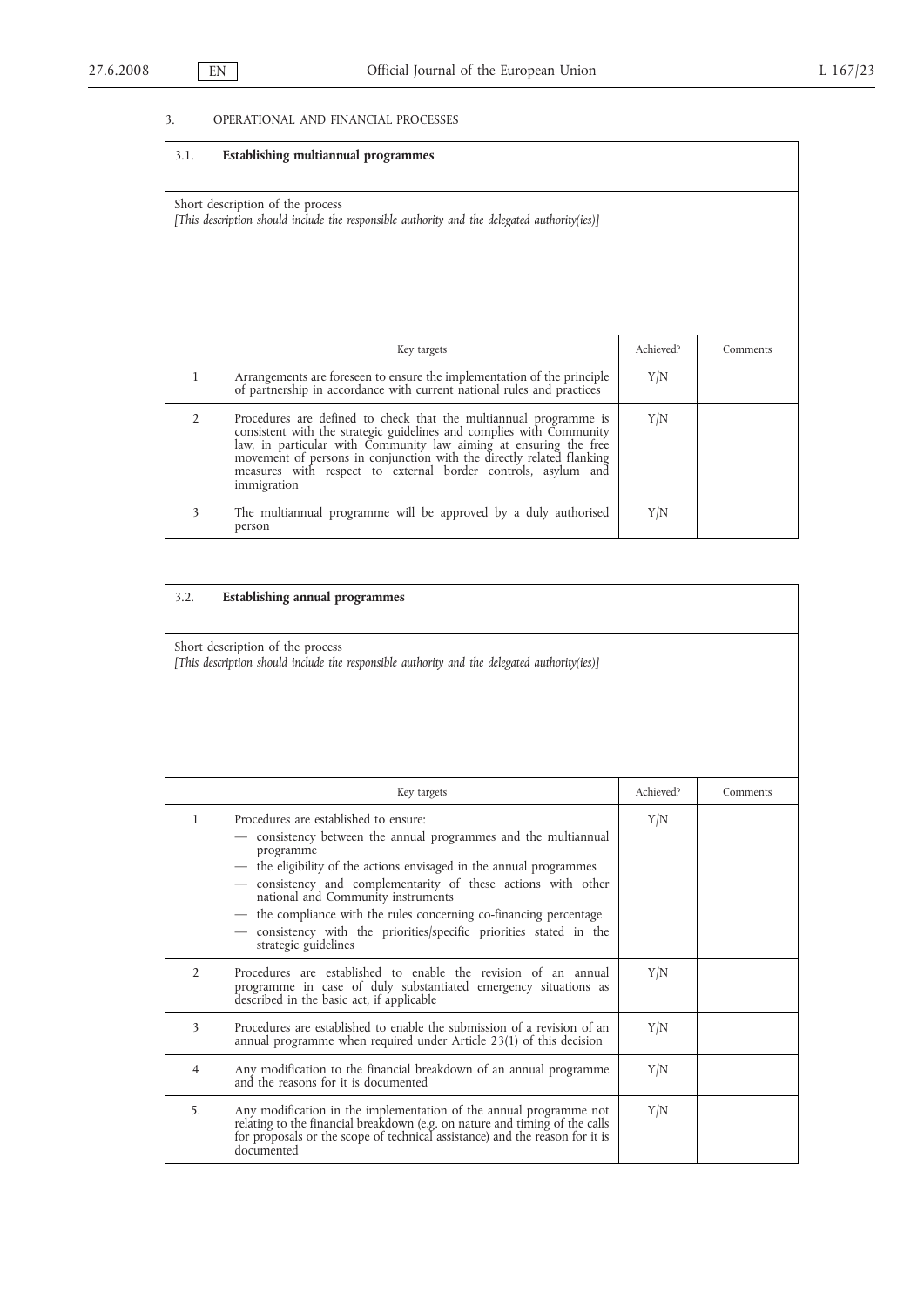| Establishing the audit strategy and the annual audit plans<br>3.3.                  |                                                                                                                                                                                                                                                |           |          |  |
|-------------------------------------------------------------------------------------|------------------------------------------------------------------------------------------------------------------------------------------------------------------------------------------------------------------------------------------------|-----------|----------|--|
| Short description of the process<br>[This description concerns the audit authority] |                                                                                                                                                                                                                                                |           |          |  |
|                                                                                     | Key targets                                                                                                                                                                                                                                    | Achieved? | Comments |  |
| 1                                                                                   | Rules are defined to ensure a transparent and appropriate communica-<br>tion from the responsible authority to the audit authority on manage-<br>ment procedures implemented and on projects prior to and throughout<br>the programming period | Y/N       |          |  |
| $\overline{2}$                                                                      | Procedures are established to define annual audit plans (to be annexed<br>each year to the audit strategy) and to send them to the Commission in<br>time (if applicable)                                                                       | Y/N       |          |  |
| 3                                                                                   | The audit strategy and the annual audit plans are approved by a duly<br>authorised person                                                                                                                                                      | Y/N       |          |  |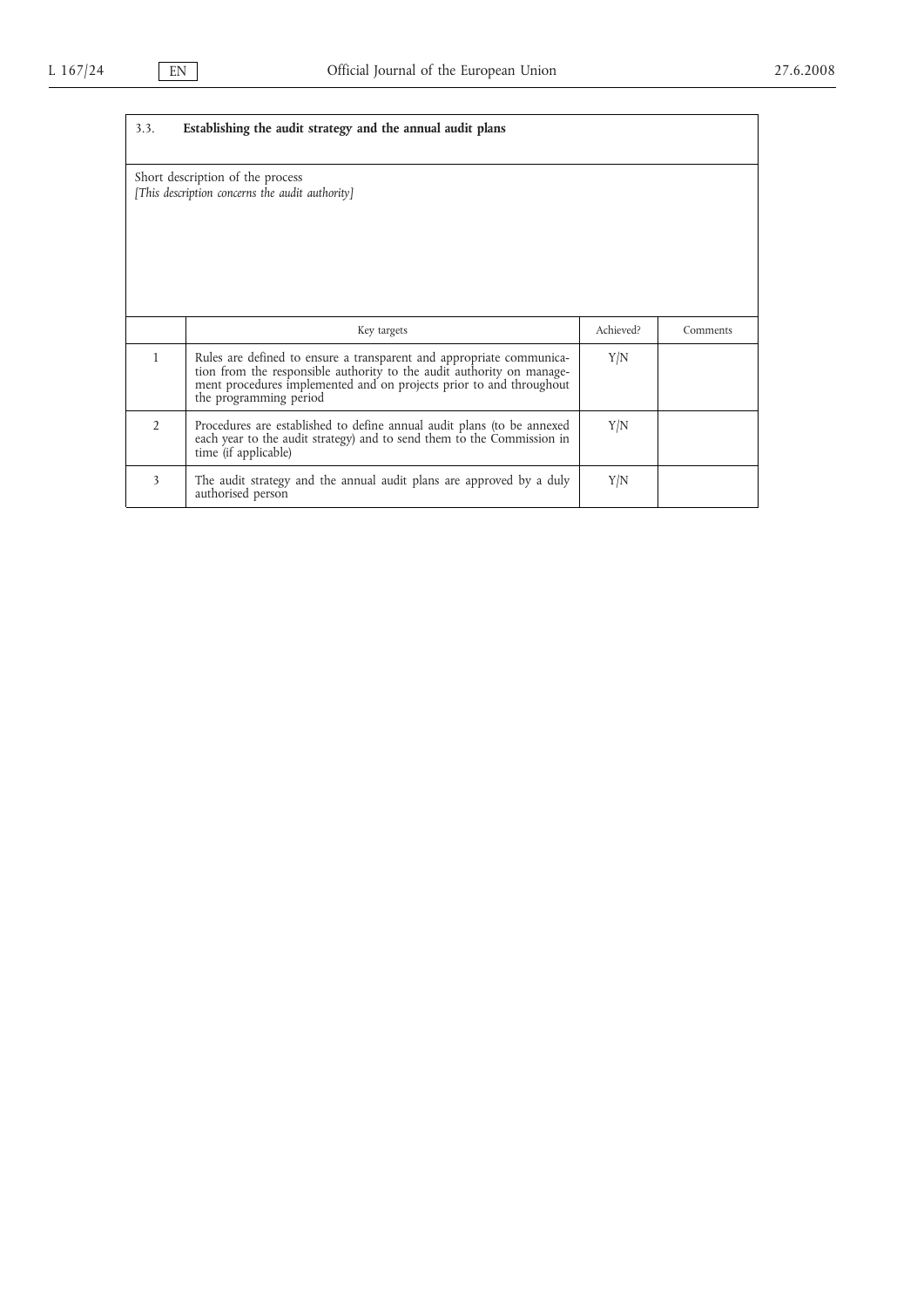| 3.4.         | Responsible authority acting as an executing body $-$ if applicable                                                                                                                                                                                                                    |           |          |
|--------------|----------------------------------------------------------------------------------------------------------------------------------------------------------------------------------------------------------------------------------------------------------------------------------------|-----------|----------|
|              | Short description of the reasons leading the responsible authority to implement projects directly and the specific<br>arrangements foreseen to strengthen the management and control systems<br>[This description should include all authorities]                                      |           |          |
|              | Key targets                                                                                                                                                                                                                                                                            | Achieved? | Comments |
| $\mathbf{1}$ | The justification of the need for the responsible authority to implement<br>projects will be documented and endorsed at the appropriate level                                                                                                                                          | Y/N       |          |
| 2            | Specific arrangements are put in place to ensure that the nature and the<br>objectives of the projects comply with the provisions defined for the<br>Fund                                                                                                                              |           |          |
| 3            | Specific arrangements are put in place in order to prevent conflict of<br>interest for the projects implemented by the responsible authority                                                                                                                                           | Y/N       |          |
| 4            | Specific arrangements are put in place to ensure the principle of value for<br>money is respected in the implementation of projects by the responsible<br>authority                                                                                                                    | Y/N       |          |
| 5            | Procedures are defined to ensure that the contractual terms governing<br>these projects are clear and complete in particular with regard to the<br>financing conditions, the payment terms, the eligibility rules and the<br>obligations regarding operational and financial reporting | Y/N       |          |
| 6            | Specific arrangements are put in place in order to ensure that the main<br>functions of the responsible authority as provided for in the basic act are<br>not affected in relation to the projects implemented by the responsible<br>authority                                         | Y/N       |          |
| 7            | When the responsible authority acts as an executing body, the audit<br>authority is located in another body than the responsible authority (if<br>not, please describe the additional guarantees put in place to ensure the<br>proper independence of the audit authority)             | Y/N       |          |
| 8            | The audit strategy will cover the specific risks which may be related to the<br>implementation of projects by the responsible authority                                                                                                                                                | Y/N       |          |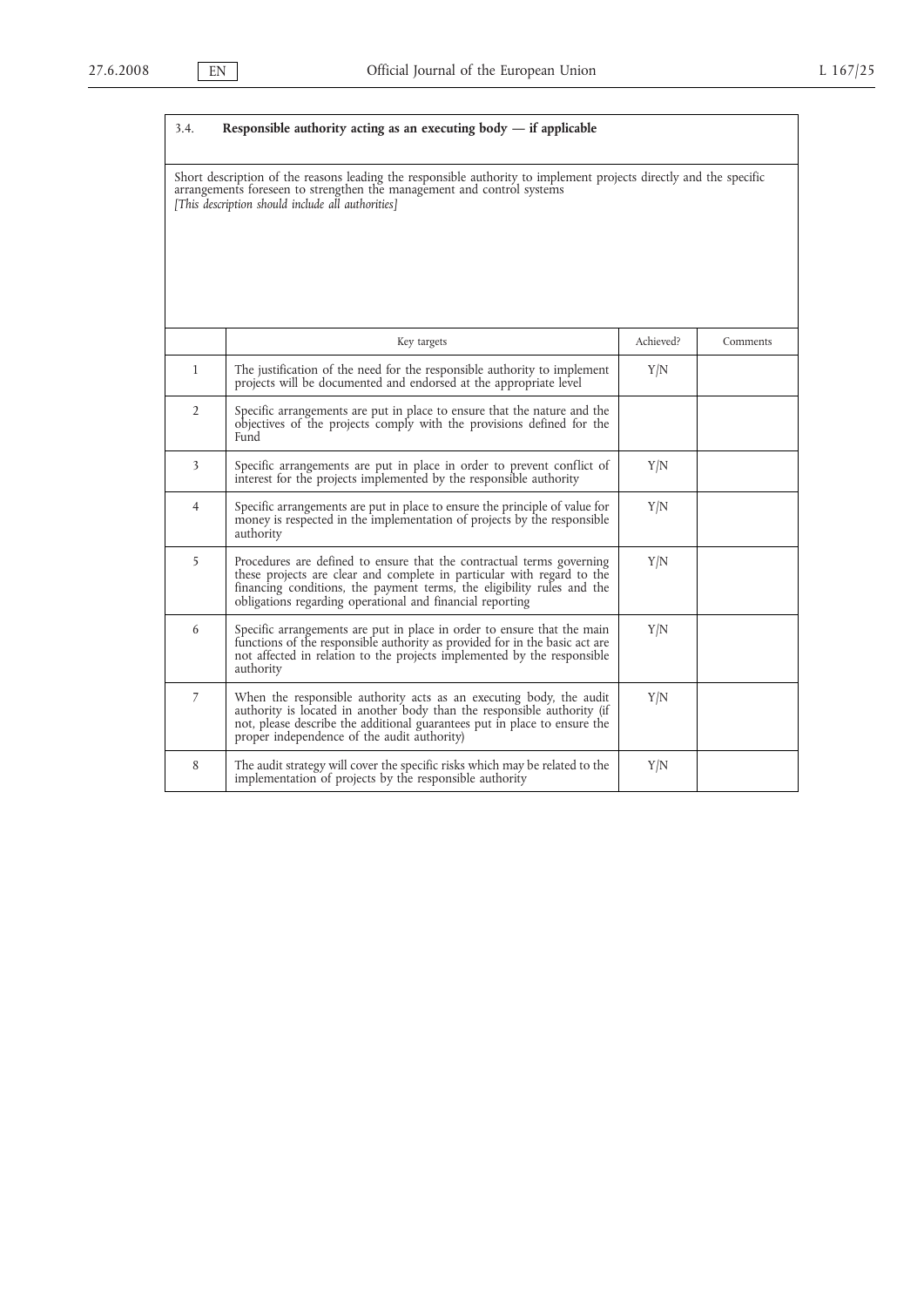| 3.5.                                                                                                                             | Selection and implementation of the projects (Responsible authority acting as an awarding body)                                                                              |           |          |  |
|----------------------------------------------------------------------------------------------------------------------------------|------------------------------------------------------------------------------------------------------------------------------------------------------------------------------|-----------|----------|--|
| Short description of the process<br>[This description should include the responsible authority and the delegated authority(ies)] |                                                                                                                                                                              |           |          |  |
|                                                                                                                                  | Key targets                                                                                                                                                                  | Achieved? | Comments |  |
| $\mathbf{1}$                                                                                                                     | In the case of call for proposals (or tenders), rules are defined to ensure<br>open competition and adequate publicity                                                       | Y/N       |          |  |
| $\overline{2}$                                                                                                                   | Selection criteria will comply with the minimum criteria defined in the<br>basic act                                                                                         | Y/N       |          |  |
| 3                                                                                                                                | Procedures are defined for the receipt of proposals (or tenders)                                                                                                             | Y/N       |          |  |
| $\overline{4}$                                                                                                                   | Procedures are defined to ensure that the proposals (or tenders) are<br>assessed against the predefined rules and criteria in a transparent and<br>non-discriminatory manner | Y/N       |          |  |
| 5                                                                                                                                | The award decisions and the contracts/grant agreements will be approved<br>by a duly authorised person                                                                       | Y/N       |          |  |
| 6                                                                                                                                | Procedures are defined to ensure adequate ex-post information on the<br>results of the selection process to the applicants                                                   | Y/N       |          |  |
| $\overline{7}$                                                                                                                   | Procedures are defined to ensure the monitoring of the implementation<br>of grant agreements/contracts according to the contractual terms                                    | Y/N       |          |  |

| 3.6.                                                                                                                             | Monitoring of the projects implemented by the final beneficiaries                                                                                             |           |          |  |
|----------------------------------------------------------------------------------------------------------------------------------|---------------------------------------------------------------------------------------------------------------------------------------------------------------|-----------|----------|--|
|                                                                                                                                  |                                                                                                                                                               |           |          |  |
| Short description of the process<br>[This description should include the responsible authority and the delegated authority(ies)] |                                                                                                                                                               |           |          |  |
|                                                                                                                                  | Key targets                                                                                                                                                   | Achieved? | Comments |  |
| $\mathbf{1}$                                                                                                                     | Key operational and financial indicators will be established, monitored<br>and communicated to the responsible authority for each project                     | Y/N       |          |  |
| $\overline{2}$                                                                                                                   | On-the-spot verifications by the responsible authority are foreseen to<br>allow monitoring (of both the operational and financial aspects) of the<br>projects | Y/N       |          |  |
| 3                                                                                                                                | The responsible authority will ensure that final beneficiaries make use of<br>an appropriate accounting system in computerised form                           | Y/N       |          |  |
| 4                                                                                                                                | The responsible authority will ensure that final beneficiaries implement<br>the provisions on the visibility of the EU funding                                | Y/N       |          |  |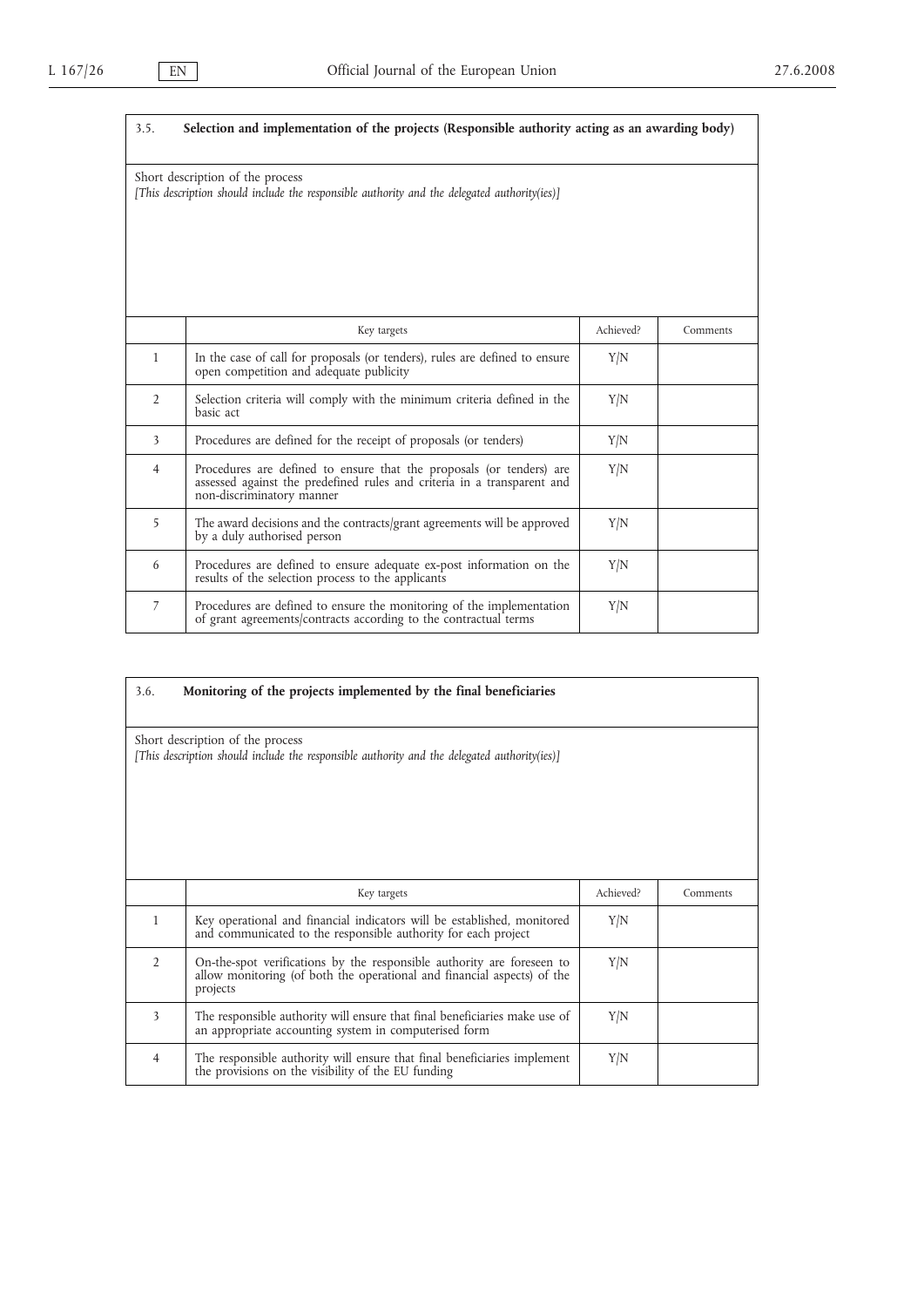$\mathbf{r}$ 

| 3.7.           | Financial management of the project                                                                                                                                                                                                                                                                                                                                                                                                                                                                                                    |           |          |
|----------------|----------------------------------------------------------------------------------------------------------------------------------------------------------------------------------------------------------------------------------------------------------------------------------------------------------------------------------------------------------------------------------------------------------------------------------------------------------------------------------------------------------------------------------------|-----------|----------|
|                | Short description of the process<br>[involves the responsible authority and the delegated authority(ies)]                                                                                                                                                                                                                                                                                                                                                                                                                              |           |          |
|                | Key targets                                                                                                                                                                                                                                                                                                                                                                                                                                                                                                                            | Achieved? | Comments |
| $\mathbf{1}$   | Financial transactions will be approved by duly authorised persons                                                                                                                                                                                                                                                                                                                                                                                                                                                                     | Y/N       |          |
| $\overline{2}$ | Prior to making any payments/recoveries, verifications will be carried out<br>in particular in order to monitor:<br>- the accuracy and the regularity of the payment request, with regard<br>to the eligibility rules for the Fund(s)<br>that products and/or services co-financed by the project have actually been delivered $\,$<br>- the accuracy, completeness and effective payment of other contribu-<br>tions received from public or private resources<br>that the results of any audit activity have been taken into account | Y/N       |          |
| 3              | Verifications will be carried out in order to have a reasonable assurance<br>of the legality and regularity of the underlying transactions                                                                                                                                                                                                                                                                                                                                                                                             | Y/N       |          |
| 4              | Supervisory controls will be carried out throughout the programming<br>period to ensure that the established financial procedures are respected                                                                                                                                                                                                                                                                                                                                                                                        | Y/N       |          |
| 5              | Verifications will be performed on the complementarity with other<br>Community financial programmes in order to avoid double funding                                                                                                                                                                                                                                                                                                                                                                                                   | Y/N       |          |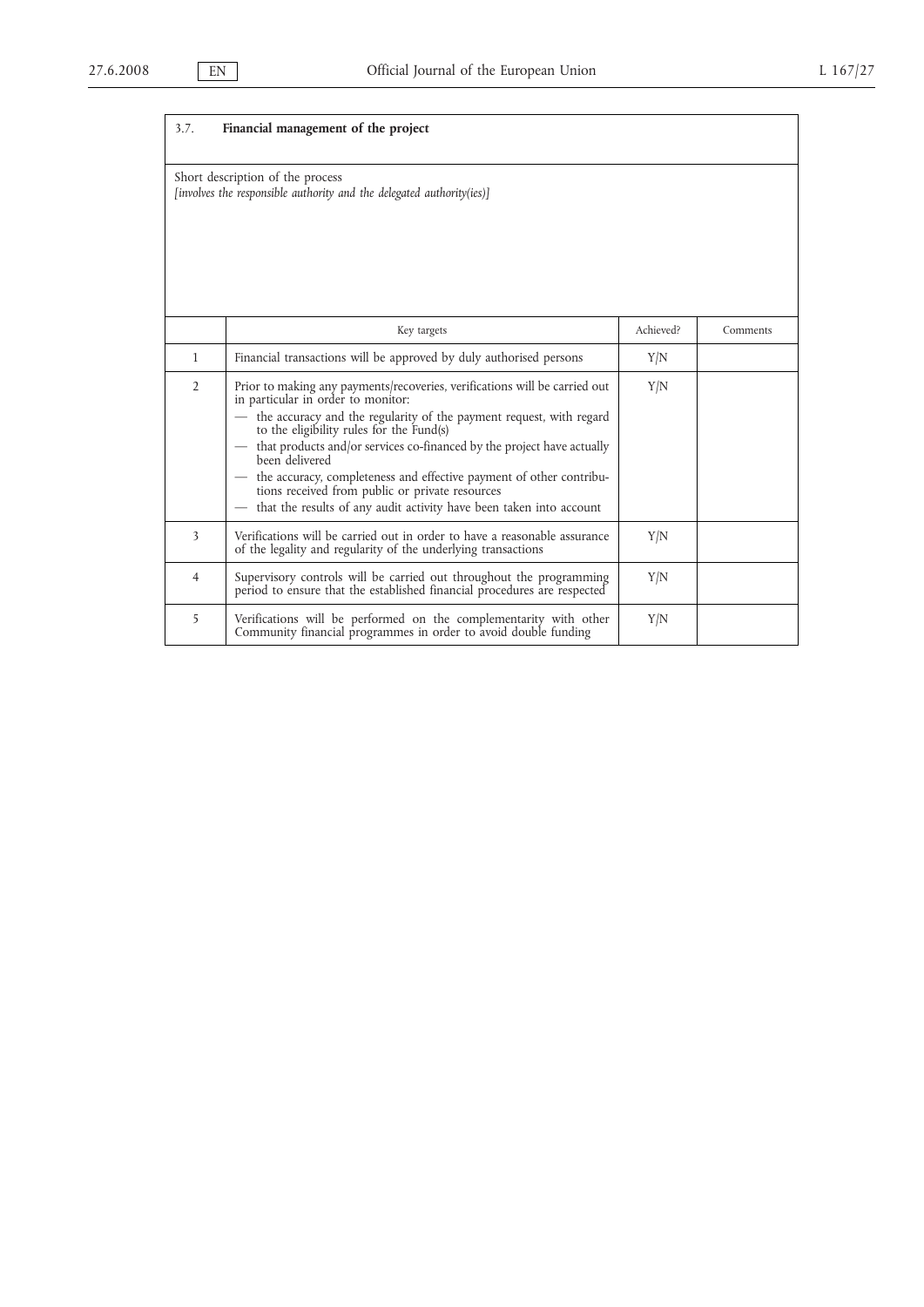| 3.8.                                                                                                                                                       | Irregularities, corrections and recoveries                                                                                                                                                                                |           |          |
|------------------------------------------------------------------------------------------------------------------------------------------------------------|---------------------------------------------------------------------------------------------------------------------------------------------------------------------------------------------------------------------------|-----------|----------|
| Short description of the process<br>[This description should include the responsible authority, the delegated authority(ies) and the certifying authority] |                                                                                                                                                                                                                           |           |          |
|                                                                                                                                                            | Key targets                                                                                                                                                                                                               | Achieved? | Comments |
| 1                                                                                                                                                          | Definitions of irregularities are established and comply with the<br>Community requirements                                                                                                                               | Y/N       |          |
| $\overline{2}$                                                                                                                                             | Mechanisms are in place to ensure that irregularities can be detected in<br>due time and immediate corrective measure are taken                                                                                           | Y/N       |          |
| 3                                                                                                                                                          | Procedures are in place to ensure that the Commission is kept informed<br>of irregularities detected, and if appropriate, of any corrective measures<br>taken in accordance with the obligations set out in this decision | Y/N       |          |
| 4                                                                                                                                                          | Procedures are in place to ensure a proper follow-up of recovery orders<br>issued and, if applicable, of default interest                                                                                                 | Y/N       |          |
| 5                                                                                                                                                          | In case recovery orders cannot be cashed in, causes will be identified to<br>evaluate whether Member States should reimburse the funds to the<br>Community Budget or not                                                  | Y/N       |          |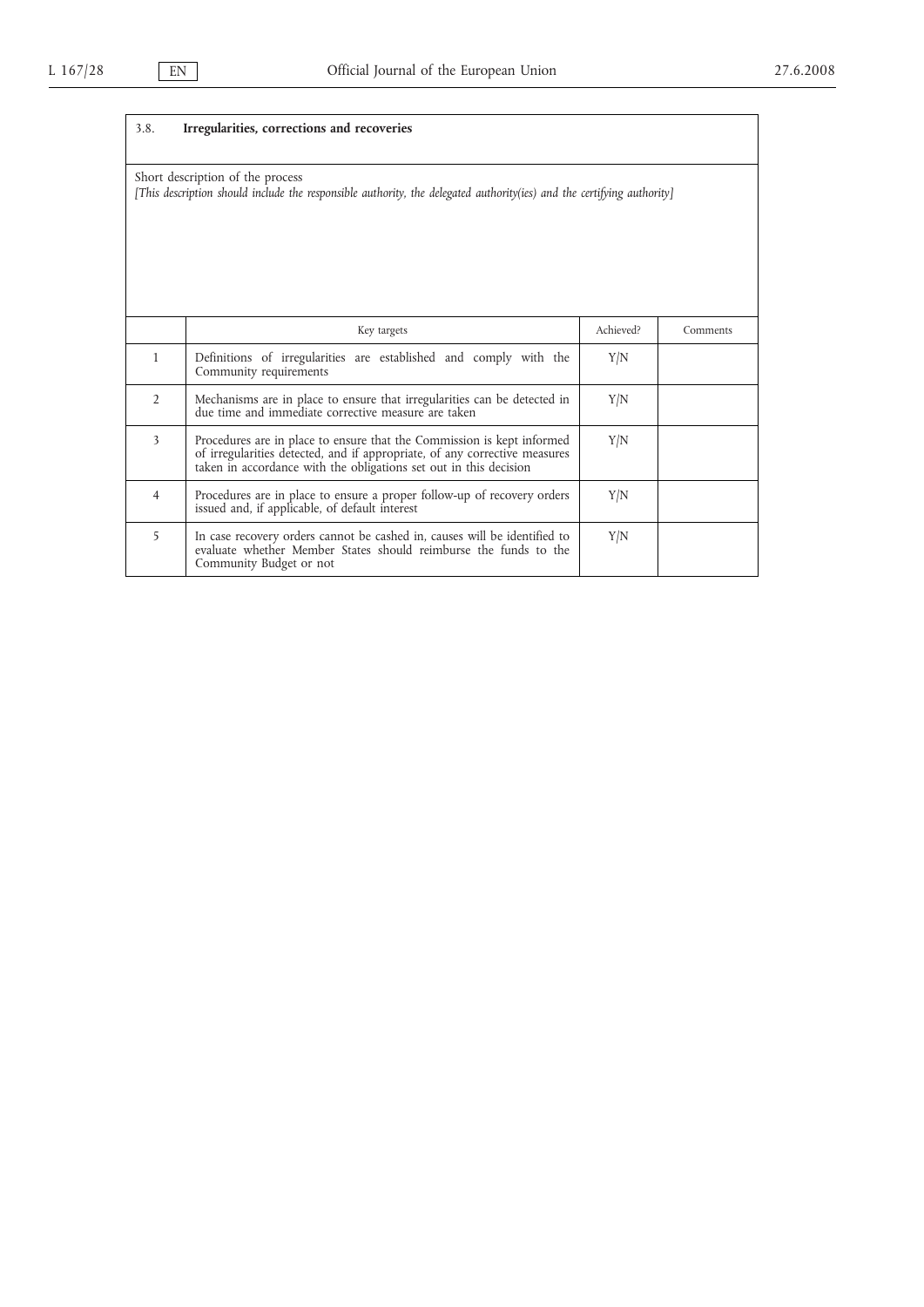| 3.9.                                                                                                                                                                                                                                                 | Preparation and implementation of audit missions                                                                                                                                                                                                                                                                                          |           |          |  |
|------------------------------------------------------------------------------------------------------------------------------------------------------------------------------------------------------------------------------------------------------|-------------------------------------------------------------------------------------------------------------------------------------------------------------------------------------------------------------------------------------------------------------------------------------------------------------------------------------------|-----------|----------|--|
| Short description of the process<br>[This description should include the audit authority and, as potential auditees, the responsible authority and the delegated authori-<br>ty(ies) and, as recipient of the conclusions, the certifying authority] |                                                                                                                                                                                                                                                                                                                                           |           |          |  |
|                                                                                                                                                                                                                                                      | Key targets                                                                                                                                                                                                                                                                                                                               | Achieved? | Comments |  |
| $\mathbf{1}$                                                                                                                                                                                                                                         | The audit practice is in line with internationally accepted standards                                                                                                                                                                                                                                                                     | Y/N       |          |  |
| $\overline{2}$                                                                                                                                                                                                                                       | An audit manual is established for use by the auditors on the basis of the<br>requirements defined in the basic act                                                                                                                                                                                                                       | Y/N       |          |  |
| 3                                                                                                                                                                                                                                                    | Audits will be carried out to verify the effective functioning of the<br>management and control systems                                                                                                                                                                                                                                   | Y/N       |          |  |
| $\overline{4}$                                                                                                                                                                                                                                       | The checks to be carried on the eligible expenditure will be based on an<br>appropriate sample, and will consist of at least 10 % of eligible expenses                                                                                                                                                                                    | Y/N       |          |  |
| 5                                                                                                                                                                                                                                                    | The verifications on eligible expenses will verify at least the compliance,<br>effectiveness and efficiency of the following elements: selection<br>procedure, objectives of the project, reality of the achievements, eligibility<br>of the expenses, valid supporting documents for the expenses, national<br>co-financing, audit trail | Y/N       |          |  |
| 6                                                                                                                                                                                                                                                    | A follow-up of earlier recommendations will take place on a regular basis                                                                                                                                                                                                                                                                 | Y/N       |          |  |
| 7                                                                                                                                                                                                                                                    | The projects implemented by the responsible authority will be subject to<br>robust scrutiny                                                                                                                                                                                                                                               | Y/N       |          |  |

| 3.10.                                                                                      | Audit report on annual programmes and related declarations                                                                            |           |          |
|--------------------------------------------------------------------------------------------|---------------------------------------------------------------------------------------------------------------------------------------|-----------|----------|
| Short description of the process<br>[This description should involved the audit authority] |                                                                                                                                       |           |          |
|                                                                                            | Key targets                                                                                                                           | Achieved? | Comments |
| 1                                                                                          | Procedures are established to consolidate the conclusions of the systems<br>audit and the audit of projects for each annual programme | Y/N       |          |
| $\overline{2}$                                                                             | Checks will be performed to assess the validity of the requests for<br>payment                                                        | Y/N       |          |
| 3                                                                                          | Further examination will be launched in case of systemic errors or errors<br>over the materiality threshold are detected              | Y/N       |          |
| 4                                                                                          | The report and the related declarations will be approved by a duly<br>authorised person                                               | Y/N       |          |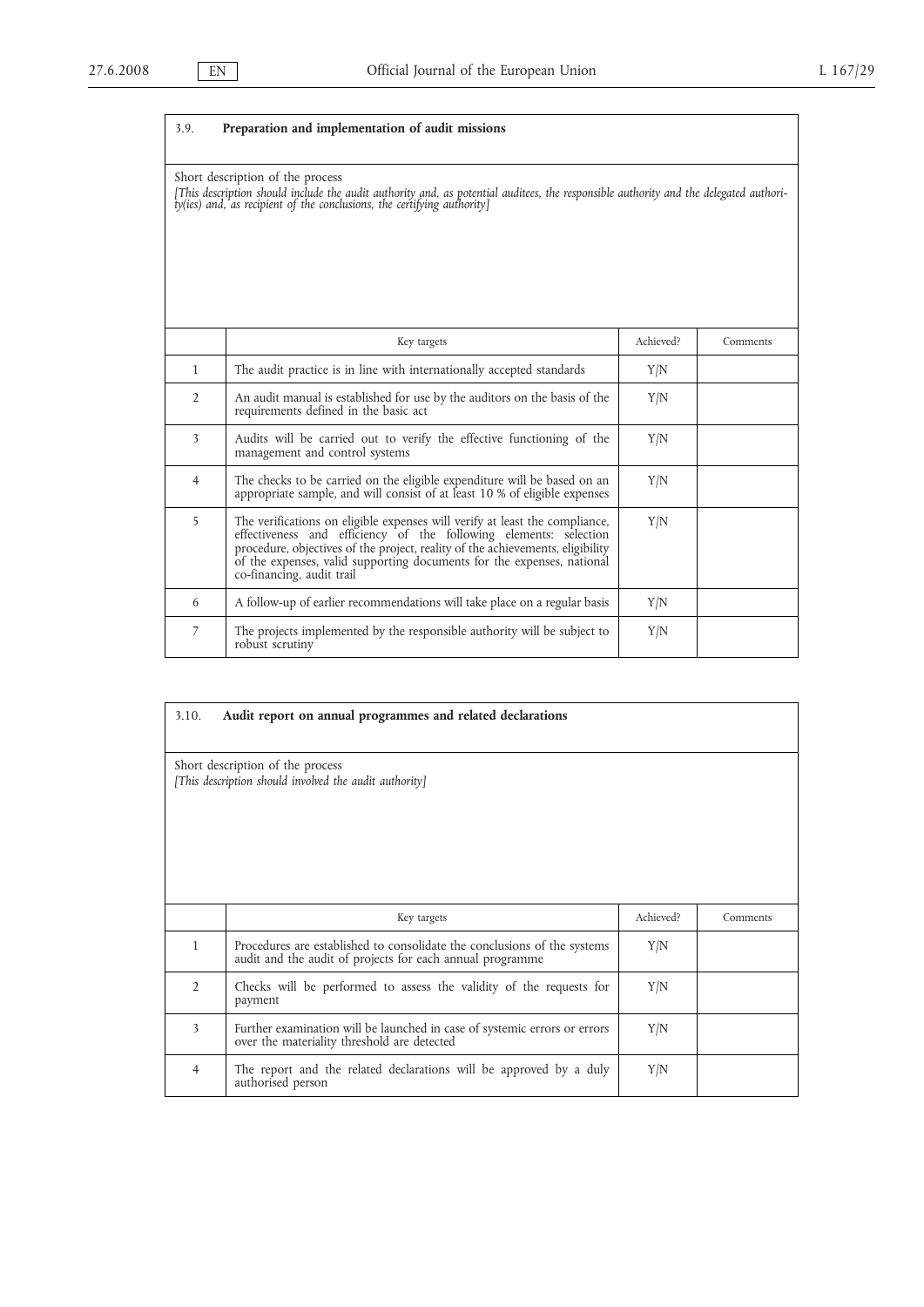| 3.11.                                                                                                                                                 | Certification of expenditure                                                                                                                                                                                                                                          |           |          |
|-------------------------------------------------------------------------------------------------------------------------------------------------------|-----------------------------------------------------------------------------------------------------------------------------------------------------------------------------------------------------------------------------------------------------------------------|-----------|----------|
| Short description of the process<br>[involves primarily the certifying authority but also the responsible authority and the delegated authority(ies)] |                                                                                                                                                                                                                                                                       |           |          |
|                                                                                                                                                       | Key targets                                                                                                                                                                                                                                                           | Achieved? | Comments |
| $\mathbf{1}$                                                                                                                                          | Procedures are established to ensure that the necessary information is<br>received from the responsible authority for the purpose of certification                                                                                                                    | Y/N       |          |
| $\overline{2}$                                                                                                                                        | Procedures are established to ensure that the audit report on each annual<br>programme and the related declarations are received from the audit<br>authority                                                                                                          | Y/N       |          |
| 3                                                                                                                                                     | Procedures are established to ensure that recoveries are taken into<br>account for the final declaration of expenditure and to follow on-going<br>legal proceedings or administrative appeals with suspensive effect<br>regarding recoveries                          | Y/N       |          |
| 4                                                                                                                                                     | Verifications will be performed to ensure the accuracy and completeness<br>of the declaration of expenditure (in particular, on any interest generated<br>by the pre-financing received from the Commission as well as its effective<br>use as national contribution) | Y/N       |          |
| 5                                                                                                                                                     | In case of local currency, the methods used for the calculation in Euro<br>comply with the rules defined by the Commission                                                                                                                                            | Y/N       |          |

| 3.12.          | Evaluation of the programme                                                                                                                                                  |           |          |
|----------------|------------------------------------------------------------------------------------------------------------------------------------------------------------------------------|-----------|----------|
|                | Short description of the process<br>[involves the responsible authority and the delegated authority(ies)]                                                                    |           |          |
|                | Key targets                                                                                                                                                                  | Achieved? | Comments |
| 1              | The guidance documents from the Commission on evaluations are<br>disseminated widely and made available to all potential final beneficiaries<br>and other interested parties | Y/N       |          |
| $\overline{2}$ | The key operational and financial indicators provided by the final<br>beneficiaries to measure the achievements of the project will be recorded                              | Y/N       |          |
| 3              | The responsible authority (and/or delegated authorities) will ensure that<br>the indicators provided are appropriate to measure the outcome and<br>results of each project   | Y/N       |          |
| 4              | Procedures are in place to ensure that the necessary evaluation will be<br>carried out as required by the basic act                                                          | Y/N       |          |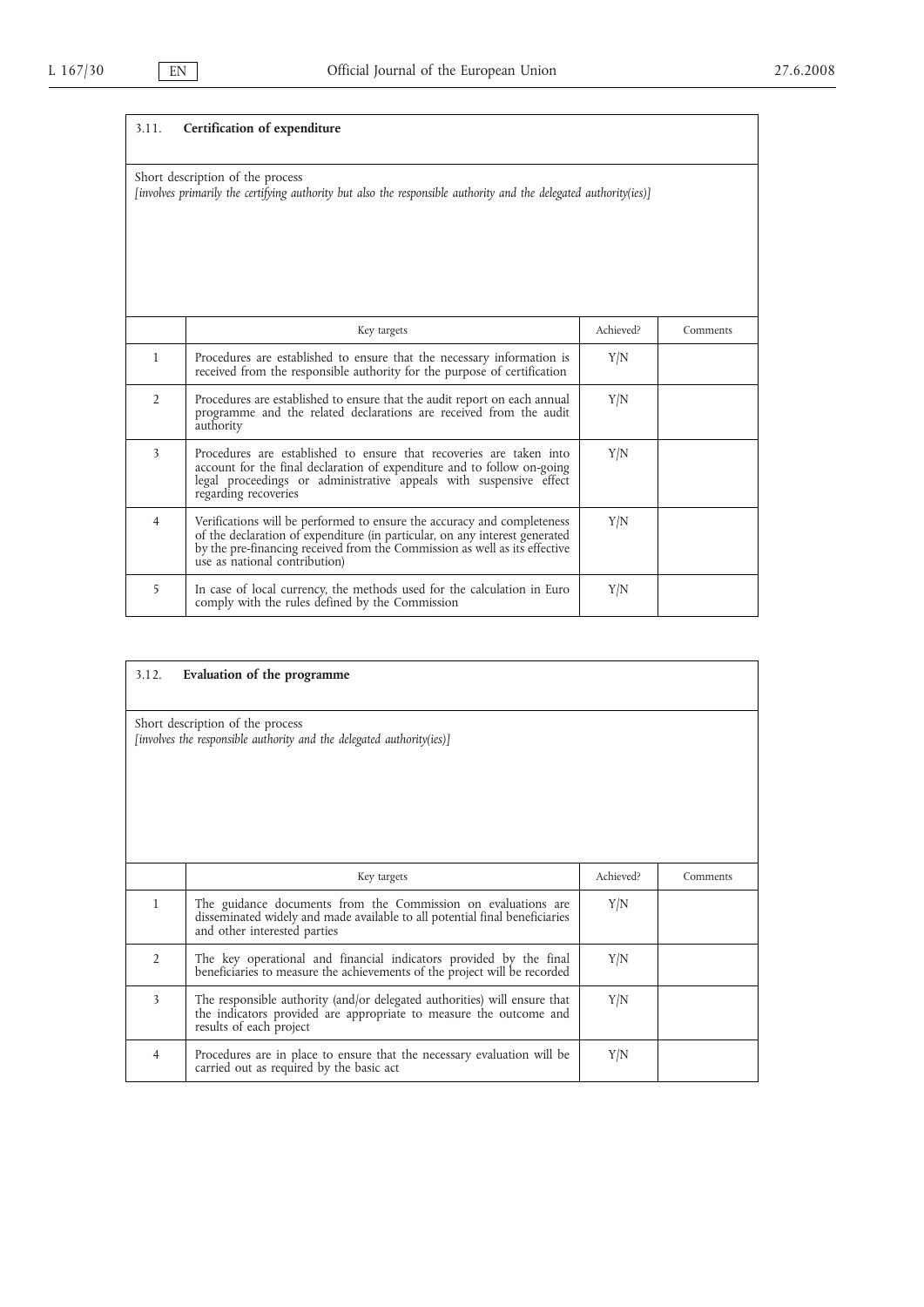# 4. INFORMATION MANAGEMENT

| 4.1.           | Documentation on the procedures                                                                                                                                                                      |           |          |
|----------------|------------------------------------------------------------------------------------------------------------------------------------------------------------------------------------------------------|-----------|----------|
|                | Short description of the process<br>[involves all authorities]                                                                                                                                       |           |          |
|                | Key targets                                                                                                                                                                                          | Achieved? | Comments |
| $\mathbf{1}$   | The authorities will ensure that the established procedures referred to in<br>Article 7 of this decision comply with national and Community law (e.g.<br>public procurement, accounting rules, etc.) | Y/N       |          |
| $\overline{2}$ | The procedures are approved by a duly authorised person                                                                                                                                              | Y/N       |          |
| 3              | The established procedures set out clear instructions concerning each of<br>the main operations and explain the decision-making circuits concerning<br>the performance of functions                  | Y/N       |          |
| $\overline{4}$ | Arrangements are in place to ensure that all relevant staff is informed of<br>the established procedures                                                                                             | Y/N       |          |
| 5              | Where appropriate, these procedures include the use of check-lists<br>summarising the key controls to be performed                                                                                   | Y/N       |          |
| 6              | Arrangements are in place to ensure the protection of personal data                                                                                                                                  | Y/N       |          |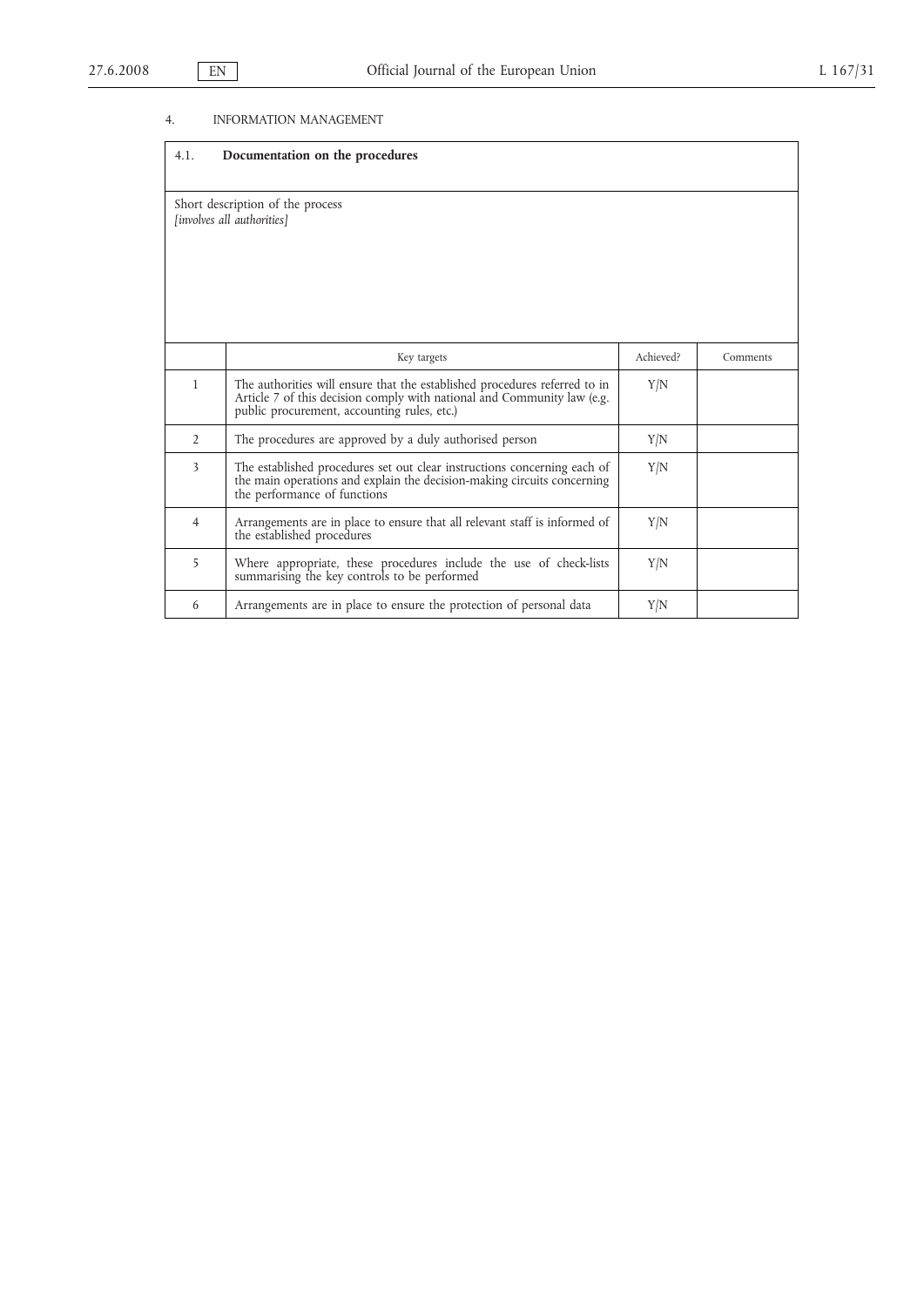ц.

| 4.2.           | Accounting and book keeping                                                                                                                                                                                                                                                                                                                                                                                                                                        |           |          |
|----------------|--------------------------------------------------------------------------------------------------------------------------------------------------------------------------------------------------------------------------------------------------------------------------------------------------------------------------------------------------------------------------------------------------------------------------------------------------------------------|-----------|----------|
|                | Short description of the process<br>[involves the responsible authority, the delegated authority(ies) and the certifying authority]                                                                                                                                                                                                                                                                                                                                |           |          |
|                | Key targets                                                                                                                                                                                                                                                                                                                                                                                                                                                        | Achieved? | Comments |
| $\mathbf{1}$   | Arrangements are in place to ensure that accounting data is complete,<br>reliable and correct. In particular, the accounting system will allow:<br>a full traceability of the Community resources at the level of the final<br>beneficiaries and projects<br>the identification of any interest generated by the pre-financing<br>received from the Commission<br>the identification of recovery orders issued and if applicable, whether<br>they have been cashed | Y/N       |          |
| $\overline{2}$ | The accounting and financial reporting system complies with the<br>national data protection legislation                                                                                                                                                                                                                                                                                                                                                            | Y/N       |          |
| 3              | The accounting and financial reporting system to be used will be in<br>computerised form                                                                                                                                                                                                                                                                                                                                                                           | Y/N       |          |
| $\overline{4}$ | A back-up system exists to guarantee the continuity of operations should<br>the need arise                                                                                                                                                                                                                                                                                                                                                                         | Y/N       |          |
| 5              | In case of local currency, the methods used for the calculation in Euro<br>comply with the rules defined by the Commission                                                                                                                                                                                                                                                                                                                                         | Y/N       |          |

| 4.3.                    | Reporting to the Commission                                                                         |           |          |
|-------------------------|-----------------------------------------------------------------------------------------------------|-----------|----------|
|                         | Short description of the process<br>[involves all authorities]                                      |           |          |
|                         | Key targets                                                                                         | Achieved? | Comments |
| $\mathbf{1}$            | Reporting obligations have been identified as well as the implications for<br>resources             | Y/N       |          |
| $\overline{2}$          | The established procedures allow proper, timely and complete input by<br>the designated authorities | Y/N       |          |
| $\overline{\mathbf{3}}$ | Reports are approved by a duly authorised person                                                    | Y/N       |          |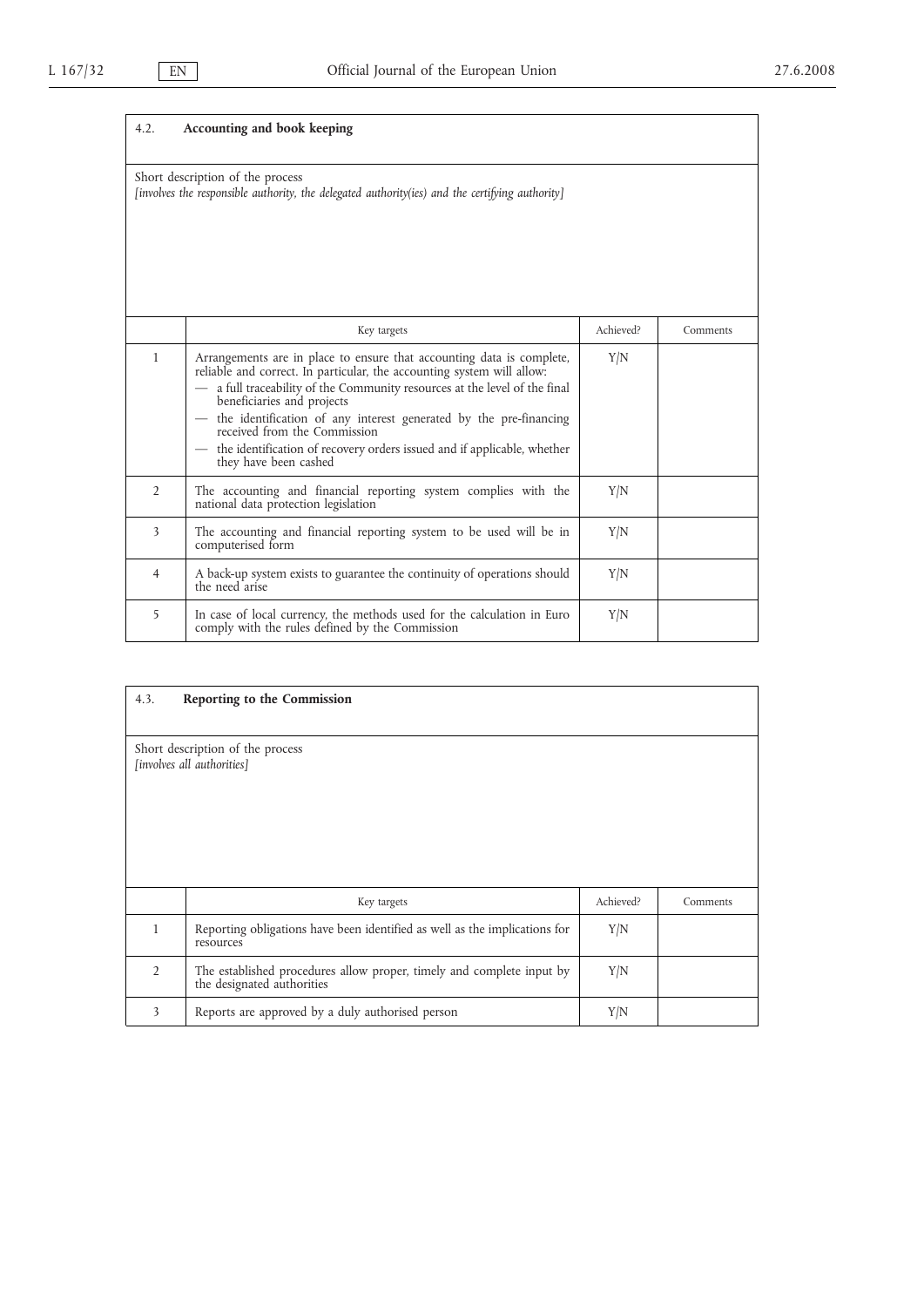| Audit trail<br>4.4.                                                                                                                   |                        |               |
|---------------------------------------------------------------------------------------------------------------------------------------|------------------------|---------------|
| Short description of the process<br>[involves all authorities]                                                                        |                        |               |
|                                                                                                                                       |                        |               |
| Where are the following documents kept?                                                                                               | Body/Unit in<br>charge | How long for? |
| Description of the management and control systems including manual(s) of<br>procedures                                                |                        |               |
| Audit strategy                                                                                                                        |                        |               |
| National multiannual programme and possible revisions                                                                                 |                        |               |
| National annual programmes and possible revisions                                                                                     |                        |               |
| European Commission Decisions on multiannual and annual programmes                                                                    |                        |               |
| Calls for proposals/Calls for tender                                                                                                  |                        |               |
| Applicant files/Contract files                                                                                                        |                        |               |
| Administrative, technical and financial analysis of proposals/tenders received<br>(evaluation grids) and evaluation committee reports |                        |               |
| Funding decisions or rejections                                                                                                       |                        |               |
| Project funding agreements                                                                                                            |                        |               |
| Financial commitment decisions for each of the projects                                                                               |                        |               |
| Progress reports and final reports submitted by funding recipients                                                                    |                        |               |
| Financial reports and payment applications submitted by funded Project                                                                |                        |               |
| Supporting documents for expenditure and revenue for funded Project                                                                   |                        |               |
| Payments/recovery authorisations for funding (proof of verifications performed)                                                       |                        |               |
| Payments/recovery orders for funding                                                                                                  |                        |               |
| Proof of payments/recovery of funding                                                                                                 |                        |               |
| Documentation related to the sampling methodology for the audit activity                                                              |                        |               |
| Reports on audits carried out on projects                                                                                             |                        |               |
| Reports on audits carried out at national level on management and control<br>systems                                                  |                        |               |
| Audit reports on annual programmes                                                                                                    |                        |               |
| Audit opinions on the management and control systems                                                                                  |                        |               |
| Audit declarations on the validity of the requests for payment                                                                        |                        |               |
| Requests for payment sent to the European Commission                                                                                  |                        |               |
| Certification of expenditure sent to the European Commission                                                                          |                        |               |
| Progress implementation reports sent to the European Commission                                                                       |                        |               |
| Final implementation reports sent to the European Commission                                                                          |                        |               |
| Proof of payment received from the European Commission                                                                                |                        |               |
| Evaluation reports sent to the European Commission                                                                                    |                        |               |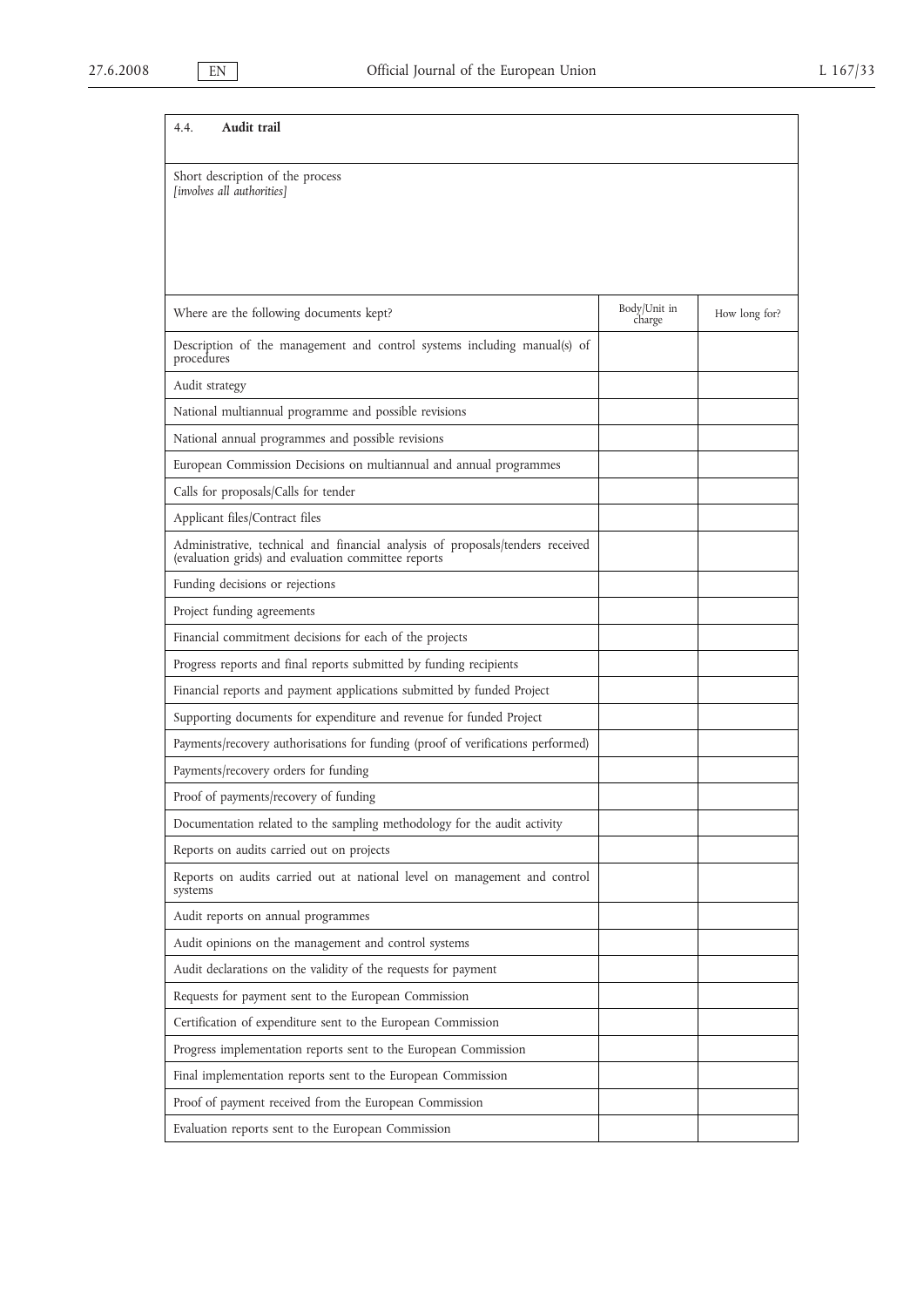# 5. APPROVAL OF THE DESCRIPTION OF THE MANAGEMENT AND CONTROL SYSTEMS

| Authorit              | Declaration                                                                                                               | Date and signature |
|-----------------------|---------------------------------------------------------------------------------------------------------------------------|--------------------|
| Responsible authority | I certify the accuracy and complete-<br>ness of the information about the                                                 | Name:              |
|                       | identification and internal control                                                                                       | Function:          |
|                       | systems of the responsible authority                                                                                      | Date:              |
|                       |                                                                                                                           | signature          |
| Certifying authority  | I certify the accuracy and complete-                                                                                      | Name:              |
|                       | ness of the information about the<br>identification and internal control                                                  | Function:          |
|                       | systems of the certifying authority                                                                                       | Date:              |
|                       |                                                                                                                           | signature          |
| Audit authority       | I certify the accuracy and completeness of the information about the                                                      | Name:              |
|                       | identification and internal control                                                                                       | Function:          |
|                       | systems of the audit authority<br>and                                                                                     | Date:              |
|                       | I can confirm that what has been<br>described provides a reliable picture<br>of all the management and control<br>systems |                    |
|                       |                                                                                                                           | signature          |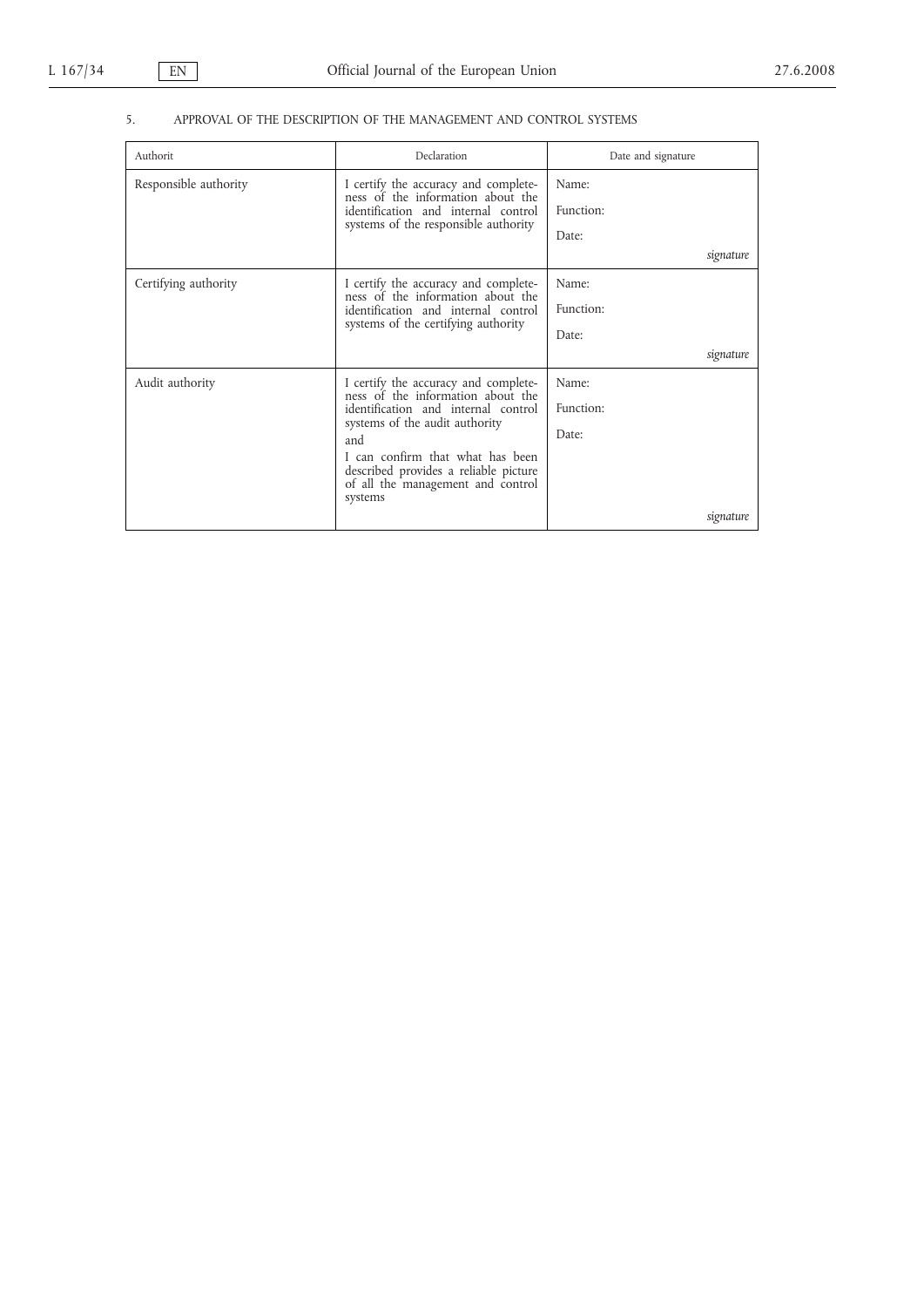#### *ANNEX II*

#### **MODEL MULTIANNUAL PROGRAMME**

- $\square$  Initial version
- Revised version (number, date dd/mm/year) following dialogue with the Commission
- Version revised in the light of evaluations and/or following implementation difficulties
- Version revised following the revision of the strategic guidelines

# MEMBER STATE:

FUND:

RESPONSIBLE AUTHORITY:

PERIOD COVERED:

# 1. SITUATION IN THE MEMBER STATE

A description of the baseline situation in the Member State in the policy field covered by the Fund's objectives

- 1.1. The national situation and the migratory flows affecting it
- 1.2. The measures undertaken by the Member State so far
- 1.3. The total national resources allocated

#### 2. ANALYSIS OF REQUIREMENTS IN THE MEMBER STATE

- 2.1. The requirements in the Member State in relation to the baseline situation
- 2.2. The operational objectives of the Member State designed to meet its requirements

# 3. STRATEGY TO ACHIEVE THE OBJECTIVES

A description of how the Fund contributes to meeting the requirements, which priorities have been chosen and why

- 3.1. Priority 1
- 3.2. Priority 2
- 3.3. Etc.

Breakdown when presenting the information on the priorities chosen

- (a) The objective(s) of the strategy and examples of key actions
- (b) Description of target(s) concerned and the indicator(s) used
- (c) If appropriate, an indication of which key actions are considered as implementing specific priorities under the chosen priority

#### 4. COMPATIBILITY WITH OTHER INSTRUMENTS

An indication of how this strategy is compatible with other regional, national and Community instruments

- 4.1. Priority 1
- 4.2. Priority 2
- 4.3. Etc.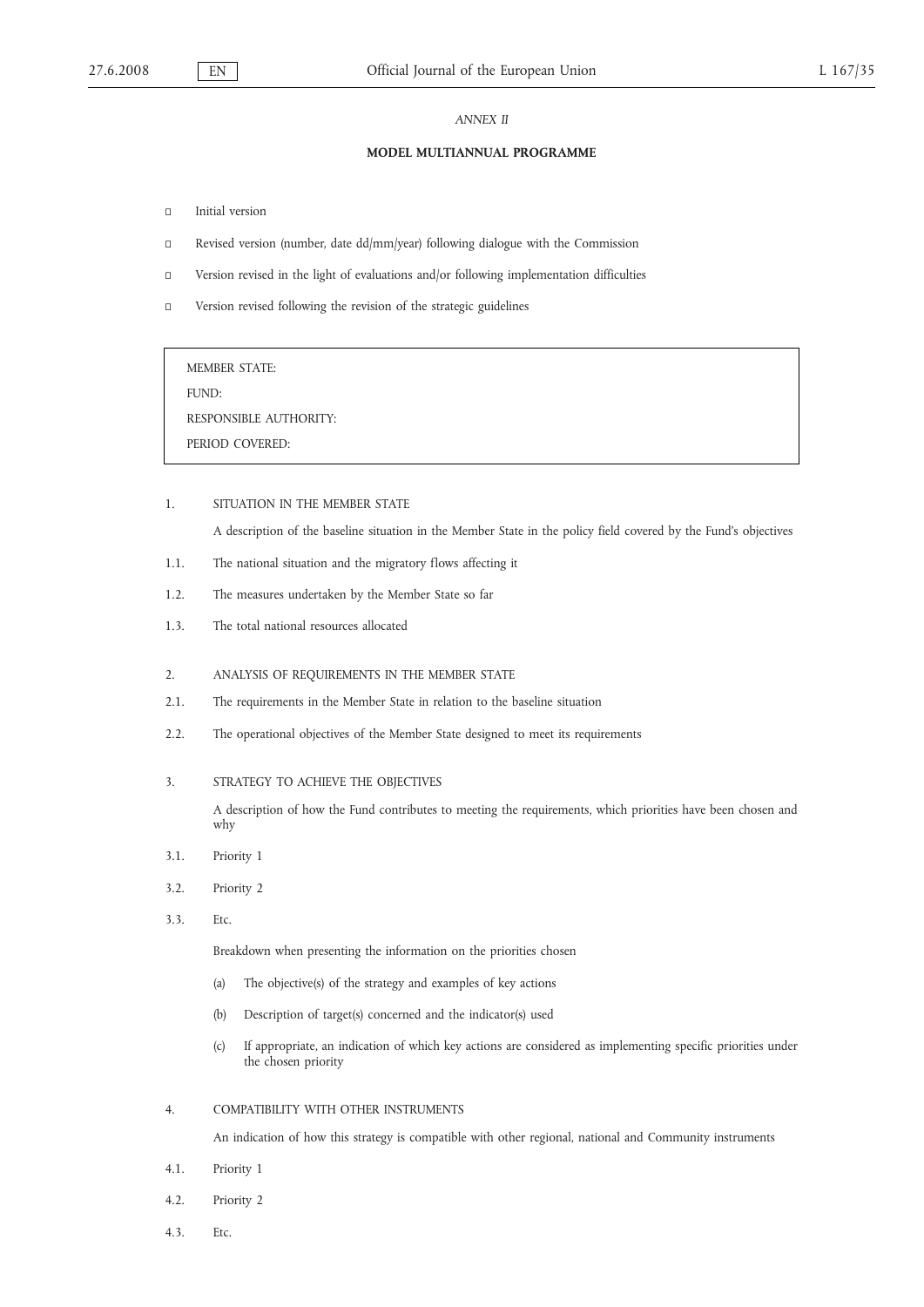- 5. FRAMEWORK FOR IMPLEMENTATION OF THE STRATEGY
- 5.1. The publication of the programme
- 5.2. The approach chosen to implement the principle of partnership
- 6. INDICATIVE FINANCING PLAN
- 6.1 Community Contribution
- 6.1.1. Table

|                                       | Multiannual programme - draft financial plan |          |              |          |              |          |                |              |  |  |  |
|---------------------------------------|----------------------------------------------|----------|--------------|----------|--------------|----------|----------------|--------------|--|--|--|
|                                       | Table 1                                      |          |              |          |              |          |                |              |  |  |  |
|                                       | Community contribution                       |          |              |          |              |          |                |              |  |  |  |
| Member State: []                      |                                              |          |              |          |              |          |                |              |  |  |  |
| Fund: $[]$                            |                                              |          |              |          |              |          |                |              |  |  |  |
| (in EUR $1000 -$ cur-<br>rent prices) | 2007                                         | 2008     | 2009         | 2010     | 2011         | 2012     | 2013           | <b>TOTAL</b> |  |  |  |
| Priority $1:$ $[]$                    |                                              |          |              |          |              |          |                | $\mathbf{0}$ |  |  |  |
| Priority 2: []                        |                                              |          |              |          |              |          |                | $\mathbf{0}$ |  |  |  |
| Priority $3:$ $[]$                    |                                              |          |              |          |              |          |                | $\theta$     |  |  |  |
| Priority $\dots$ [ $\dots$ ]          |                                              |          |              |          |              |          |                | $\Omega$     |  |  |  |
| a                                     |                                              |          |              |          |              |          |                | $\theta$     |  |  |  |
| Total                                 | $\mathbf{0}$                                 | $\theta$ | $\mathbf{0}$ | $\theta$ | $\mathbf{0}$ | $\theta$ | $\overline{0}$ | $\mathbf{0}$ |  |  |  |

6.1.2. Comments on the figures/trends

6.2 Overall financing plan

6.2.1. Table

|                                         | Multiannual programme - Draft financial plan |          |          |          |          |          |          |              |  |  |  |  |
|-----------------------------------------|----------------------------------------------|----------|----------|----------|----------|----------|----------|--------------|--|--|--|--|
|                                         | Table 2                                      |          |          |          |          |          |          |              |  |  |  |  |
| Overall financing plan                  |                                              |          |          |          |          |          |          |              |  |  |  |  |
| Member State: []                        |                                              |          |          |          |          |          |          |              |  |  |  |  |
| Fund: $[\ldots]$                        |                                              |          |          |          |          |          |          |              |  |  |  |  |
| $(in$ EUR $1000 - cur-$<br>rent prices) | 2007                                         | 2008     | 2009     | 2010     | 2011     | 2012     | 2013     | <b>TOTAL</b> |  |  |  |  |
| Community contri-<br>bution             |                                              |          |          |          |          |          |          |              |  |  |  |  |
| Public cofinancing                      |                                              |          |          |          |          |          |          |              |  |  |  |  |
| Private cofinancing                     |                                              |          |          |          |          |          |          |              |  |  |  |  |
| Total                                   | $\theta$                                     | $\theta$ | $\Omega$ | $\Omega$ | $\theta$ | $\Omega$ | $\theta$ | $\theta$     |  |  |  |  |
| % Community con-<br>tribution           | %                                            | %        | %        | %        | %        | %        | %        | %            |  |  |  |  |

6.2.2. Comments on the figures/trends

*[signature of the responsible person]*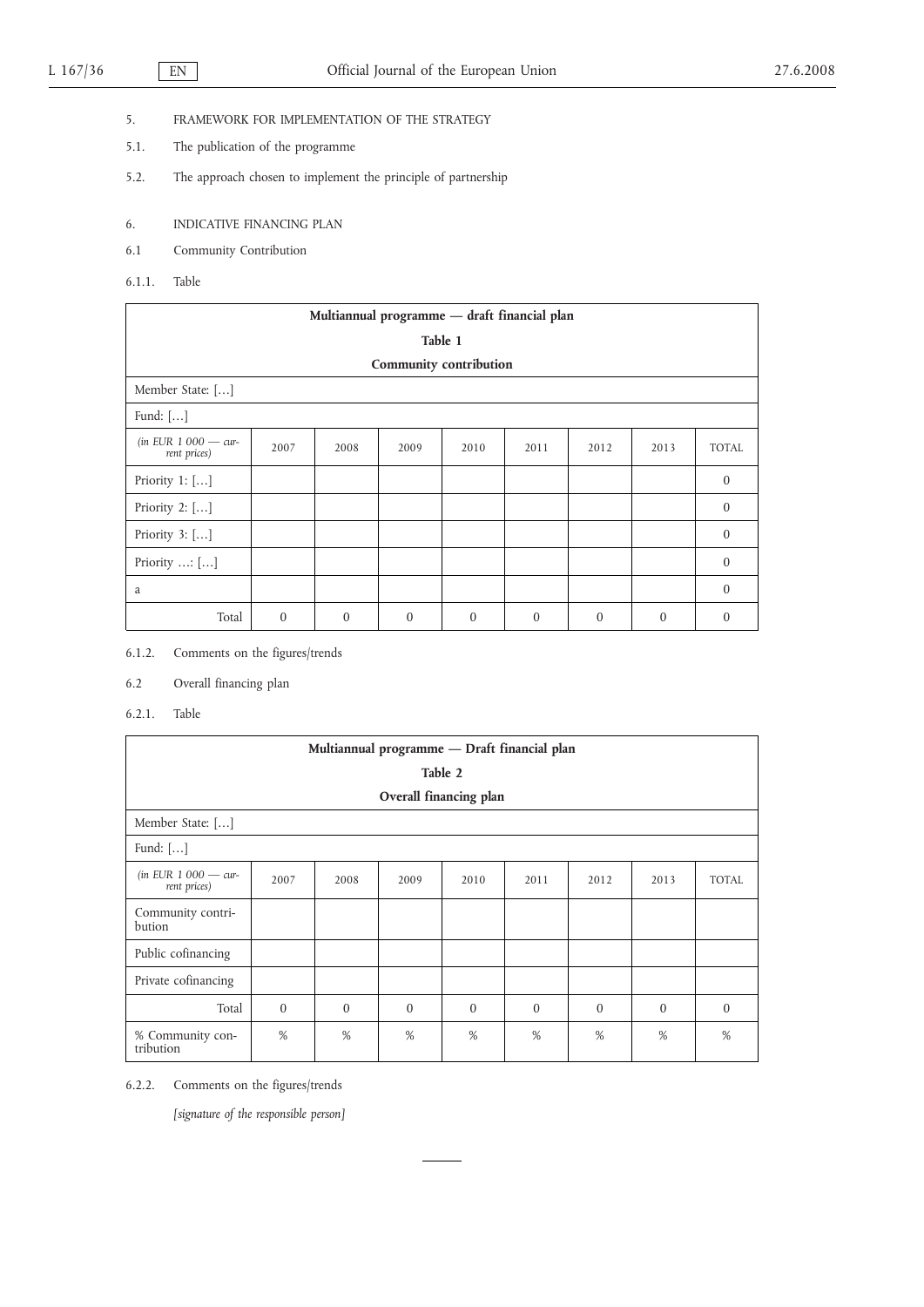#### *ANNEX III*

#### **MODEL ANNUAL PROGRAMME**

- Initial version
- Revised version (number, date dd/mm/year) following dialogue with the Commission
- Version revised for other reasons

MEMBER STATE: FUND: RESPONSIBLE AUTHORITY: YEAR COVERED:

- 1. GENERAL RULES FOR SELECTION OF PROJECTS TO BE FINANCED UNDER THE PROGRAMME
- 2. CHANGES IN THE MANAGEMENT AND CONTROL SYSTEMS (if appropriate)
- 3. ACTIONS TO BE SUPPORTED BY THE PROGRAMME UNDER THE PRIORITIES CHOSEN
- 3.1. Actions implementing priority 1
- 3.2. Actions implementing priority 2
- 3.3. Etc.

*When presenting the actions under points 3.1. to etc, where relevant, provide a breakdown according to the description of categories of actions in the basic act*

Aspects of the action presented when describing each action under points 3.1 to etc

- 1. Purpose and scope of the action
- 2. Expected grant recipients
- 3. Where appropriate, justification regarding project(s) implemented directly by the responsible authority acting as an executing body
- 4. Expected quantified results and indicators to be used
- 5. Visibility of EC funding
- 6. Complementarity with similar actions financed by other EC instruments, if appropriate
- 7. Financial information

# 4. TECHNICAL ASSISTANCE

- 4.1 Purpose of the technical assistance
- 4.2 Expected quantified results
- 4.3 Visibility of EC funding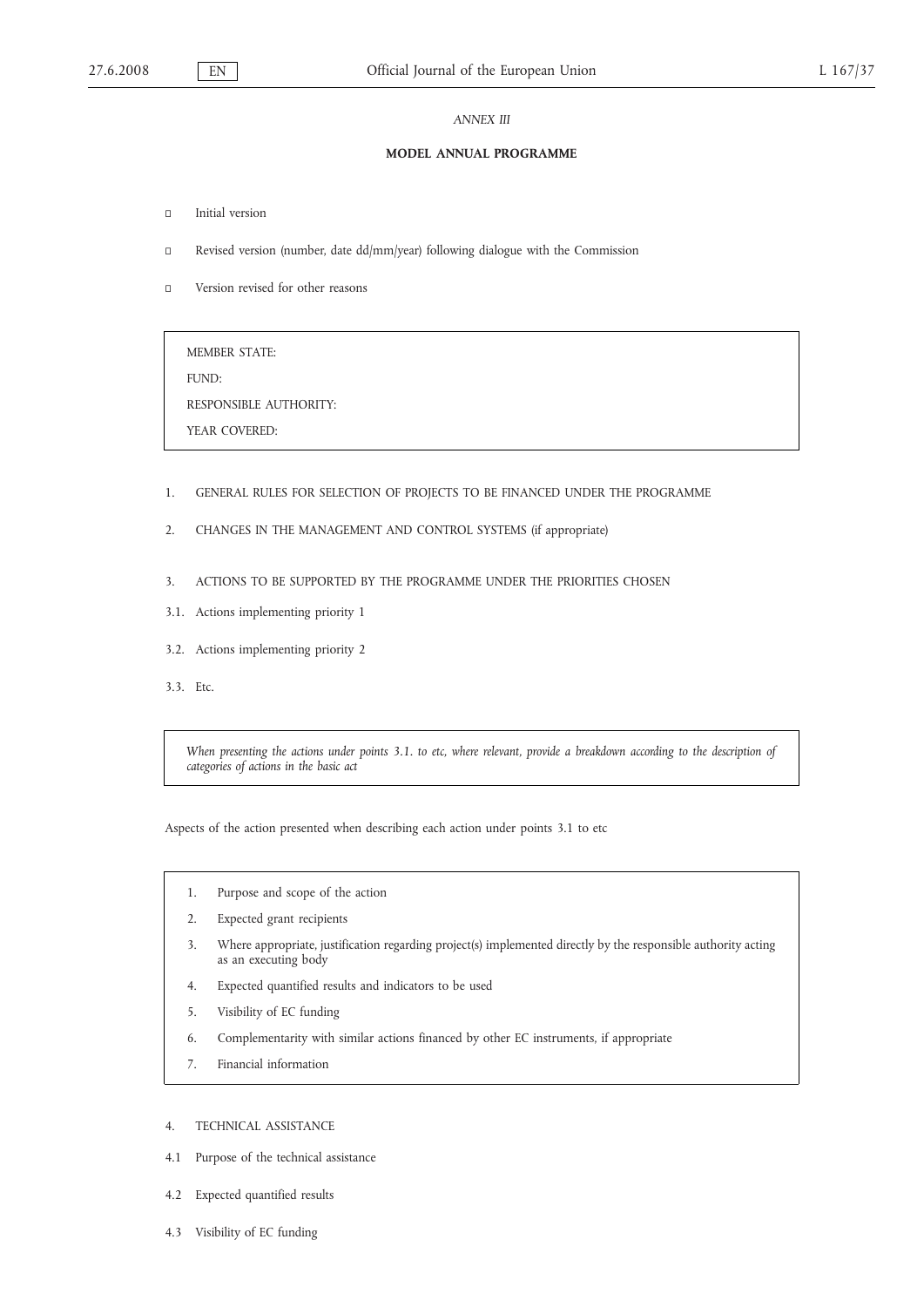# 5. DRAFT FINANCING PLAN

|                                                                | Annual programme - draft financial plan |                                    |                                  |                      |                       |                        |             |                   |  |  |  |
|----------------------------------------------------------------|-----------------------------------------|------------------------------------|----------------------------------|----------------------|-----------------------|------------------------|-------------|-------------------|--|--|--|
|                                                                |                                         |                                    |                                  | Table 1              |                       |                        |             |                   |  |  |  |
|                                                                | Overview table                          |                                    |                                  |                      |                       |                        |             |                   |  |  |  |
| Member State: []<br>Annual programme concerned: []<br>Fund: [] |                                         |                                    |                                  |                      |                       |                        |             |                   |  |  |  |
|                                                                | Ref.<br>priority                        | Ref.<br>specific<br>priority $(1)$ | Commu-<br>nity Con-<br>tribution | Public<br>Allocation | Private<br>Allocation | Total                  | % EC        | Share of<br>total |  |  |  |
| (all figures in EUR)                                           |                                         |                                    | (a)                              | (b)                  | (c)                   | $(d = a + b)$<br>$+ c$ | $(e = a/d)$ | (d/total d)       |  |  |  |
| Action 1: []                                                   |                                         |                                    |                                  |                      |                       | $\mathbf{0}$           |             |                   |  |  |  |
| Action 2: []                                                   |                                         |                                    |                                  |                      |                       | $\mathbf{0}$           |             |                   |  |  |  |
| Action 3: []                                                   |                                         |                                    |                                  |                      |                       | $\mathbf{0}$           |             |                   |  |  |  |
| Action 4: []                                                   |                                         |                                    |                                  |                      |                       | $\mathbf{0}$           |             |                   |  |  |  |
| Action 5: []                                                   |                                         |                                    |                                  |                      |                       | $\mathbf{0}$           |             |                   |  |  |  |
| Action : []                                                    |                                         |                                    |                                  |                      |                       | $\mathbf{0}$           |             |                   |  |  |  |
| Action N: []                                                   |                                         |                                    |                                  |                      |                       | $\mathbf{0}$           |             |                   |  |  |  |
| Technical assistance                                           |                                         |                                    |                                  |                      |                       | $\theta$               |             |                   |  |  |  |
| Other operations $(2)$                                         |                                         |                                    |                                  |                      |                       | $\mathbf{0}$           |             |                   |  |  |  |
| Total                                                          |                                         |                                    | $\boldsymbol{0}$                 | $\mathbf{0}$         | $\mathbf{0}$          | $\mathbf{0}$           | $\%$        | 100 %             |  |  |  |
| If applicable.<br>$^{(1)}$<br>If applicable.<br>$\binom{2}{ }$ |                                         |                                    |                                  |                      |                       |                        |             |                   |  |  |  |

*[signature of the responsible person]*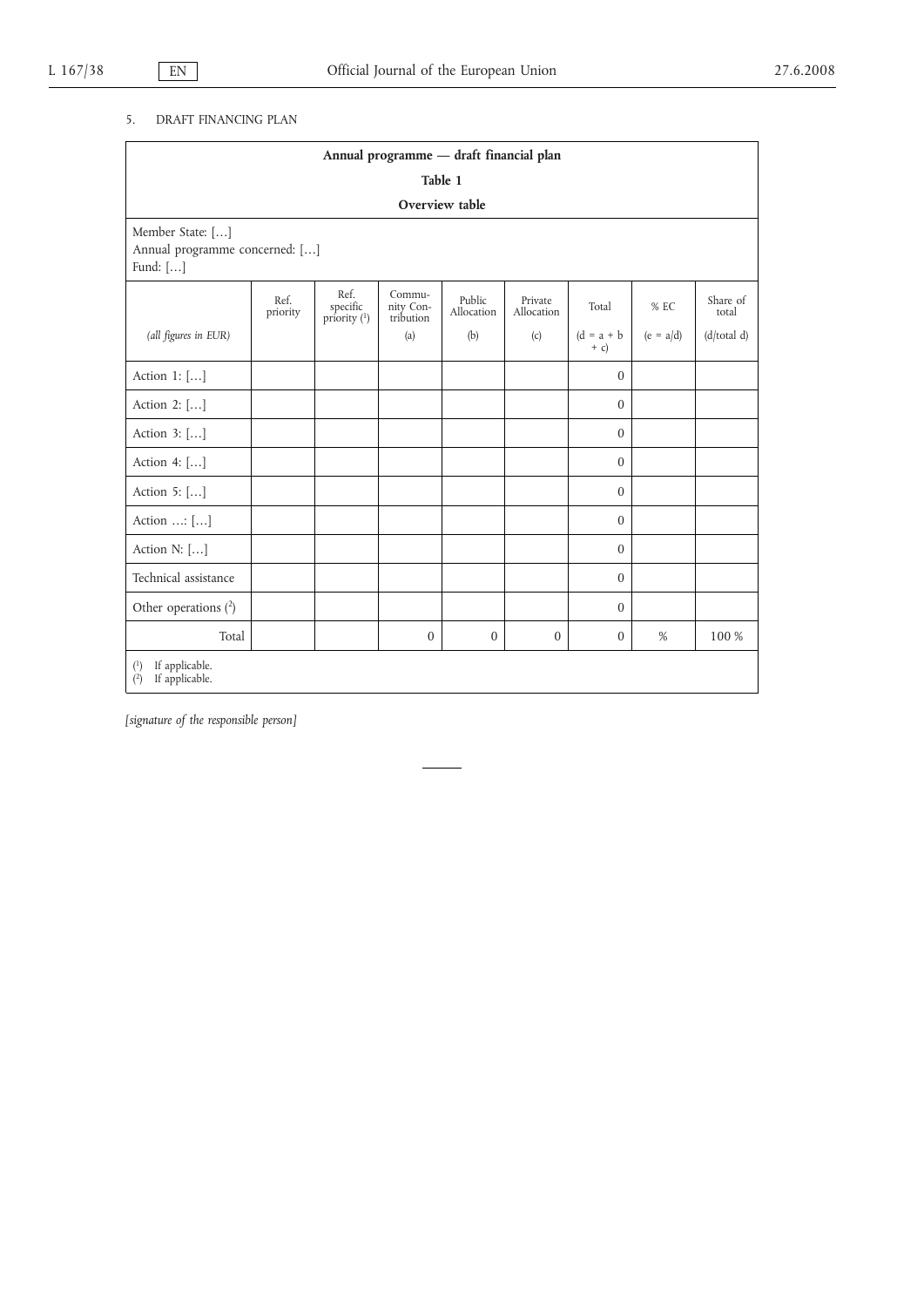### *ANNEX IV*

# **MODEL PROGRESS REPORT ON IMPLEMENTATION OF THE ANNUAL PROGRAMME**

MEMBER STATE: FUND: RESPONSIBLE AUTHORITY: YEAR COVERED:

# A. **Technical report**

- 1. OPERATIONAL IMPLEMENTATION
- 1.1. Time table for the implementation of the programme
- 1.2. Description of the organisation of the selection of projects and tenders and their outcomes
- 1.3. Progress made in implementing the actions of the programme under the priorities chosen
- 1.3.1 Actions implementing Priority 1
- 1.3.2 Actions implementing Priority 2

Etc.

- 1.4. Use of technical assistance
- 1.5. Problems encountered and measures taken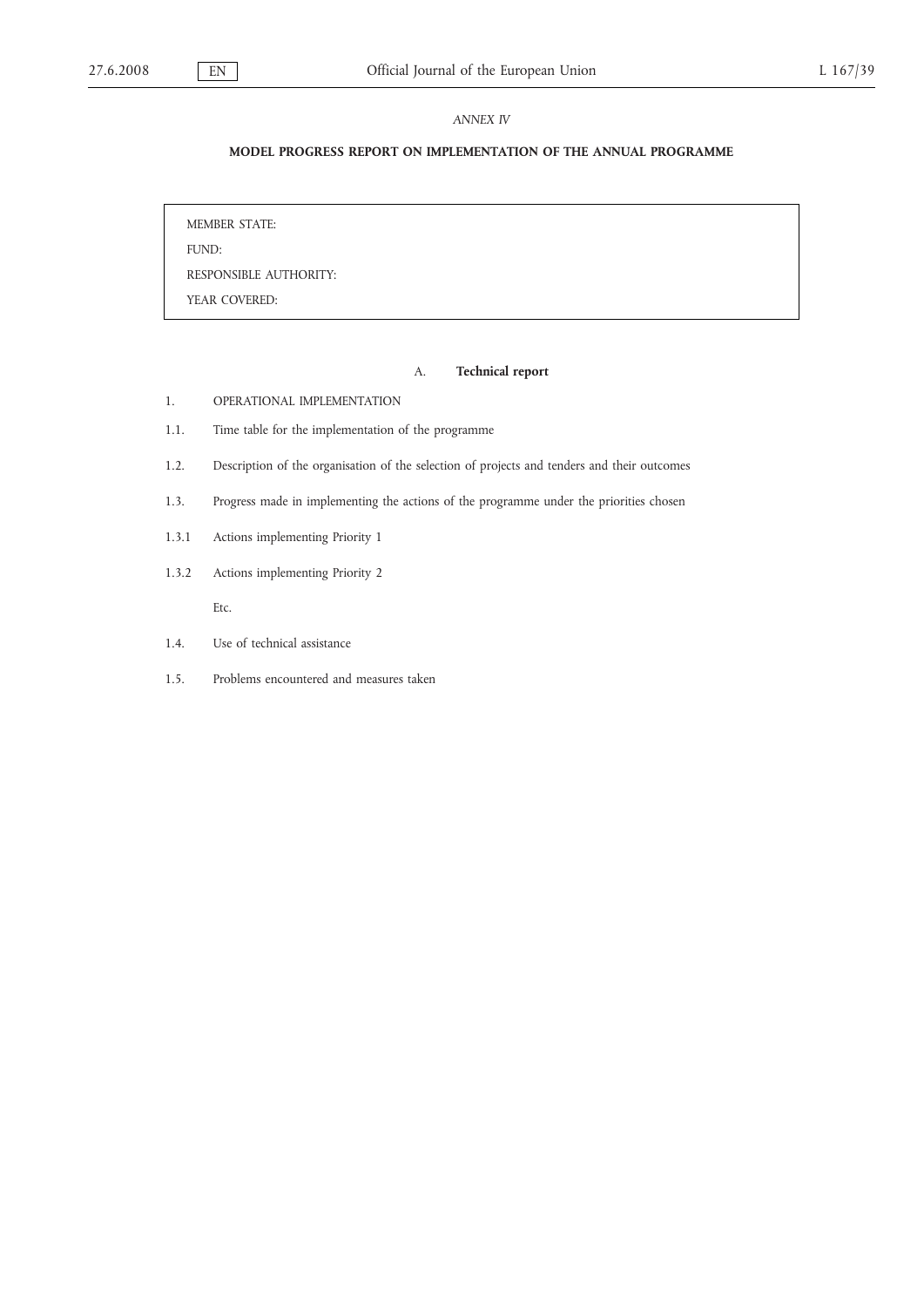# 2. FINANCIAL IMPLEMENTATION

# **Progress report on the implementation of the annual programme**

**Table 1**

# **Financial report**

| Member State: []<br>Annual programme concerned: []<br>Situation at: [day/month/year]<br>Pre-financing payment(s) received from EC: [amount] |               |                               |                                    |                        |                                       |                                |                                  |                                       |                                                           |                                                                    |
|---------------------------------------------------------------------------------------------------------------------------------------------|---------------|-------------------------------|------------------------------------|------------------------|---------------------------------------|--------------------------------|----------------------------------|---------------------------------------|-----------------------------------------------------------|--------------------------------------------------------------------|
|                                                                                                                                             |               |                               |                                    | Programmed MS          |                                       |                                | Committed at the level of the MS |                                       |                                                           |                                                                    |
| (all figures in EUR)                                                                                                                        | Ref. priority | Ref. specific<br>priority (1) | Total pro-<br>grammed costs<br>(a) | EC contribution<br>(b) | % EC contribu-<br>tion<br>$(c = b/a)$ | Total eligible<br>costs<br>(d) | EC contribution<br>(e)           | % EC contribu-<br>tion<br>$(f = e/d)$ | EC contribution paid<br>by MS to final bene-<br>ficiaries | Total eligible costs<br>incurred to date by<br>final beneficiaries |
| Action 1: []                                                                                                                                |               |                               |                                    |                        |                                       |                                |                                  |                                       |                                                           |                                                                    |
| Action 2: []                                                                                                                                |               |                               |                                    |                        |                                       |                                |                                  |                                       |                                                           |                                                                    |
| Action 3: []                                                                                                                                |               |                               |                                    |                        |                                       |                                |                                  |                                       |                                                           |                                                                    |
| Action 4: []                                                                                                                                |               |                               |                                    |                        |                                       |                                |                                  |                                       |                                                           |                                                                    |
| Action 5: []                                                                                                                                |               |                               |                                    |                        |                                       |                                |                                  |                                       |                                                           |                                                                    |
| Action N: []                                                                                                                                |               |                               |                                    |                        |                                       |                                |                                  |                                       |                                                           |                                                                    |
| Technical assis-<br>tance                                                                                                                   |               |                               |                                    |                        |                                       |                                |                                  |                                       |                                                           |                                                                    |
| Other opera-<br>tions $(^{1})$ <sup>1</sup>                                                                                                 |               |                               |                                    |                        |                                       |                                |                                  |                                       |                                                           |                                                                    |
| TOTAL                                                                                                                                       |               |                               | $\overline{0}$                     | $\mathbf{0}$           | $\overline{0}$                        | $\mathbf{0}$                   | $\overline{0}$                   | $\overline{0}$                        | $\mathbf{0}$                                              | $\overline{0}$                                                     |
| $(1)$ If applicable.<br>$(2)$ If applicable.                                                                                                |               |                               |                                    |                        |                                       |                                |                                  |                                       |                                                           |                                                                    |

EN<br>LE

↓ ↓ > 60 % of pre-financing payment(s) received? Yes/No Yes/No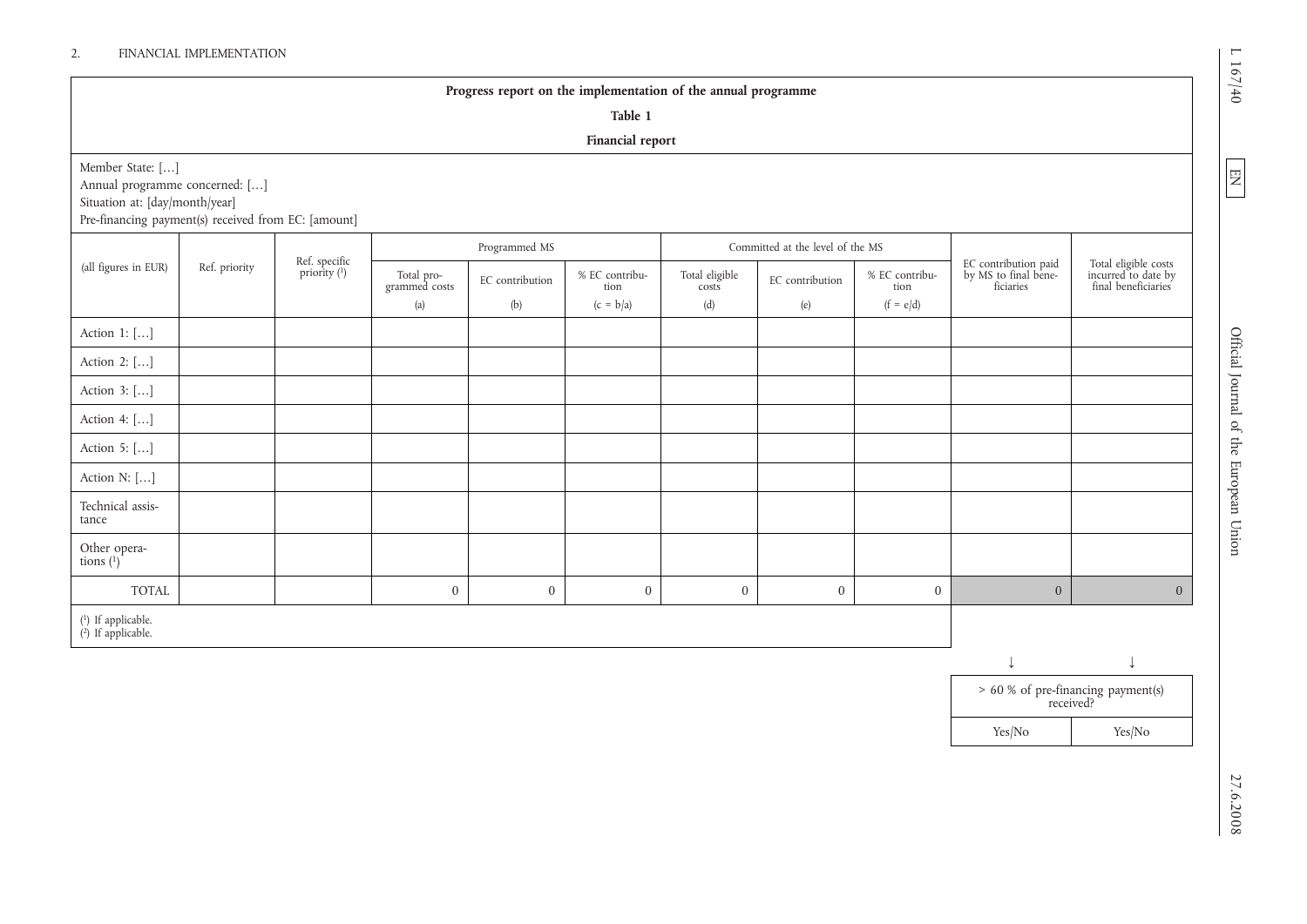# 3. REPORTING ON IRREGULARITIES

Notification of new irregularities (1)? No Yes (if Yes, fill in table 2)

|                                | Progress report on the implementation of the annual programme |         |                        |                                   |                                          |                        |                               |                                                                 |  |  |
|--------------------------------|---------------------------------------------------------------|---------|------------------------|-----------------------------------|------------------------------------------|------------------------|-------------------------------|-----------------------------------------------------------------|--|--|
|                                | Table 2                                                       |         |                        |                                   |                                          |                        |                               |                                                                 |  |  |
|                                |                                                               |         |                        | Initial reporting on irregularity |                                          |                        |                               |                                                                 |  |  |
| Member State: []               |                                                               |         |                        |                                   |                                          |                        |                               |                                                                 |  |  |
| Situation at: [day/month/year] |                                                               |         |                        |                                   |                                          |                        |                               |                                                                 |  |  |
| Fund: $[\dots]$                |                                                               |         |                        |                                   |                                          |                        |                               |                                                                 |  |  |
| Reference                      | Annual pro-<br>gramme                                         | Project | Provision<br>infringed | Type of irre-<br>gularity         | Date/source<br>of first infor-<br>mation | Method of<br>detection | Possibility of<br>fraud (Y/N) | Amount<br>concerned in<br>EUR(Com-<br>munity con-<br>tribution) |  |  |
|                                |                                                               |         |                        |                                   |                                          |                        |                               |                                                                 |  |  |
|                                |                                                               |         |                        |                                   |                                          |                        |                               |                                                                 |  |  |
|                                |                                                               |         |                        |                                   |                                          |                        |                               |                                                                 |  |  |
|                                |                                                               |         |                        |                                   |                                          |                        |                               |                                                                 |  |  |

Follow-up of previous irregularities? No No Yes (if Yes, fill in table 3)

|           | Progress report on the implementation of the annual programme |         |                        |                                                |                      |        |      |                                 |        |                                 |  |
|-----------|---------------------------------------------------------------|---------|------------------------|------------------------------------------------|----------------------|--------|------|---------------------------------|--------|---------------------------------|--|
|           | Table 3                                                       |         |                        |                                                |                      |        |      |                                 |        |                                 |  |
|           | Reporting of follow-up of irregularities                      |         |                        |                                                |                      |        |      |                                 |        |                                 |  |
|           | Member State: []                                              |         |                        |                                                |                      |        |      |                                 |        |                                 |  |
|           | Situation at: [day/month/year]                                |         |                        |                                                |                      |        |      |                                 |        |                                 |  |
| Fund: []  |                                                               |         |                        |                                                |                      |        |      |                                 |        |                                 |  |
|           | Annual                                                        |         |                        | Amount                                         |                      |        |      | Recovery order (amounts in EUR) |        | Cancella-                       |  |
| Reference | $Pro-$<br>gramme                                              | Project | Provision<br>infringed | concerned<br>(EC con-<br>tribution.)<br>in EUR | Follow-up<br>actions | Issued | Paid | Default<br>interest             | Waived | tion of EC<br>contribu-<br>tion |  |
|           |                                                               |         |                        |                                                |                      |        |      |                                 |        |                                 |  |
|           |                                                               |         |                        |                                                |                      |        |      |                                 |        |                                 |  |
|           |                                                               |         |                        |                                                |                      |        |      |                                 |        |                                 |  |
|           |                                                               |         |                        |                                                |                      |        |      |                                 |        |                                 |  |

# B. **Request for the second pre-financing payment**

I, the undersigned [name in capitals of the person in charge],

representing the responsible authority for managing and implementing the [name of the Fund] request payment of the following amount as the second pre-financing payment.

| Euro $(2)$ |        |              |   |  |  |
|------------|--------|--------------|---|--|--|
|            | $\sim$ | $\mathbf{f}$ | . |  |  |

[exact figure to two decimal places]

<sup>(</sup> 1) Since the last progress/final report sent to the Commission.

<sup>(</sup> 2) Total amount requested to complement the first pre-financing.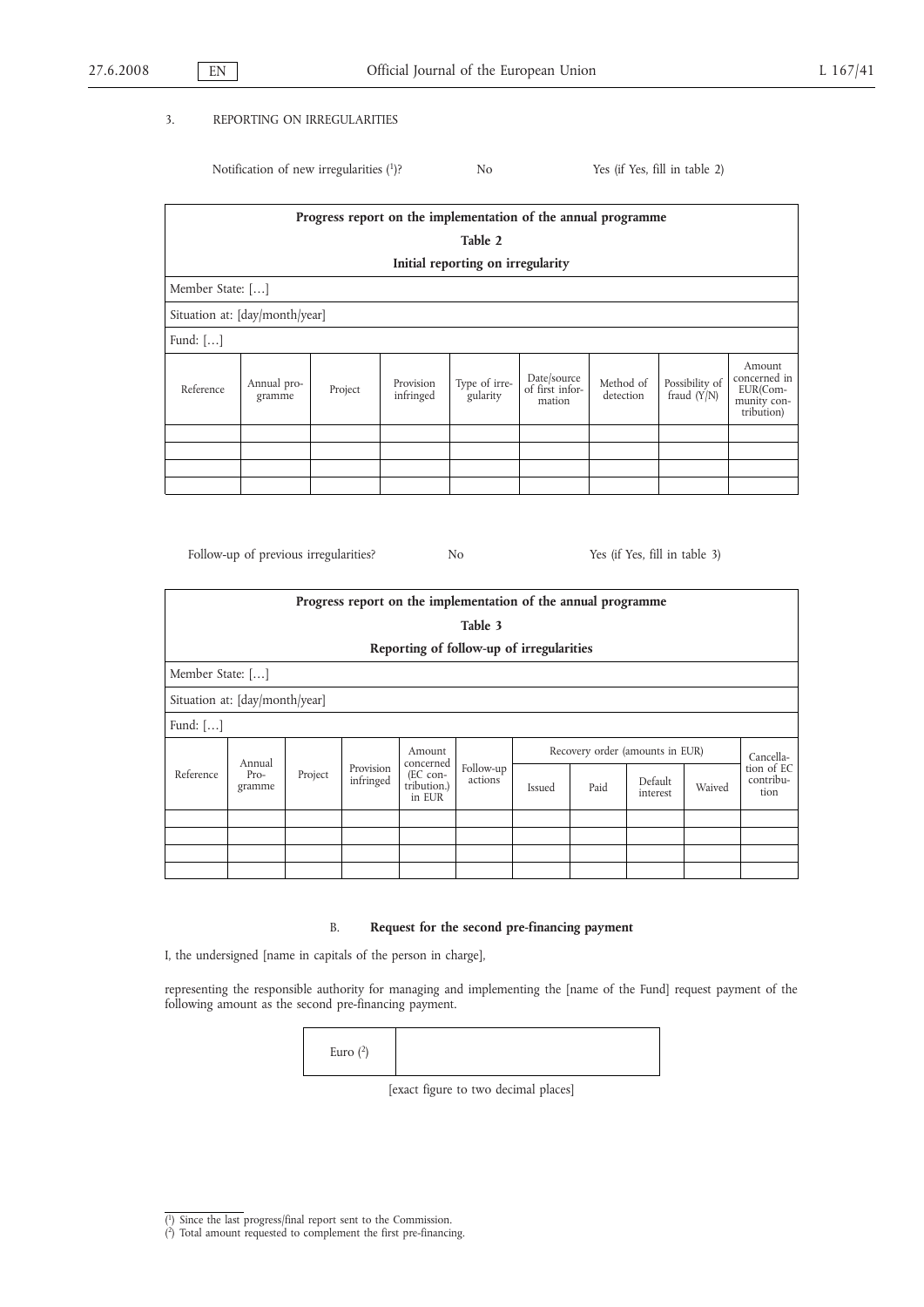This request for payment is admissible because:

- (a) a progress report on implementation of the annual programme has been submitted to the Commission or is attached;
- (b) a certified declaration of expenditure drawn up accounting for at least 60 % of the amount of the first pre-financing has been submitted or is attached;
- (c) the annual programme has been implemented according to the principle of sound financial management and there is a reasonable assurance that the underlying transactions are legal and regular;
- (d) there is no reasoned opinion by the Commission in respect of an infringement under Article 226 of the Treaty, as regards the actions for which the expenditure is declared in the request.

Payment should be made by the Commission to:

| Authority responsible for receiving payments                                            |  |
|-----------------------------------------------------------------------------------------|--|
| Bank                                                                                    |  |
| Bank account No                                                                         |  |
| Account holder (if not the same as the authority responsible<br>for receiving payments) |  |

Date Name in capital letters, stamp, position and signature of competent authority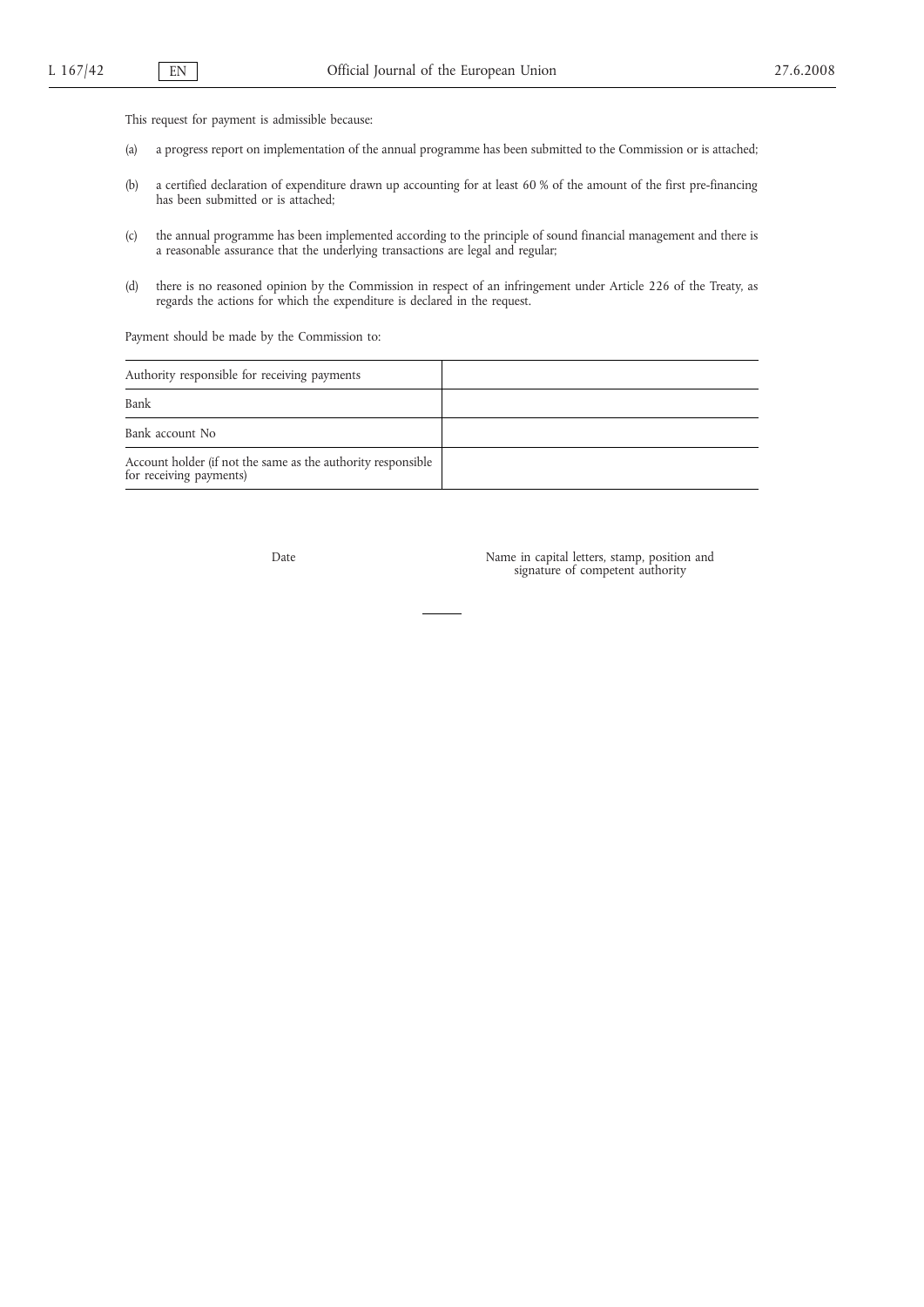### *ANNEX V*

# **MODEL FINAL REPORT ON IMPLEMENTATION OF THE ANNUAL PROGRAMME**

MEMBER STATE: FUND: RESPONSIBLE AUTHORITY: YEAR COVERED:

### A. **Technical report**

- 1. OPERATIONAL IMPLEMENTATION
- 1.1. Time table on the implementation of the programme
- 1.2. Update from the progress report on the description of the organisation of the selection of projects and tenders and their outcomes, if appropriate
- 1.3. The achievements in implementing the actions of the programme under the priorities chosen
- 1.3.1. Actions implementing priority 1
- 1.3.2. Actions implementing priority 2
- 1.3.3. Etc.

**Aspects of the action presented when describing each action under point 1.3 to etc.**

- 1. Purpose and scope of the action
- 2. Changes from the programme as approved by the Commission (if appropriate)
- 3. Monitoring activities undertaken during and after the implementation
- 4. Actual results
- 5. Assessment of the actual results in comparison to the targets and indicators set in the programme
- 1.4. The results of the technical assistance
- 1.5. Problems encountered and measures taken on the implementation of the programme
- 1.6. Procedures applied when the responsible authority implemented project(s) directly acting as an executing body (if appropriate)
- 1.7. Coherence and complementarity with other instruments
- 2. ASSESSMENT OF THE PROGRESS MADE IN IMPLEMENTING THE MULTIANNUAL PROGRAMME
- 3. MEASURES TAKEN TO PROVIDE INFORMATION ON THE PROGRAMME
- 3.1. Measures taken to make the multiannual (1) and annual programme public
- 3.2. Implementation of the visibility principle

 $(1)$ Applicable only for the final report on implementation of the first annual programme.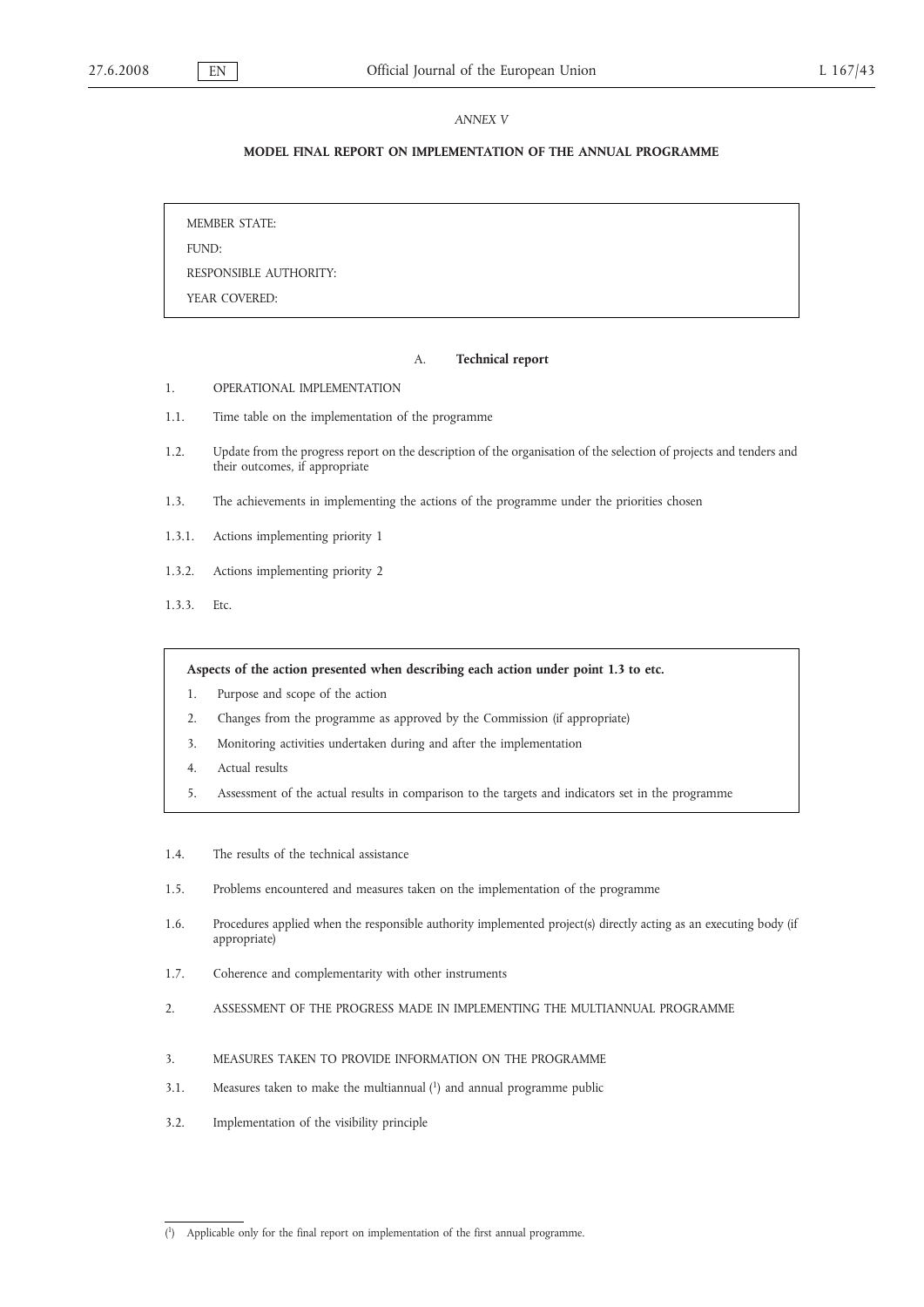# 4. FINANCIAL IMPLEMENTATION

# **Final report on the implementation of the annual programme**

**Table 1**

# **Detailed financial report**

Member State: […]

Annual programme concerned: […]

Priority/other actions: [...]

Situation at: [day/month/year]

|                                                       | (all figures in EUR) |               |                                                   |                                | Programmed by MS     |                        |                         | Committed at the level of the MS |                       | Actual figures accepted by the responsible authority<br>(costs incurred by the beneficiaries and final EC contribution) |                          |                        |                           |                                               |
|-------------------------------------------------------|----------------------|---------------|---------------------------------------------------|--------------------------------|----------------------|------------------------|-------------------------|----------------------------------|-----------------------|-------------------------------------------------------------------------------------------------------------------------|--------------------------|------------------------|---------------------------|-----------------------------------------------|
| Actions                                               | Projects             | Ref. priority | Ref. specific<br>priori-<br><sup>t</sup> ty $(1)$ | Total pro-<br>grammed<br>costs | EC contri-<br>bution | % EC con-<br>tribution | Total eligible<br>costs | EC contri-<br>bution             | %EC contri-<br>bution | Total eligible<br>costs                                                                                                 | EC contri-<br>bution due | % EC con-<br>tribution | EC contri-<br>bution paid | EC still to<br>pay/to<br>recover by<br>the RA |
|                                                       |                      |               |                                                   | (a)                            | (b)                  | $(c = b/a)$            | (d)                     | (e)                              | $(f = e/d)$           | (g)                                                                                                                     | (h)                      | $(i = h/g)$            | (j)                       | $(k = h - j)$                                 |
| Action 1: []                                          | project $1:$ $[]$    |               |                                                   |                                |                      |                        |                         |                                  |                       |                                                                                                                         |                          |                        |                           |                                               |
|                                                       | project N: []        |               |                                                   |                                |                      |                        |                         |                                  |                       |                                                                                                                         |                          |                        |                           |                                               |
| Total Action 1                                        |                      |               |                                                   |                                |                      |                        |                         |                                  |                       |                                                                                                                         |                          |                        |                           |                                               |
| Action : []                                           | project 1: []        |               |                                                   |                                |                      |                        |                         |                                  |                       |                                                                                                                         |                          |                        |                           |                                               |
|                                                       | project N: []        |               |                                                   |                                |                      |                        |                         |                                  |                       |                                                                                                                         |                          |                        |                           |                                               |
| Total Action: []                                      |                      |               |                                                   |                                |                      |                        |                         |                                  |                       |                                                                                                                         |                          |                        |                           |                                               |
| Action N: []                                          | project $1:$ $[]$    |               |                                                   |                                |                      |                        |                         |                                  |                       |                                                                                                                         |                          |                        |                           |                                               |
|                                                       | project N: []        |               |                                                   |                                |                      |                        |                         |                                  |                       |                                                                                                                         |                          |                        |                           |                                               |
| Total Action N                                        |                      |               |                                                   |                                |                      |                        |                         |                                  |                       |                                                                                                                         |                          |                        |                           |                                               |
| Technical assistance                                  |                      |               |                                                   |                                |                      |                        |                         |                                  |                       |                                                                                                                         |                          |                        |                           |                                               |
| Other operations $(^{2})$                             |                      |               |                                                   |                                |                      |                        |                         |                                  |                       |                                                                                                                         |                          |                        |                           |                                               |
|                                                       |                      |               | Total                                             | $\mathbf{0}$                   | $\mathbf{0}$         | $0\ \%$                | $\overline{0}$          | $\boldsymbol{0}$                 | 0 %                   | $\boldsymbol{0}$                                                                                                        | $\mathbf{0}$             | 0 %                    | $\mathbf{0}$              | $\overline{0}$                                |
| $\begin{pmatrix} 1 \\ 2 \end{pmatrix}$ If applicable. |                      |               |                                                   |                                |                      |                        |                         |                                  |                       |                                                                                                                         |                          |                        |                           |                                               |

L 167/44

EN<br>E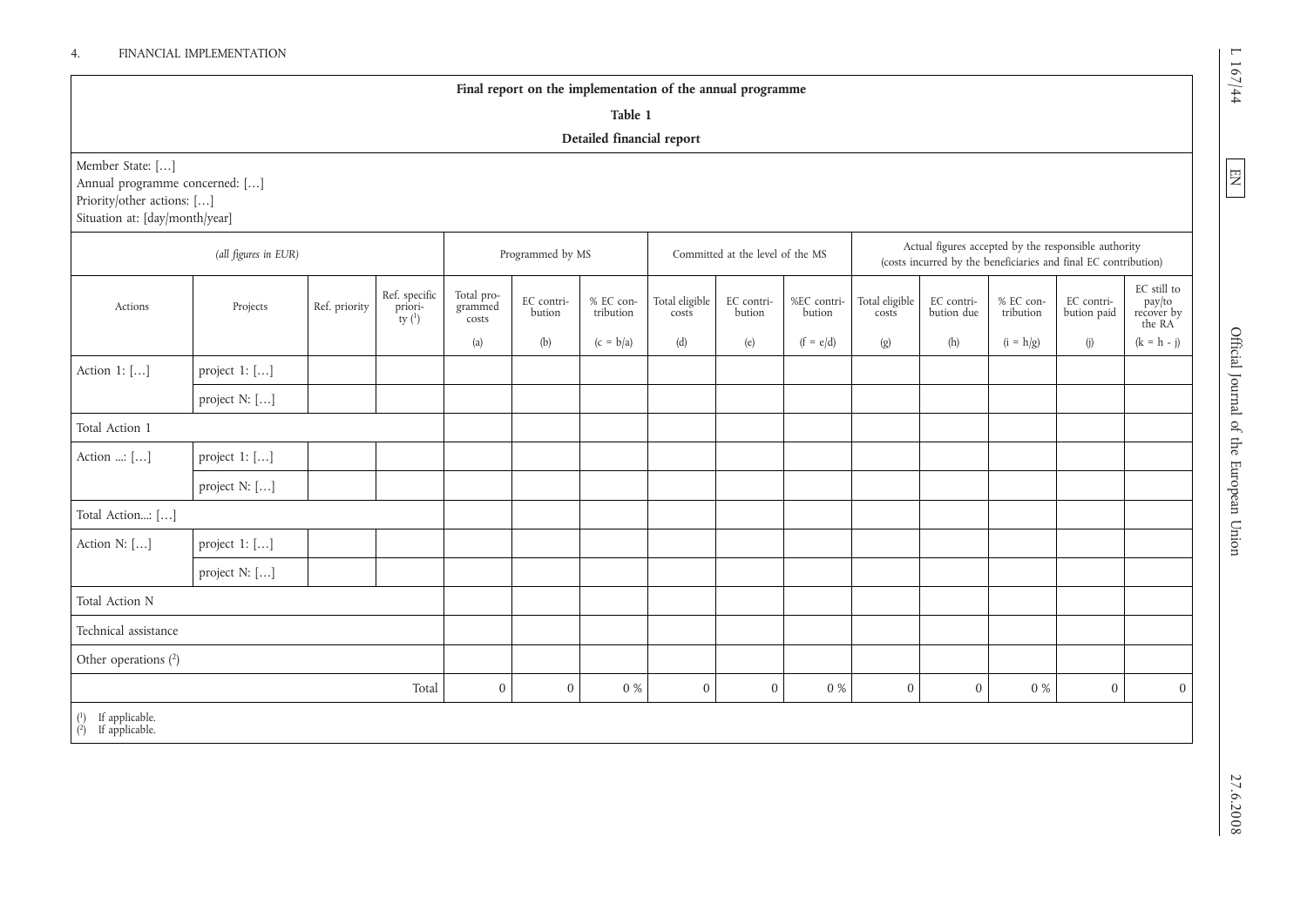# 4.1. List of all pending recoveries at 30 June of the year  $N + 2$  ( $N =$  year of this annual programme)

|                                | Final report on the implementation of the annual programme |         |                                 |                                    |                                                          |                         |  |  |  |  |  |  |
|--------------------------------|------------------------------------------------------------|---------|---------------------------------|------------------------------------|----------------------------------------------------------|-------------------------|--|--|--|--|--|--|
|                                | Table 2                                                    |         |                                 |                                    |                                                          |                         |  |  |  |  |  |  |
|                                | List of pending recovery orders                            |         |                                 |                                    |                                                          |                         |  |  |  |  |  |  |
|                                | Member State: []                                           |         |                                 |                                    |                                                          |                         |  |  |  |  |  |  |
| Fund: $[]$                     |                                                            |         |                                 |                                    |                                                          |                         |  |  |  |  |  |  |
| Situation at: [day/month/year] |                                                            |         |                                 |                                    |                                                          |                         |  |  |  |  |  |  |
| Reference                      | Annual Pro-<br>gramme                                      | Project | Total amount to<br>be recovered | EC contribution<br>to be recovered | Deduced from<br>the related<br>financial report<br>(Y/N) | Reasons for<br>recovery |  |  |  |  |  |  |
|                                |                                                            |         |                                 |                                    |                                                          |                         |  |  |  |  |  |  |
|                                |                                                            |         |                                 |                                    |                                                          |                         |  |  |  |  |  |  |
|                                |                                                            |         |                                 |                                    |                                                          |                         |  |  |  |  |  |  |

4.2. List of recovery orders **not** included in the financial reports of the previous annual programmes (if appropriate)

|                                | Final report on the implementation of the annual programme                             |         |                           |                              |                       |                         |  |  |  |  |  |  |
|--------------------------------|----------------------------------------------------------------------------------------|---------|---------------------------|------------------------------|-----------------------|-------------------------|--|--|--|--|--|--|
|                                | Table 3                                                                                |         |                           |                              |                       |                         |  |  |  |  |  |  |
|                                | List of recovery orders not already deducted from previous declarations of expenditure |         |                           |                              |                       |                         |  |  |  |  |  |  |
| Member State: []               |                                                                                        |         |                           |                              |                       |                         |  |  |  |  |  |  |
| Fund: $[\dots]$                |                                                                                        |         |                           |                              |                       |                         |  |  |  |  |  |  |
| Situation at: [day/month/year] |                                                                                        |         |                           |                              |                       |                         |  |  |  |  |  |  |
| Reference                      | Annual pro-<br>gramme                                                                  | Project | Total amount<br>recovered | EC contribution<br>recovered | Date of recov-<br>ery | Reasons for<br>recovery |  |  |  |  |  |  |
|                                |                                                                                        |         |                           |                              |                       |                         |  |  |  |  |  |  |
|                                |                                                                                        |         |                           |                              |                       |                         |  |  |  |  |  |  |
|                                |                                                                                        |         |                           |                              |                       |                         |  |  |  |  |  |  |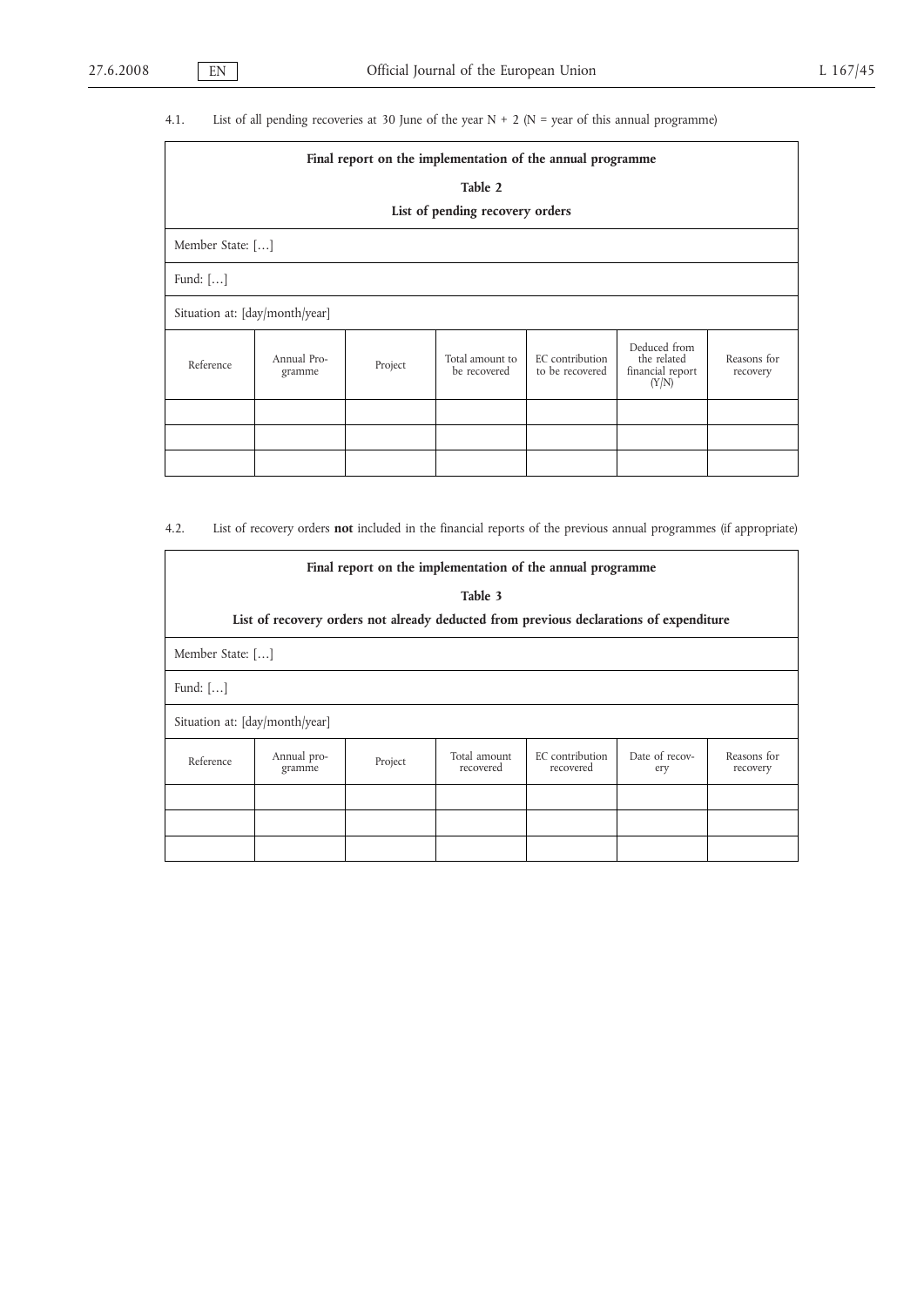# 5. REPORTING ON IRREGULARITIES

Notification of new irregularities (1)? No Yes (if Yes, fill in table 4)

| Final report on the implementation of the annual programme |                                   |         |                        |                           |                                          |                        |                                  |                                                                  |  |
|------------------------------------------------------------|-----------------------------------|---------|------------------------|---------------------------|------------------------------------------|------------------------|----------------------------------|------------------------------------------------------------------|--|
|                                                            | Table 4                           |         |                        |                           |                                          |                        |                                  |                                                                  |  |
|                                                            | Initial reporting on irregularity |         |                        |                           |                                          |                        |                                  |                                                                  |  |
|                                                            | Member State: []                  |         |                        |                           |                                          |                        |                                  |                                                                  |  |
|                                                            | Situation at: [day/month/year]    |         |                        |                           |                                          |                        |                                  |                                                                  |  |
| Fund: $[]$                                                 |                                   |         |                        |                           |                                          |                        |                                  |                                                                  |  |
| Reference                                                  | Annual pro-<br>gramme             | Project | Provision<br>infringed | Type of irre-<br>gularity | Date/Source<br>of first infor-<br>mation | Method of<br>detection | Possibility of<br>fraud<br>(Y/N) | Amount<br>concerned in<br>EUR (Com-<br>munity con-<br>tribution) |  |
|                                                            |                                   |         |                        |                           |                                          |                        |                                  |                                                                  |  |
|                                                            |                                   |         |                        |                           |                                          |                        |                                  |                                                                  |  |
|                                                            |                                   |         |                        |                           |                                          |                        |                                  |                                                                  |  |

Follow-up of previous irregularities? No Yes (if Yes, fill in table 5)

| Final report on the implementation of the annual programme |                                |         |                                                                            |                                          |  |                                 |      |                     |                         |                   |
|------------------------------------------------------------|--------------------------------|---------|----------------------------------------------------------------------------|------------------------------------------|--|---------------------------------|------|---------------------|-------------------------|-------------------|
|                                                            | Table 5                        |         |                                                                            |                                          |  |                                 |      |                     |                         |                   |
|                                                            |                                |         |                                                                            | Reporting of follow-up of irregularities |  |                                 |      |                     |                         |                   |
|                                                            | Member State: []               |         |                                                                            |                                          |  |                                 |      |                     |                         |                   |
|                                                            | Situation at: [day/month/year] |         |                                                                            |                                          |  |                                 |      |                     |                         |                   |
|                                                            | Fund: $[]$                     |         |                                                                            |                                          |  |                                 |      |                     |                         |                   |
| Reference                                                  | Annual<br>pro-<br>gramme       | Project | Amount<br>$con-$<br>cerned<br>Provision<br>infringed<br>(EC con-<br>in EUR | Follow-up<br>actions<br>tribution)       |  | Recovery order (amounts in EUR) |      |                     | Cancella-<br>tion of EC |                   |
|                                                            |                                |         |                                                                            |                                          |  | <b>Issued</b>                   | Paid | Default<br>interest | Waived                  | contribu-<br>tion |
|                                                            |                                |         |                                                                            |                                          |  |                                 |      |                     |                         |                   |
|                                                            |                                |         |                                                                            |                                          |  |                                 |      |                     |                         |                   |
|                                                            |                                |         |                                                                            |                                          |  |                                 |      |                     |                         |                   |
|                                                            |                                |         |                                                                            |                                          |  |                                 |      |                     |                         |                   |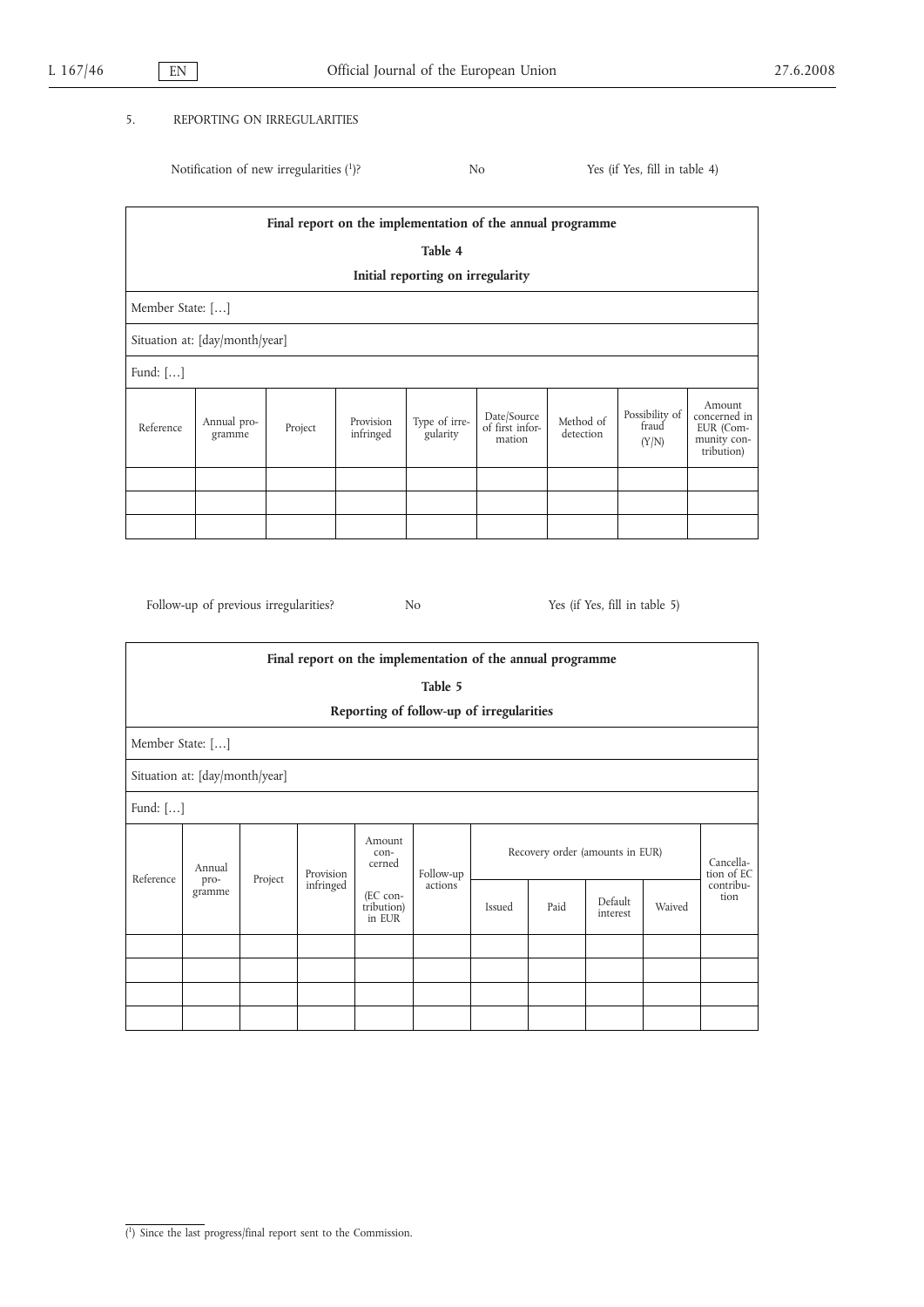# 6. ANNEXES

Summary description of individual projects (one page per project) presenting objectives, achievements, relevant indicators, financial table.

| Final report on the implementation of the annual programme                                                                                        |                                           |                                       |                                          |                                                   |  |  |  |  |
|---------------------------------------------------------------------------------------------------------------------------------------------------|-------------------------------------------|---------------------------------------|------------------------------------------|---------------------------------------------------|--|--|--|--|
| Table 6                                                                                                                                           |                                           |                                       |                                          |                                                   |  |  |  |  |
| Report per project                                                                                                                                |                                           |                                       |                                          |                                                   |  |  |  |  |
| Project reference and title: []<br>Priority: []<br>Final beneficiary: []<br>Specific priority: []<br>Situation at: [day/month/year]<br>Action: [] |                                           |                                       |                                          |                                                   |  |  |  |  |
| <b>TECHNICAL SUMMARY</b><br>Objectives/achievements:<br>Relevant indicators:<br>Justification (in case of a specific priority):                   |                                           |                                       |                                          |                                                   |  |  |  |  |
| <b>FINANCIAL SUMMARY</b>                                                                                                                          |                                           |                                       |                                          |                                                   |  |  |  |  |
| (all figures in EUR)                                                                                                                              | Committed by the<br>responsible authority | Requested by the final<br>beneficiary | Accepted by the<br>responsible authority | EC Contribution paid by the responsible authority |  |  |  |  |
| a: Direct Costs                                                                                                                                   |                                           |                                       |                                          | First pre-financing payment                       |  |  |  |  |
| b: Indirect Costs                                                                                                                                 |                                           |                                       |                                          | Second pre-financing payment                      |  |  |  |  |
| c: Costs covered by assigned income (if applicable)                                                                                               |                                           |                                       |                                          | Final payment                                     |  |  |  |  |
| a + b + c: Total Eligible Costs                                                                                                                   | $\boldsymbol{0}$                          | $\boldsymbol{0}$                      | $\boldsymbol{0}$                         | Recovery order                                    |  |  |  |  |
| d: EC contribution                                                                                                                                |                                           |                                       |                                          |                                                   |  |  |  |  |
| e: Contribution from final beneficiary and partners (public bodies)                                                                               |                                           |                                       |                                          |                                                   |  |  |  |  |
| of which assigned income                                                                                                                          |                                           |                                       |                                          |                                                   |  |  |  |  |
| f: Contribution from final beneficiary and partners (non public<br>bodies)                                                                        |                                           |                                       |                                          |                                                   |  |  |  |  |
| g: Contribution from third parties                                                                                                                |                                           |                                       |                                          |                                                   |  |  |  |  |
| h: Receipts generated by the project                                                                                                              |                                           |                                       |                                          | EC contribution due                               |  |  |  |  |
| $d + e + f + g + h$ : Total Income                                                                                                                | $\boldsymbol{0}$                          | $\mathbf{0}$                          | $\mathbf{0}$                             | EC contribution still to pay/to recover           |  |  |  |  |
| % EC Contribution/Total costs $(d/(a + b + c))$                                                                                                   | %                                         | $\%$                                  | %                                        |                                                   |  |  |  |  |

27.6.2008 27.6.2008

EN

Union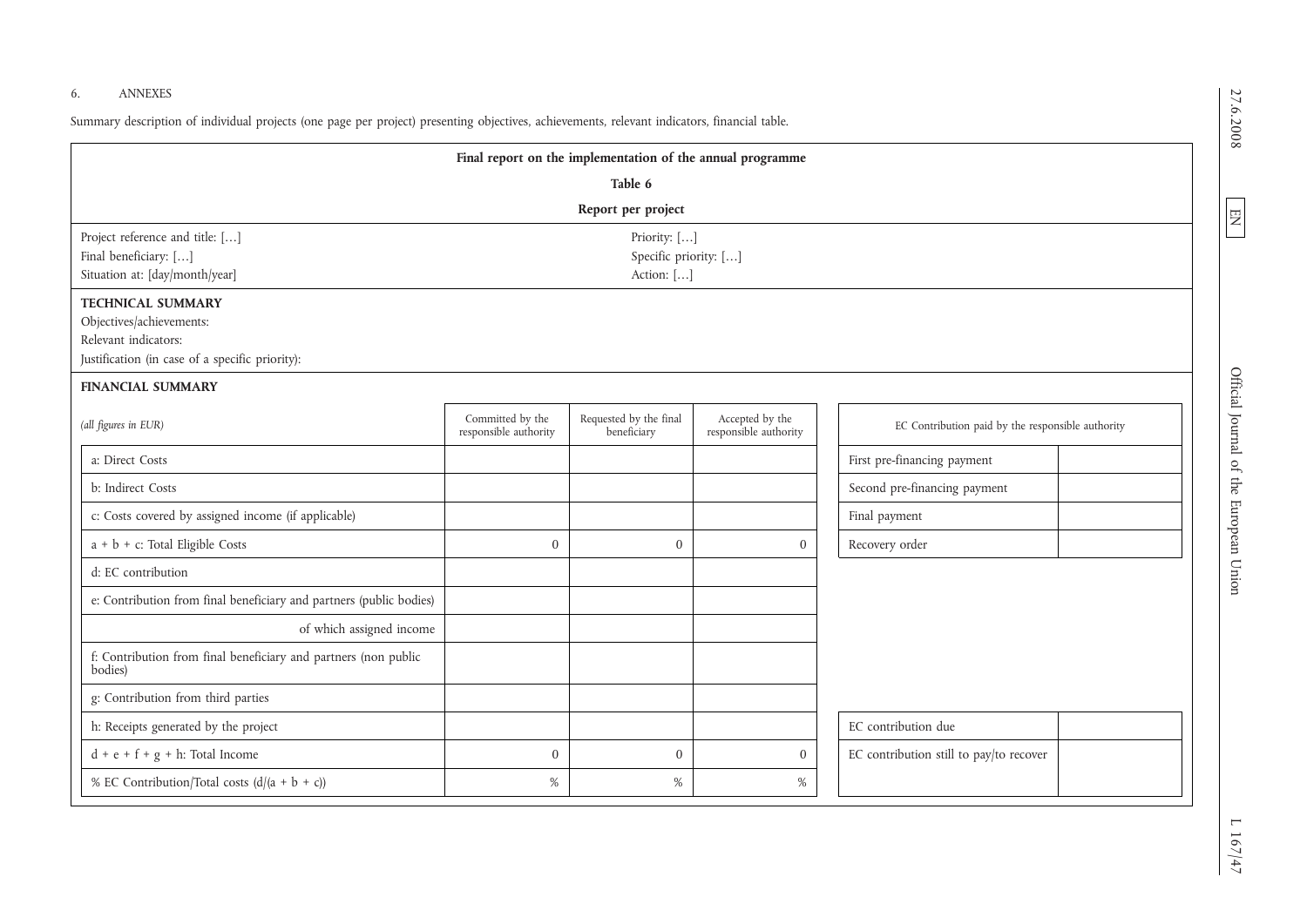#### B. **Request for payment of the balance/Statement of reimbursement**

I, the undersigned [name in capitals of the person in charge],

representing the responsible authority for the [name of the Fund]

request payment of the following amount:



[exact figure to two decimal places]

*OR*

declare for reimbursement the following amount:

| FIIR(2)<br>I<br><b>LOIV</b> |  |
|-----------------------------|--|
|-----------------------------|--|

[exact figure to two decimal places]

This amount results from the balance between the total amount of pre-financing payment(s) received for this annual programme and the actual expenditure declared.

This request for payment is admissible because:

- (a) a final report on implementation of the annual programme has been submitted to the Commission or is attached;
- (b) a certified declaration of expenditure has been submitted or is attached;
- (c) an annual audit report, an opinion on the functioning of the management and control system and a declaration on the validity of the payment request prepared by the audit authority have been submitted or are attached;
- (d) any interest generated by the pre-financing payments has been posted to the annual programme, being regarded as national contribution and has been taken into account in the declaration of expenditure;
- (e) the annual programme has been implemented according to the principle of sound financial management and there is a reasonable assurance that the underlying transactions are legal and regular;
- (f) there is no reasoned opinion by the Commission in respect of an infringement under Article 226 of the Treaty, as regards the actions for which the expenditure is declared in the request.

Payment should be made by the Commission to:

| Authority responsible for receiving payments                                            |  |
|-----------------------------------------------------------------------------------------|--|
| Bank                                                                                    |  |
| Bank account No                                                                         |  |
| Account holder (if not the same as the authority responsible<br>for receiving payments) |  |

Date Name in capital letters, stamp, position and signature of competent authority

<sup>(</sup> 1) Total amount requested to complement the pre-financing payment(s).

<sup>(</sup> 2) Total amount to be reimbursed after the clearing of the pre-financing payment(s).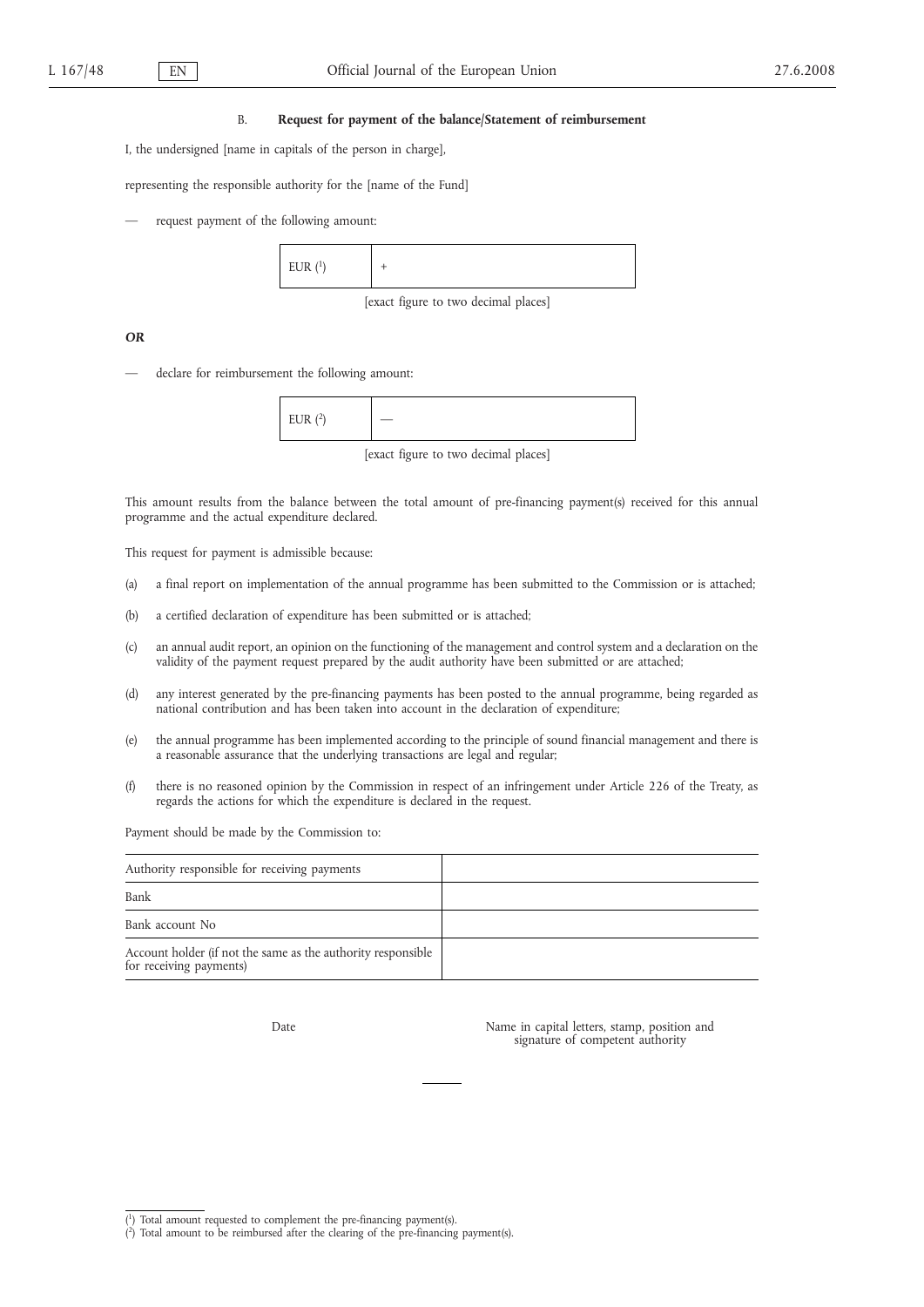#### *ANNEX VI*

# **MODEL AUDIT STRATEGY**

MEMBER STATE:

FUND(S):

RESPONSIBLE AUTHORITY:

- 1. THE AUDIT UNIVERSE
- 1.1. Scope of the strategy (Funds covered)
- 1.2. Period covered by the strategy
- 1.3. Audit standards applied
- 2. RISK ASSESSMENT
- 2.1. Risk identification and assessment
- 2.2. Risk response and residual risk
- 3. OBJECTIVES AND PRIORITIES
- 3.1. Objectives of the audits
- 3.2. Priorities for the audits

# 4. AUDIT APPROACH

- 4.1. System audits
- 4.1.1. The responsible body/-ies for the audit work
- 4.1.2. The authorities to be audited
- 4.1.3. Horizontal issues to be covered by the system audits
- 4.1.4. Indicative multiannual plan for system audits (if possible)
- 4.2. Audits of projects
- 4.2.1. The responsible body/ies for the audit work
- 4.2.2. Description of the sampling methodology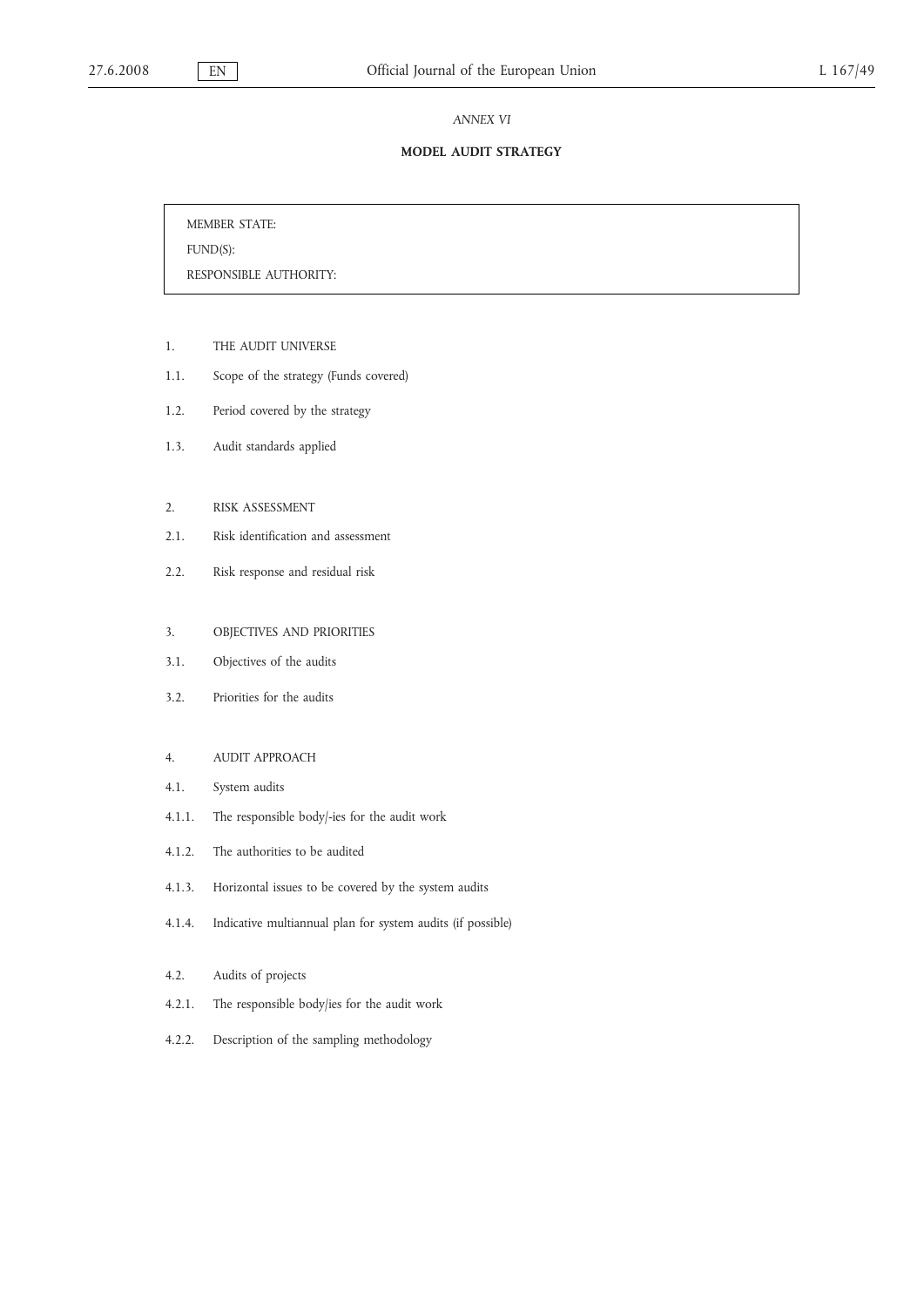# 5. AUDIT PLANS COVERING CALENDAR YEARS 2007 AND 2008

5.1. Year 2007 (1)

| <b>Year 2007</b>   |                          |          |                                      |                        |                                           |                        |          |          |  |
|--------------------|--------------------------|----------|--------------------------------------|------------------------|-------------------------------------------|------------------------|----------|----------|--|
|                    | System audits            |          |                                      |                        |                                           |                        |          |          |  |
| Funds              | Authorities<br>concerned | cerned   | Processes con-<br>Scope of the audit |                        |                                           |                        | Man-days | Planning |  |
|                    |                          |          |                                      |                        |                                           |                        |          |          |  |
|                    |                          |          |                                      |                        |                                           |                        |          |          |  |
|                    |                          |          |                                      |                        |                                           |                        |          |          |  |
| Audits of projects |                          |          |                                      |                        |                                           |                        |          |          |  |
| Funds              | Programme<br>Year        | Priority | Project                              | Final benefi-<br>ciary | Total eligible<br>costs of the<br>project | Costs to be<br>audited | Man-days | Planning |  |
|                    |                          |          |                                      |                        |                                           |                        |          |          |  |
|                    |                          |          |                                      |                        |                                           |                        |          |          |  |
|                    |                          |          |                                      |                        |                                           |                        |          |          |  |

5.2. Year 2008

Insert data using the model table defined for year 2007

#### **Annex(es) to the audit strategy** ( 2)**: Annual plans**

MEMBER STATE: FUND: RESPONSIBLE AUTHORITY: CALENDAR YEAR COVERED:

# 1. CHANGES TO THE AUDIT STRATEGY, WHERE APPLICABLE

- 2. MAIN RESULTS OF AUDITS OF THE PREVIOUS YEAR
- 3. AUDIT PLAN YEAR 20XX

Insert data using the model table defined for year 2007

<sup>(</sup> 1) If applicable.

<sup>(</sup> 2) To be submitted after the audit strategy, in accordance with Article 25(2).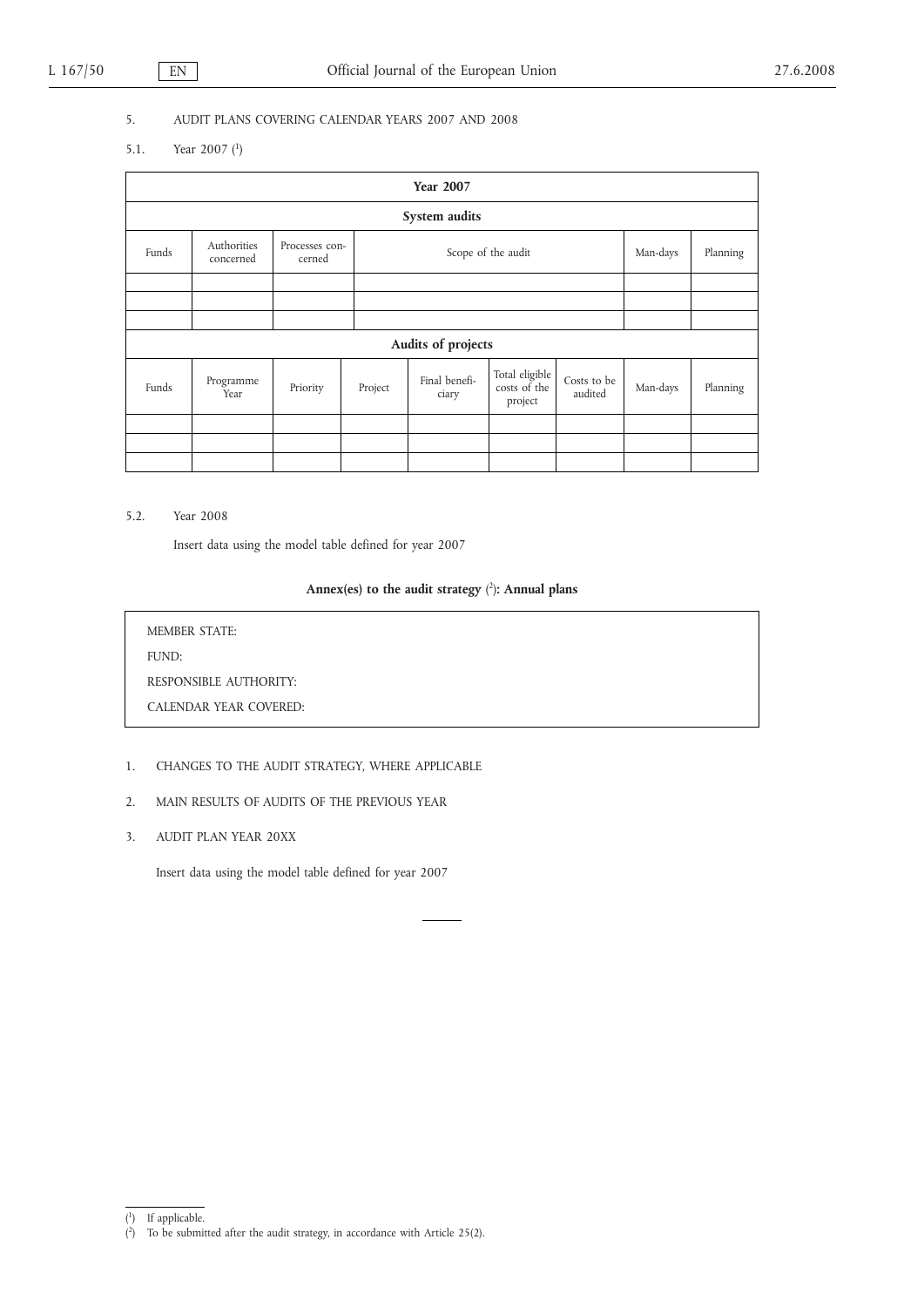*ANNEX VII*

# **MODEL REPORT BY THE AUDIT AUTHORITY**

MEMBER STATE:

FUND:

RESPONSIBLE AUTHORITY:

ANNUAL PROGRAMME COVERED BY THE REPORT:

# A. **Annual audit report**

1. GENERAL INFORMATION

1.1. The bodies that have been involved in preparing the report

- 1.2. Identification and justification of major changes in the implementation of the audit plans related to the annual programme concerned
- 1.3. Summary table of the results of the audits

|                  |                                                                  |                                                    | Audit report                   |                                        |                                  |                          |                           |
|------------------|------------------------------------------------------------------|----------------------------------------------------|--------------------------------|----------------------------------------|----------------------------------|--------------------------|---------------------------|
| Member State: [] | Annual programme concerned: []<br>Situation at: [day/month/year] |                                                    |                                |                                        |                                  |                          |                           |
|                  |                                                                  |                                                    |                                | SYSTEM AUDITS CLOSED SINCE LAST REPORT |                                  |                          |                           |
| Fund(s)          | Authorities<br>concerned                                         | Processes con-<br>cerned                           | Scope of the audit             | Man-days spent                         |                                  | Date of final report     |                           |
|                  |                                                                  |                                                    |                                |                                        |                                  |                          |                           |
|                  |                                                                  | AUDITS OF PROJECTS LINKED TO ANNUAL PROGRAMME 20xx |                                |                                        |                                  |                          |                           |
| Fund(s)          | Project                                                          | Final beneficiary                                  | Total eligible<br>costs<br>(a) | Eligible costs<br>audited<br>(b)       | Financial correc-<br>tion<br>(c) |                          | Error rate<br>$(d = c/b)$ |
|                  |                                                                  |                                                    |                                |                                        |                                  |                          |                           |
|                  |                                                                  |                                                    |                                |                                        |                                  |                          |                           |
|                  |                                                                  | <b>Total</b>                                       | $\bf{0}$                       | $\bf{0}$                               |                                  | $\bf{0}$                 | %                         |
|                  |                                                                  | Total annual programme                             | (e)                            | (f)                                    |                                  | Coverage rate: $(= f/e)$ |                           |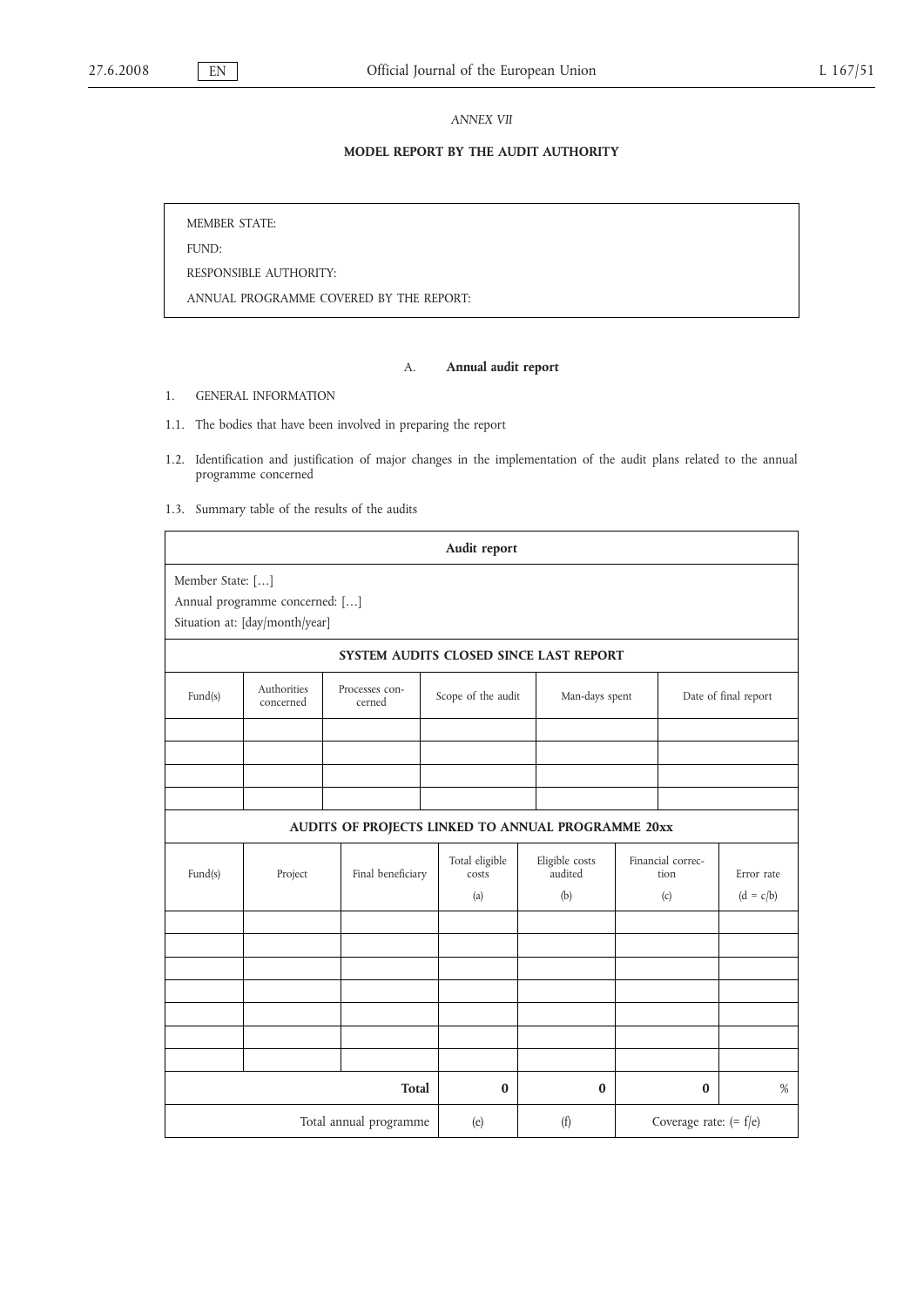- 2. SYSTEMS AUDITS
- 2.1. The bodies that carried out audits
- 2.2. A summary list of the audits carried out
- 2.3. The principal findings, recommendations and the conclusions drawn from the audit work for the management and control systems
- 2.4. Financial impact of the audit findings
- 2.5. Additional work, where appropriate
- 2.6. Indication whether any problems identified were considered to be systemic in nature and the measures taken, including a quantification of any financial corrections
- 2.7. Information on the follow-up of the audit recommendations
- 3. AUDITS ON PROJECTS
- 3.1. The bodies that carried out the audits
- 3.2. A summary list of audits carried out and the percentage of expenditure checked in relation to total eligible expenditure declared to the Commission
- 3.3. The principal findings, recommendations and conclusions of the audits with regard to the projects implemented
- 3.4. The conclusions drawn from the results of the audits with regard to the effectiveness of the management and control system
- 3.5. Financial impact of the audit findings
- 3.6. Additional work, where appropriate
- 3.7. Information on the follow-up of audit recommendations
- 3.8. Indication whether any problems identified were considered to be systemic in nature and the measures taken, including a quantification of any financial corrections
- 4. FOLLOW UP OF AUDIT ACTIVITY COVERED BY PREVIOUS REPORTS, IF APPROPRIATE
- 4.1. Information on the follow-up to previous system audit recommendations
- 4.2. Information on results of audits of actions of a systemic nature from previous annual programmes

*[signature of the responsible person]*

#### B. **Opinion on the functioning of the management and control systems**

To the European Commission

#### 1. INTRODUCTION

I, the undersigned, representing the [name of audit authority designated by Member State], have examined the functioning of the management and control systems in the [name of the Fund] regarding the actions implemented under the annual programme for the year [20XX], in order to issue an opinion on whether the systems functioned effectively so as to provide reasonable assurance that declarations of expenditure presented to the Commission are correct and, as a consequence, reasonable assurance that the underlying transactions are legal and regular.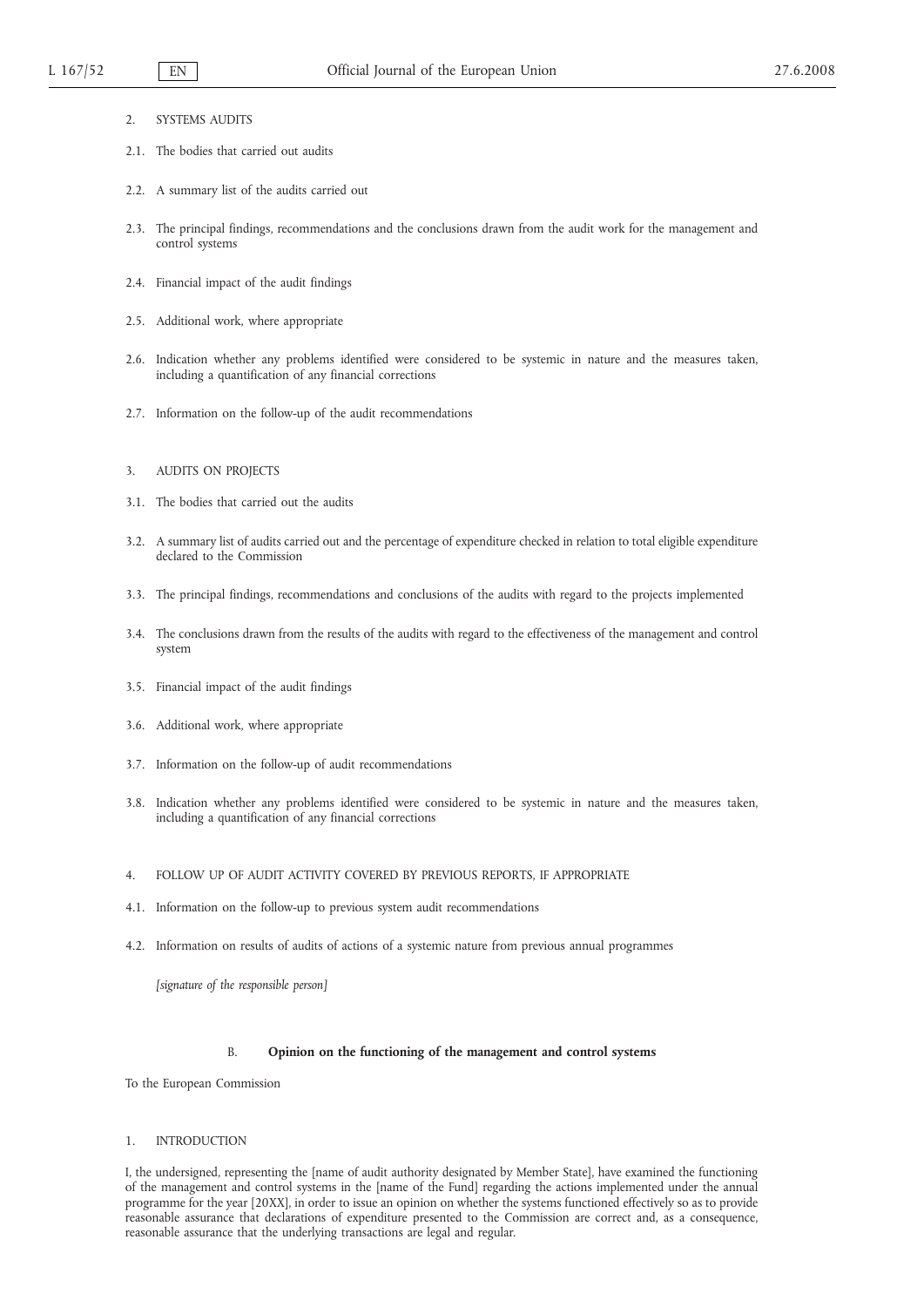#### 2. SCOPE OF THE EXAMINATION

The examination was carried out in accordance with the audit strategy in respect of this Fund during the period [dd/mm/ year] to [dd/mm/year] and reported in the annual audit report under section A.

Either

There were no limitations on the scope of the examination.

or

The scope of the examination was limited by the following factors:

 $(a)$   $[\ldots]$ 

- $(b)$   $[\ldots]$
- (c) etc.

(Indicate any limitation on the scope of the examination, for example any systemic problems, weaknesses in the management and control system, lack of supporting documentation, cases under legal proceedings, etc., and estimate the amounts of expenditure and the Community contribution affected. If the audit authority does not consider that the limitations have an impact on the expenditure declared, this should be stated.)

#### 3. OPINION

*Either (unqualified opinion)*

Based on the examination referred to above, it is my opinion that, for the abovementioned annual programme, the management and control systems established for the [name of the Fund] complied with the applicable requirements of the basic act No 574/2007/EC [and Commission Decision (EC) No [2008/456/EC] and functioned effectively so as to provide reasonable assurance that declarations of expenditure presented to the Commission are correct and, as a consequence, reasonable assurance that the underlying transactions are legal and regular.

# *Or (qualified opinion)*

Based on the examination referred to above, it is my opinion that, for the abovementioned annual programme, the management and control systems established for the [name of the Fund] complied with the applicable requirements of the basic act No 574/2007/EC [and Commission Decision (EC) No 2008/456/EC] and functioned effectively so as to provide reasonable assurance that declarations of expenditure presented to the Commission are correct and, as a consequence, reasonable assurance that the underlying transactions are legal and regular, except in the following respects:

- (a) […]
- $(b)$   $[...]$
- (c) etc.

My reasons for considering that this (these) aspect(s) of the systems did not comply with the requirements and/or did not operate in such a way as to give a reasonable assurance on the correctness of the declarations of expenditure presented to the Commission are as follows:

- (a) […]
- (b)  $[...]$
- (c) etc.

I estimate the impact of the qualification(s) to be […] % of the total expenditure declared. The Community contribution affected is thus […]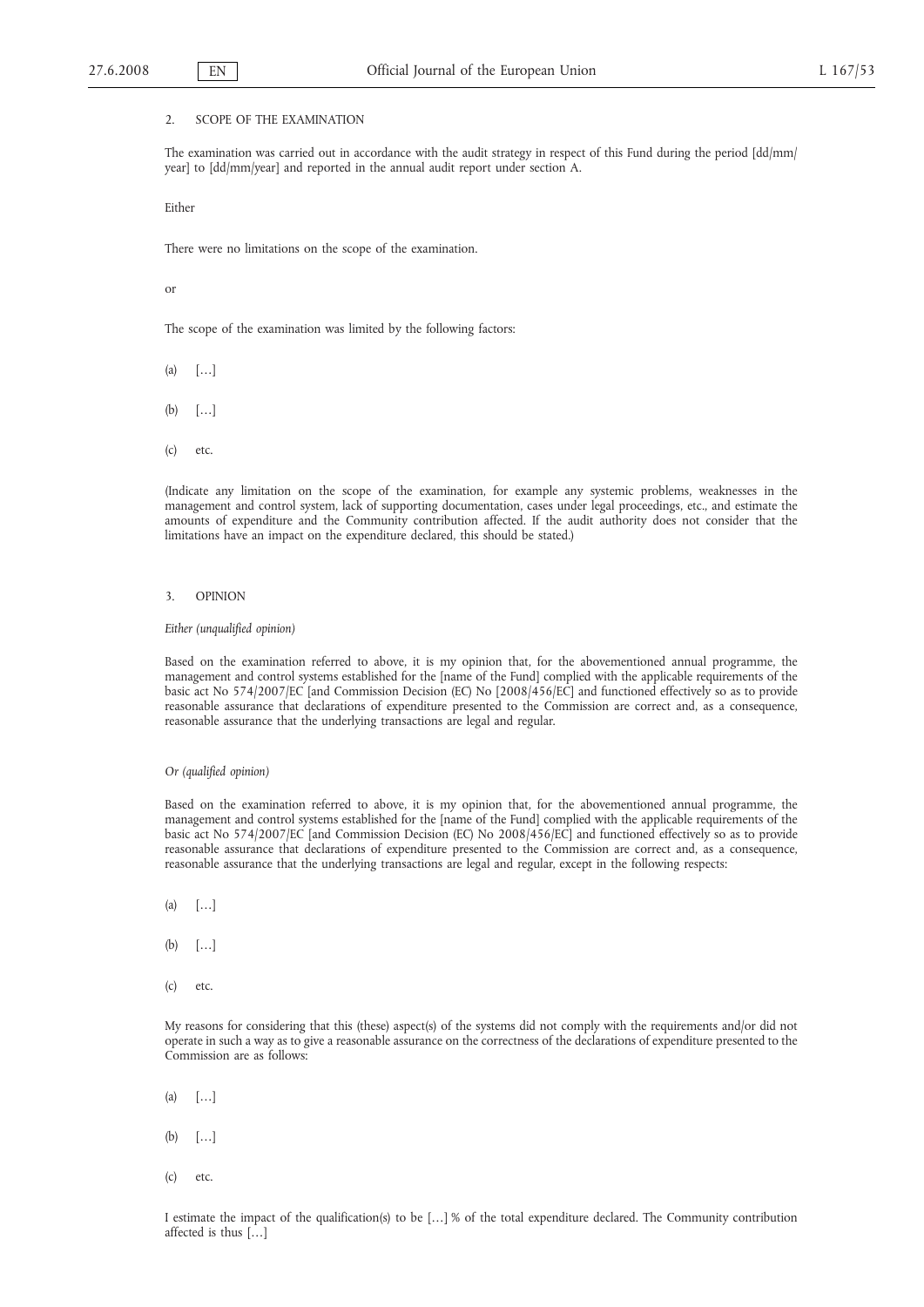#### *Or (adverse opinion)*

Based on the examination referred to above, it is my opinion that, for the abovementioned annual programme, the management and control system established for the [name of the Fund] did not comply with the requirements of Articles [...] of the basic act No 574/2007/EC [and Commission Decision (EC) No 2008/456/EC] and did not function effectively so as to provide reasonable assurance that declarations of expenditure presented to the Commission are correct and, as a consequence, does not provide reasonable assurance that the underlying transactions are legal and regular.

This adverse opinion is based on:

 $(a)$   $[...]$ 

- (b) […]
- (c) etc.

Date

Signature

*[signature of the responsible person]*

# C. **Validation of the payment request**

To the European Commission

### 1. INTRODUCTION

I, the undersigned, representing the (name of the audit authority designated by Member State), have, for the annual programme [20xx] of the [name of the Fund], examined the results of the audit work carried out on this annual programme [and have carried out the additional work I judged necessary as set out in the report].

I have planned and performed this work with a view to assessing whether the request for payment of the balance of the Community contribution to the annual programme [20xx] is valid and the underlying transactions covered by the declarations of expenditure regarding this annual programme are legal and regular.

2. SCOPE OF THE EXAMINATION

**Either** 

There were no limitations on the scope of the examination.

or

The scope of the examination was limited by the following factors:

 $(a)$   $[...]$ 

- (b) […]
- (c) etc.
- 3. OPINION

*Either (unqualified opinion)*

Based on the examination referred to above, it is my opinion that the declarations of expenditure present fairly, in all material respects, the expenditure paid under the annual programme and that the request for payment of the balance of the Community contribution to this annual programme is valid.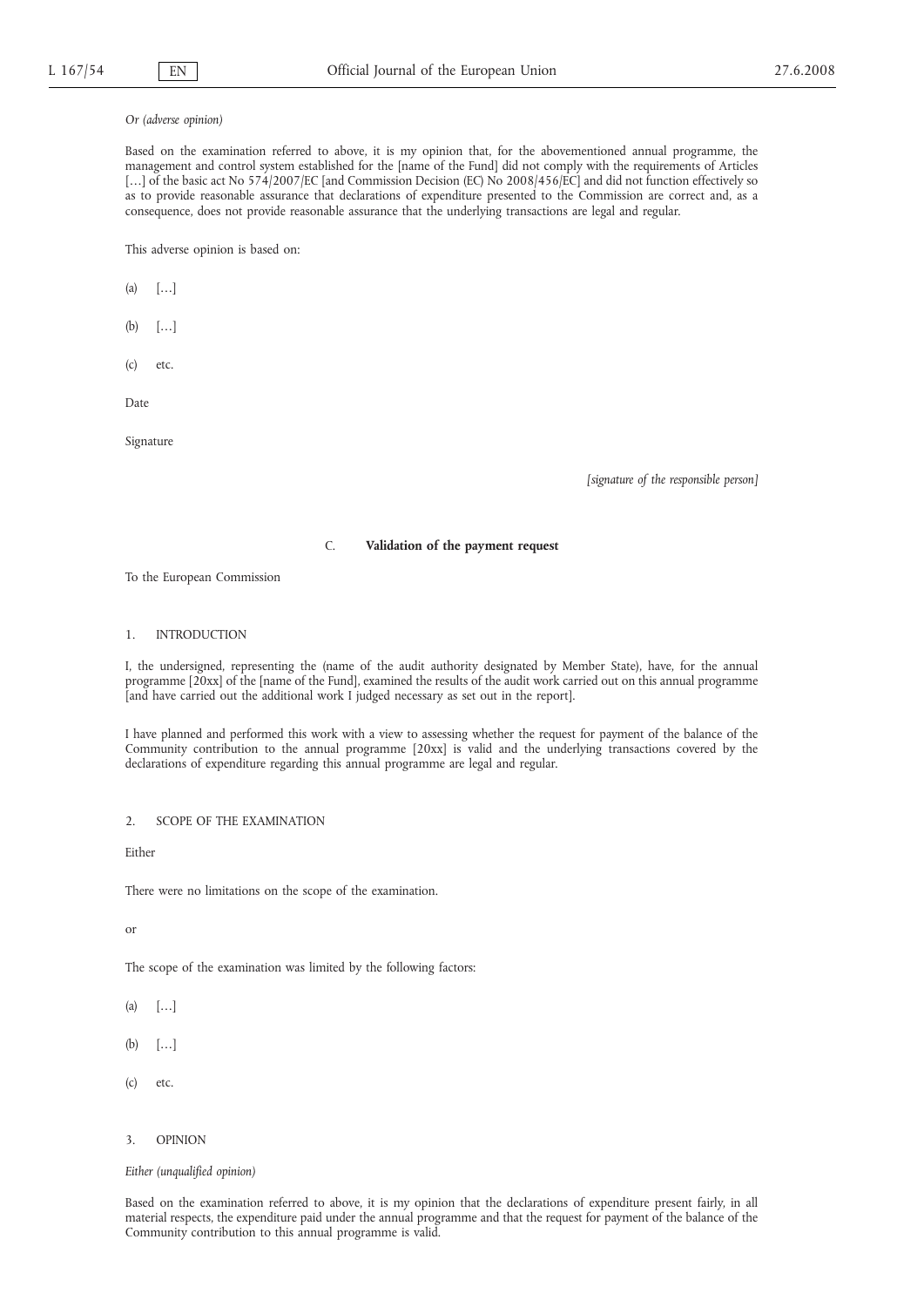# *Or (qualified opinion)*

Based on the examination referred to above, it is my opinion that the declarations of expenditure present fairly, in all material respects, the expenditure paid under the annual programme and that the request for payment of the balance of the Community contribution to this annual programme is valid, except with regard to the following points:

(a) […]

(b) […]

(c) etc.

I estimate the impact of these qualifications to be … of the total expenditure declared. The Community contribution affected is thus….

# *Or (adverse opinion)*

Based on the examination referred to above, it is my opinion that the declarations of expenditure do not present fairly, in all material respects, the expenditure paid under the annual programme and that, as a consequence, the request for payment of the balance of the Community contribution to this annual programme is not valid.

Date

Signature

*[signature of the responsible person]*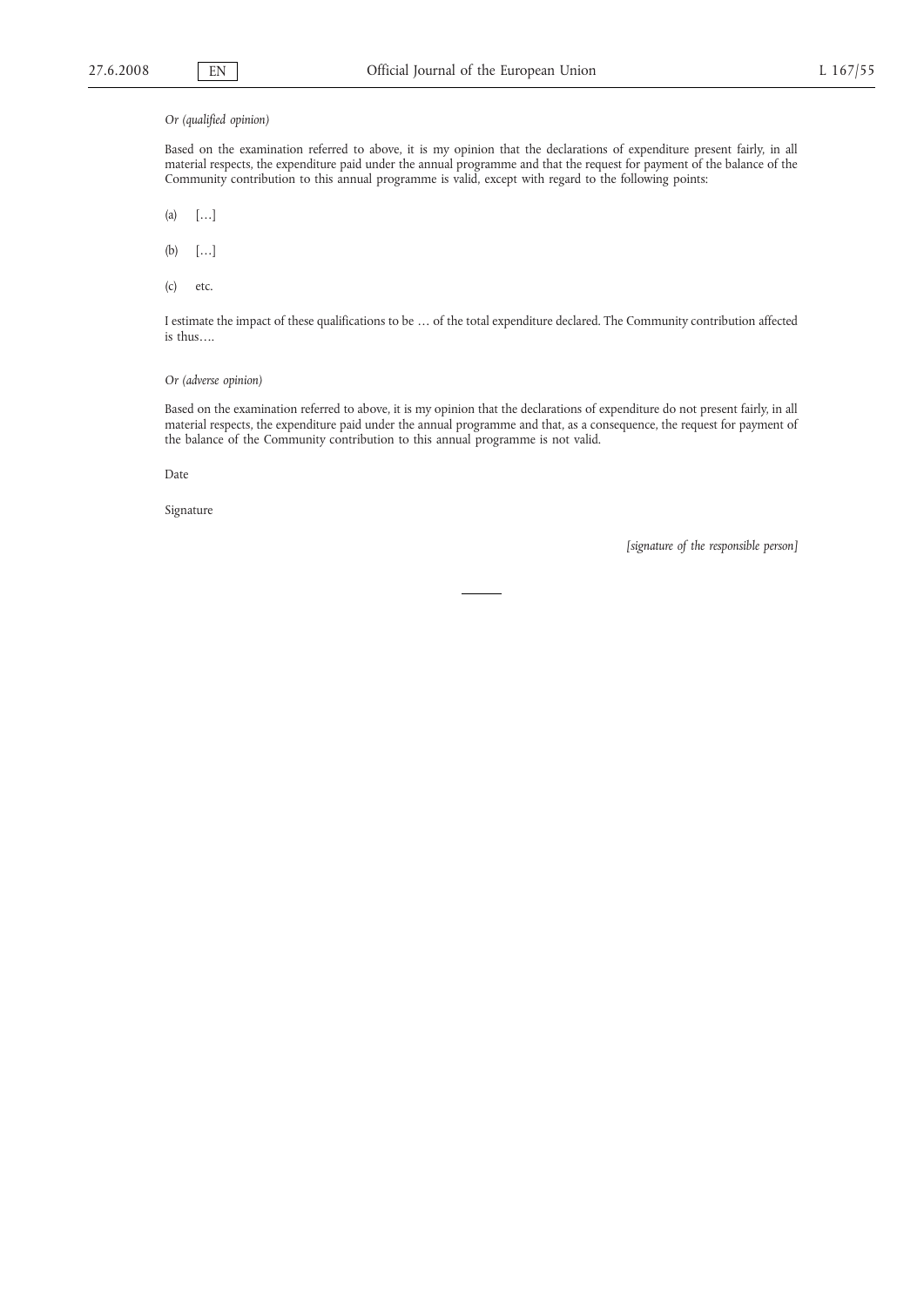#### *ANNEX VIII*

# **MODEL DECLARATION OF EXPENDITURE FOR THE SECOND PRE-FINANCING**

MEMBER STATE: FUND: CERTIFYING AUTHORITY: ANNUAL PROGRAMME COVERED BY THE CERTIFICATION:

I, the undersigned, [name of the person in charge]

representing the certifying authority designated for the [name of the Fund]

hereby certify that all expenditure included in the progress report on the implementation of the annual programme amounts to:

| EUR $(^1)$ |  |  |
|------------|--|--|
|------------|--|--|

[exact figure to two decimal places]

I also certify that actions are progressing in pursuance with the objectives laid down in the Commission Decision adopting the annual programme and in accordance with the basic act and its implementing rules, and in particular, that:

- 1. the declaration of expenditure is accurate, results from reliable accounting systems and is based on verifiable supporting documents;
- 2. the expenditure declared complies with the applicable Community and national rules and has been incurred in respect of actions selected for funding in accordance with the criteria applicable to the annual programme and the applicable Community and national rules, in particular with public procurement rules;
- 3. for the purpose of certification, I have received adequate information from the Responsible Authority on the procedures and verifications carried out in relation to expenditure included in statements of expenditure;
- 4. the declaration of expenditure and the request for the second pre-financing payment take account, where applicable, of any amounts recovered and of any interest received under the annual programme.

This declaration of expenditure is based on accounts provisionally closed on [dd/mm/20yy].

In accordance with Article 45 of the basic act, the supporting documents are and will continue to be available for at least five years following the closure of the annual programme by the Commission.

Date Name in capital letters, stamp, position and signature of certifying authority

<sup>(</sup> 1) Total amount of eligible expenditure paid by final beneficiaries or used for the technical assistance.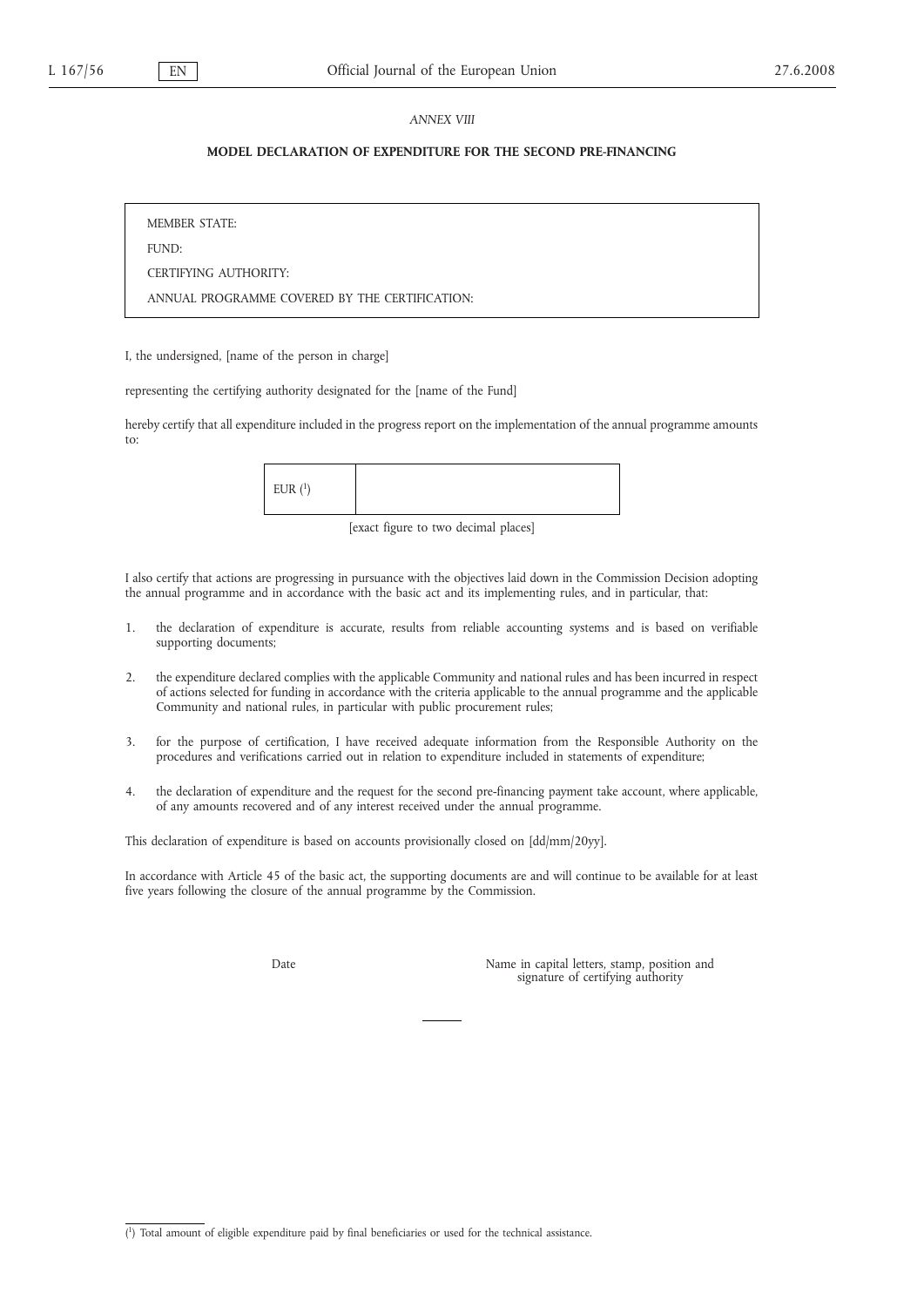#### *ANNEX IX*

# **MODEL DECLARATION OF EXPENDITURE FOR PAYMENT OF THE BALANCE**

MEMBER STATE: FUND: CERTIFYING AUTHORITY: ANNUAL PROGRAMME COVERED BY THE CERTIFICATION:

I, the undersigned, [name of the person in charge]

representing the certifying authority designated for the [name of the Fund]

hereby certify that all expenditure included in the final report on the implementation of the annual programme amounts to:

| FIR(1)<br><b>LOIV</b> |
|-----------------------|
|-----------------------|

[exact figure to two decimal places]

I also certify that actions are progressing in pursuance with the objectives laid down in the Commission Decision adopting the annual programme and in accordance with the basic act, and in particular that:

- 1. the declaration of expenditure is accurate, results from reliable accounting systems and is based on verifiable supporting documents;
- 2. the expenditure declared complies with the applicable Community and national rules and has been incurred in respect of actions selected for funding in accordance with the criteria applicable to the annual programme and the applicable Community and national rules, in particular with public procurement rules;
- 3. I have a reasonable assurance that the underlying transactions are legal and regular;
- 4. for the purpose of certification, I have received adequate information from the Responsible Authority on the procedures and verifications carried out in relation to expenditure included in statements of expenditure;
- 5. the results of all audits carried out by or under the responsibility of the audit authority have been duly taken into account;
- 6. the declaration of expenditure and the request for the balance payment take account, where applicable, of any amounts recovered and of any interest received under the annual programme.

This declaration of expenditure is based on accounts closed on [dd/mm/20yy].

In accordance with Article 45 of the basic act, the supporting documents are and will continue to be available for at least five years following the closure of the annual programme by the Commission.

Date Name in capital letters, stamp, position and signature of certifying authority

<sup>(</sup> 1) Total amount of eligible expenditure paid by final beneficiaries or used for the technical assistance.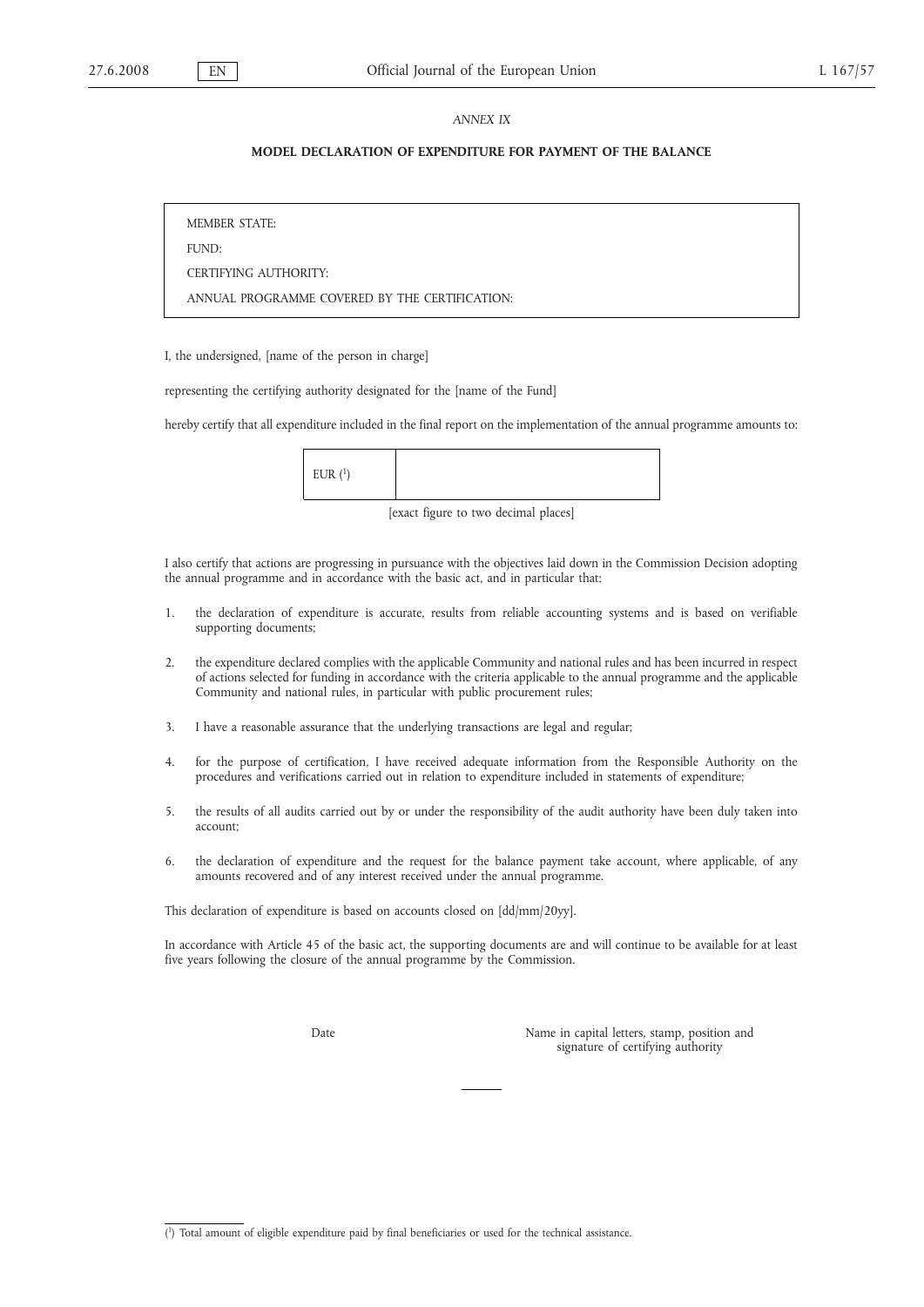#### *ANNEX X*

#### **INSTRUCTIONS CONCERNING THE EMBLEM AND DEFINITION OF THE STANDARD COLOURS**

# **Symbolic description**

Against a background of blue sky, 12 golden stars form a circle representing the union of the peoples of Europe. The number of stars is fixed, twelve being the symbol of perfection and unity.

# **Heraldic description**

On an azure field a circle of 12 golden mullets, their points not touching.

#### **Geometric description**



The emblem has the form of a blue rectangular flag of which the fly is one and a half times the length of the hoist. 12 gold stars situated at equal intervals form an invisible circle whose centre is the point of intersection of the diagonals of the rectangle. The radius of the circle is equal to one third of the height of the hoist. Each of the stars has five points which are situated on the circumference of an invisible circle whose radius is equal to one eighteenth of the height of the hoist. All the stars are upright, i.e. with one point vertical and two points in a straight line at right angles to the mast. The circle is arranged so that the stars appear in the position of the hours on the face of a clock. Their number is invariable.

#### **Regulation colours**

The emblem is in the following colours: PANTONE REFLEX BLUE for the surface of the rectangle; PANTONE YELLOW for the stars.

#### *Four-colour process*

If the four-colour process is used, recreate the two standard colours by using the four colours of the four-colour process.

PANTONE YELLOW is obtained by using 100 % 'Process Yellow'.

PANTONE REFLEX BLUE is obtained by mixing 100 % 'Process Cyan' and 80 % 'Process Magenta'.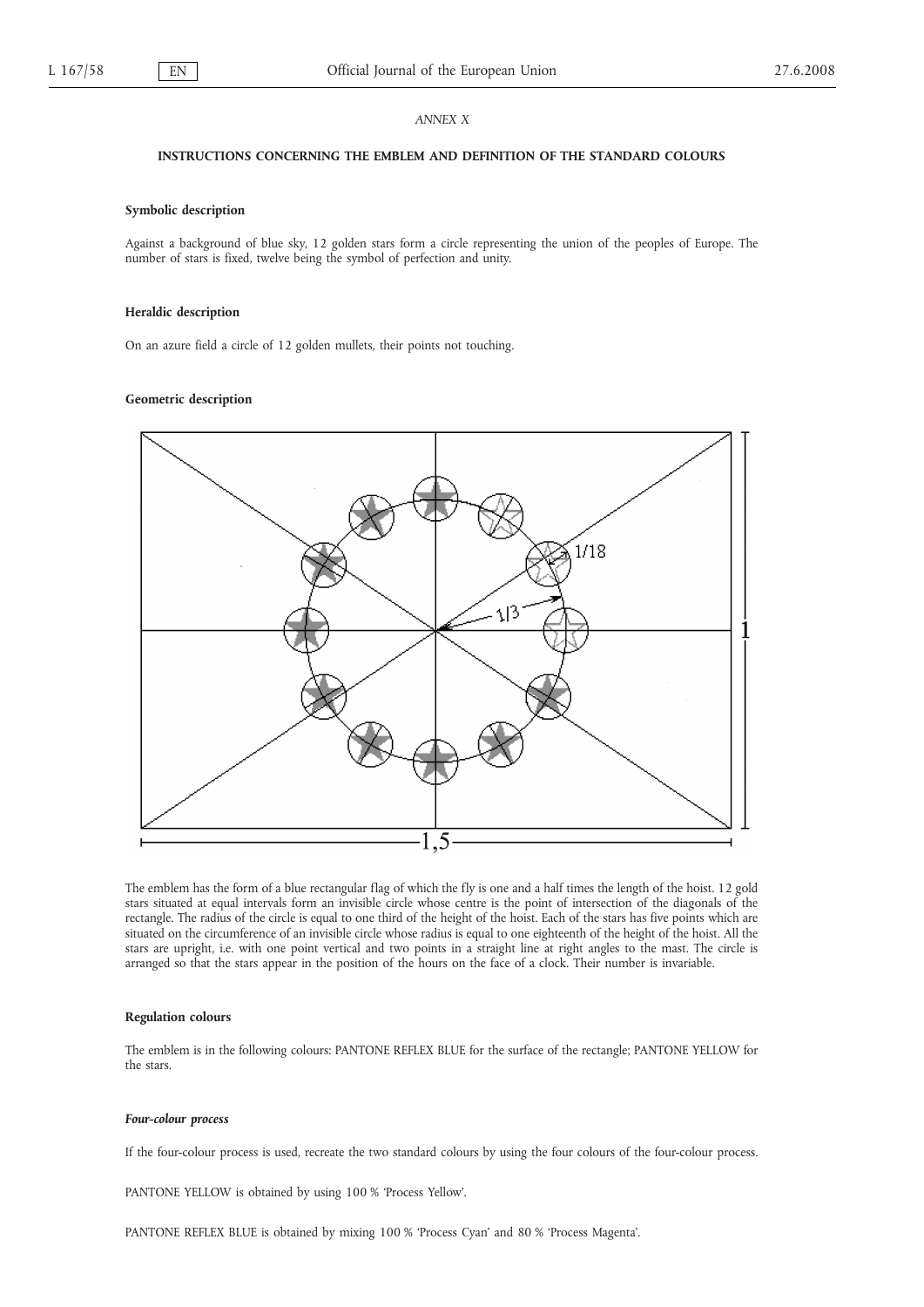#### *Internet*

In the web-palette PANTONE REFLEX BLUE corresponds to colour RGB:0/0/153 (hexadecimal: 000099) and PANTONE YELLOW to colour RGB:255/204/0 (hexadecimal: FFCC00).

# *Monochrome reproduction process*

Using black, outline the rectangle in black and print the stars in black on white.



Using blue (Reflex Blue), use 100 % with the stars reproduced in negative white.



# *Reproduction on a coloured background*

If there is no alternative to a coloured background, put a white border around the rectangle, the width of the border being 1/ 25th of the height of the rectangle.

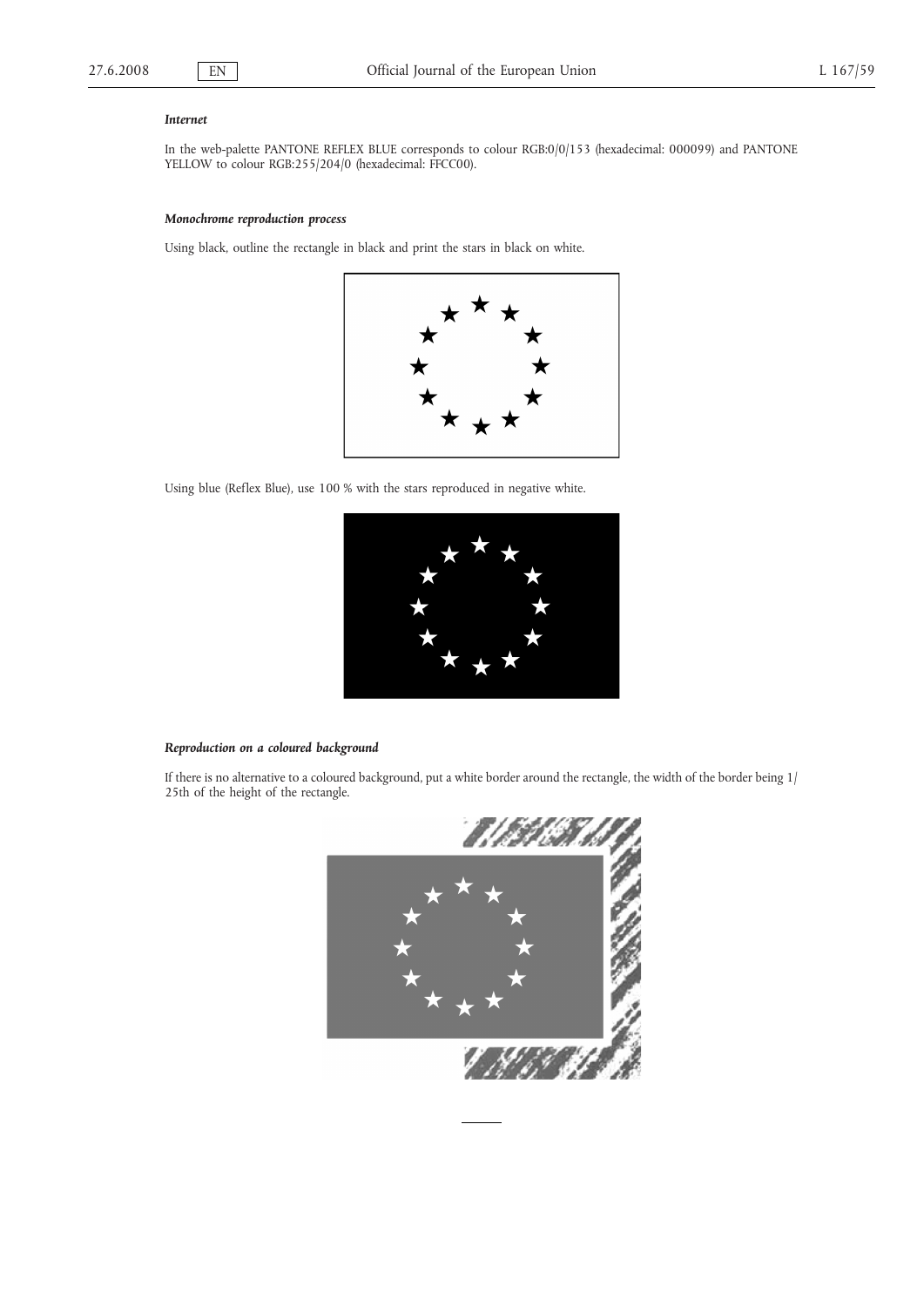#### *ANNEX XI*

#### **RULES ON THE ELIGIBILITY OF EXPENDITURE — EXTERNAL BORDERS FUND**

# I. **General principles**

#### I.1. *Basic principles*

- 1. In accordance with the basic act, for it to be eligible, expenditure must be:
	- (a) within the scope of the Fund and within its objectives, as described in Articles 1 and 3 of the basic act;
	- (b) within the eligible actions listed in Articles 4 and 6 of the basic act;
	- (c) needed to carry out the activities covered by the project, forming part of the multiannual and annual programmes, as approved by the Commission;
	- (d) reasonable and comply with the principles of sound financial management, in particular, value for money and cost-effectiveness;
	- (e) incurred by the final beneficiary and/or the partners in the project, who shall be established and registered in a Member State, except in the case of international governmental organisations that pursue the same objectives laid down in the basic act. With regard to Article 39 of this Decision, the rules applicable to the final beneficiary shall apply *mutatis mutandis* to the partners in the project;
	- (f) incurred in accordance with the specific provisions in the grant agreement.
- 2. In the case of multiannual actions within the meaning of Article 16(6) of the basic act, only the part of the action co-financed by an annual programme is considered to be a project for the application of these eligibility rules.
- 3. Projects supported by the Fund shall not be financed by other sources covered by the Community budget. Projects supported by the Fund shall be co-financed by public or private sources.

# I.2. *Budget of a project*

The budget of a project shall be presented as follows:

| Expenditure                                                                                                                                         | Income                                                                                                                                                                                                                                                                           |
|-----------------------------------------------------------------------------------------------------------------------------------------------------|----------------------------------------------------------------------------------------------------------------------------------------------------------------------------------------------------------------------------------------------------------------------------------|
| Direct costs (DC)<br>Indirect costs (fixed percentage of DC, defined in the<br>grant agreement)<br>Costs covered by assigned income (if applicable) | contribution from the EC (defined as the lowest of<br>the three amounts indicated in Article 12 of this<br>Decision)<br>contribution from the final beneficiary and the<br>partners in the project $(1)$<br>contribution from third parties<br>receipts generated by the project |
| $=$ Total eligible cost (TEC)                                                                                                                       | $=$ Total income                                                                                                                                                                                                                                                                 |

The budget shall be balanced: total eligible cost shall be equal to total income.

#### I.3. *Income and non-profit principle*

1. Projects supported by the Fund must be of a non-profit-making nature. If, at the end of the project, the sources of income, including receipts, exceed expenditure, the contribution to the project from the Fund shall be reduced accordingly. All sources of income for the project must be recorded in the final beneficiary's accounts or tax documents, and must be identifiable and controllable.

<sup>(</sup> 1) Including assigned income as described in point IV.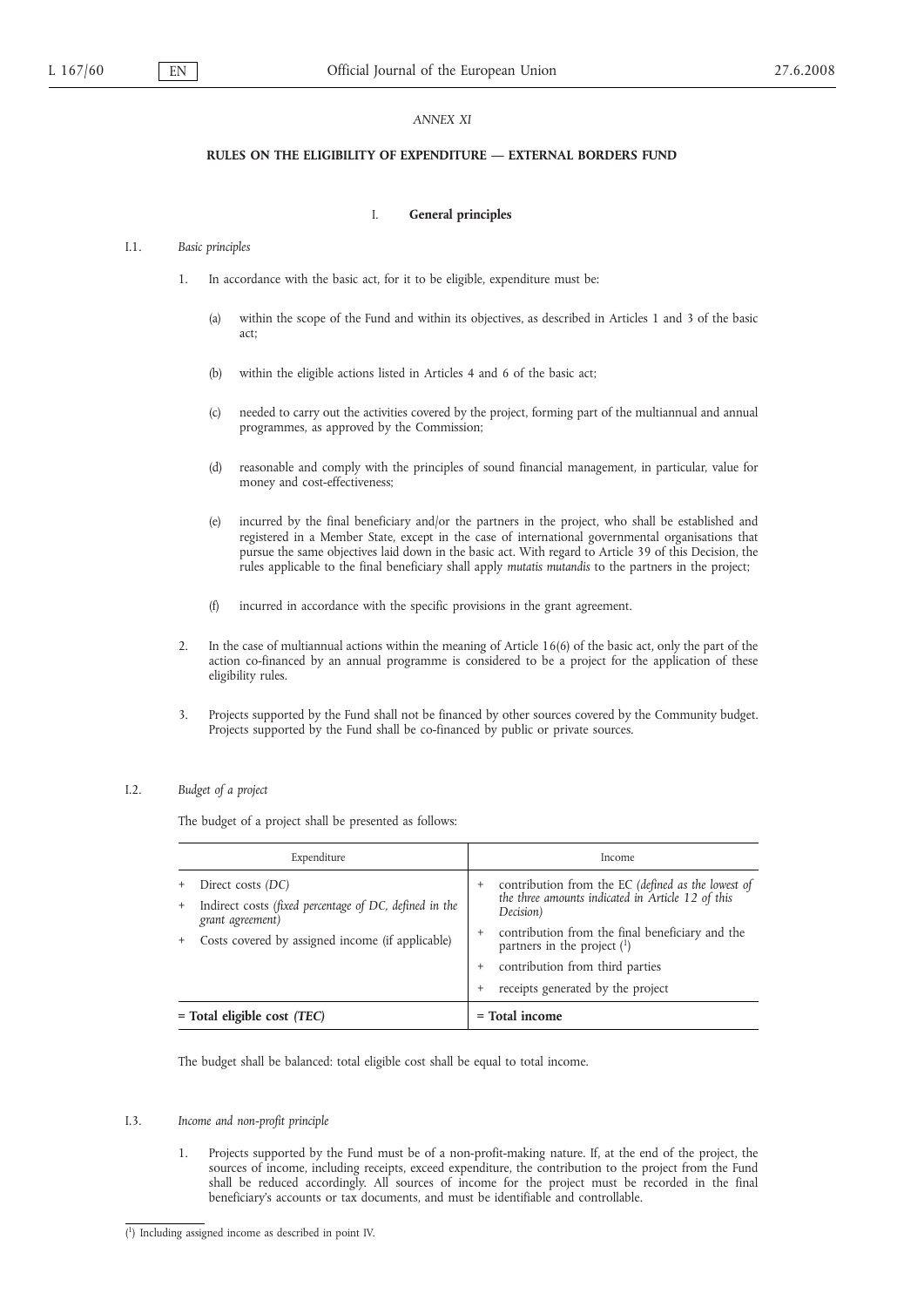- 2. Project income shall come from all financial contributions granted to the project by the Fund, from public or private sources, including the final beneficiary's own contribution, and from any receipts generated by the project. 'Receipts' for the purpose of this rule covers revenue received by a project during the eligibility period as described in point I.4, from sales, rentals, services, enrolment/fees or other equivalent income.
- 3. The Community contribution resulting from the application of the principle of non-profit, as referred to under Article 12(c) of this Decision, will be the 'total eligible cost' minus the 'contribution from third parties' and 'receipts generated by the project'.

### I.4. *Eligibility period*

- Costs relating to a project must be incurred and the respective payments (except for depreciation) made after 1 January of the year referred to in the financing decision approving the annual programmes of the Member States. The eligibility period is until 31 December of the year  $\bar{N}$  (<sup>1</sup>) +1, meaning that the costs relating to a project must be incurred before this date.
- 2. An exception to the abovementioned eligibility period is made for:
	- (a) projects supported under the 2007 annual programme, in accordance with Article 37(3) of the basic act;
	- (b) technical assistance for Member States (refer to point V(3)).

### I.5. *Record of expenditure*

- 1. Expenditure shall correspond to payments made by the final beneficiary. These must be in the form of financial (cash) transactions, with the exception of depreciation.
- 2. As a rule, expenditure shall be justified by official invoices. Where this cannot be done, expenditure shall be supported by accounting documents or supporting documents of equivalent evidential value.
- 3. Expenditure must be identifiable and verifiable. In particular,
	- (a) it must be recorded in the accounting records of the final beneficiary;
	- (b) it must be determined in accordance with the applicable accounting standards of the country where the final beneficiary is established and with the usual cost accounting practices of the final beneficiary; and
	- (c) it must be declared in accordance with the requirements of applicable tax and social legislation.
- 4. Where applicable, the final beneficiaries are obliged to keep certified copies of the accounting documents justifying income and expenditure incurred by the partners in relation to the project concerned.
- 5. The storage and processing of such records must comply with the national data protection legislation.

#### I.6. *Territorial scope*

- 1. Expenditure for actions described in Articles 4 and 6 of the basic act must be incurred in the territory of the Member States, by the final beneficiaries defined in point I.1(e), with the exception of:
	- expenditure implementing actions relating to the general objective defined in Article 3(1)(d) of the basic act. Expenditures for these actions may be incurred in the territory of the Member States and in third countries,
	- actions relating to the surveillance of external borders. These actions can take place both within and beyond the territory of Member States.

<sup>(</sup> 1) Where 'N' is the year referred to in the financing decision approving the annual programmes of Member States.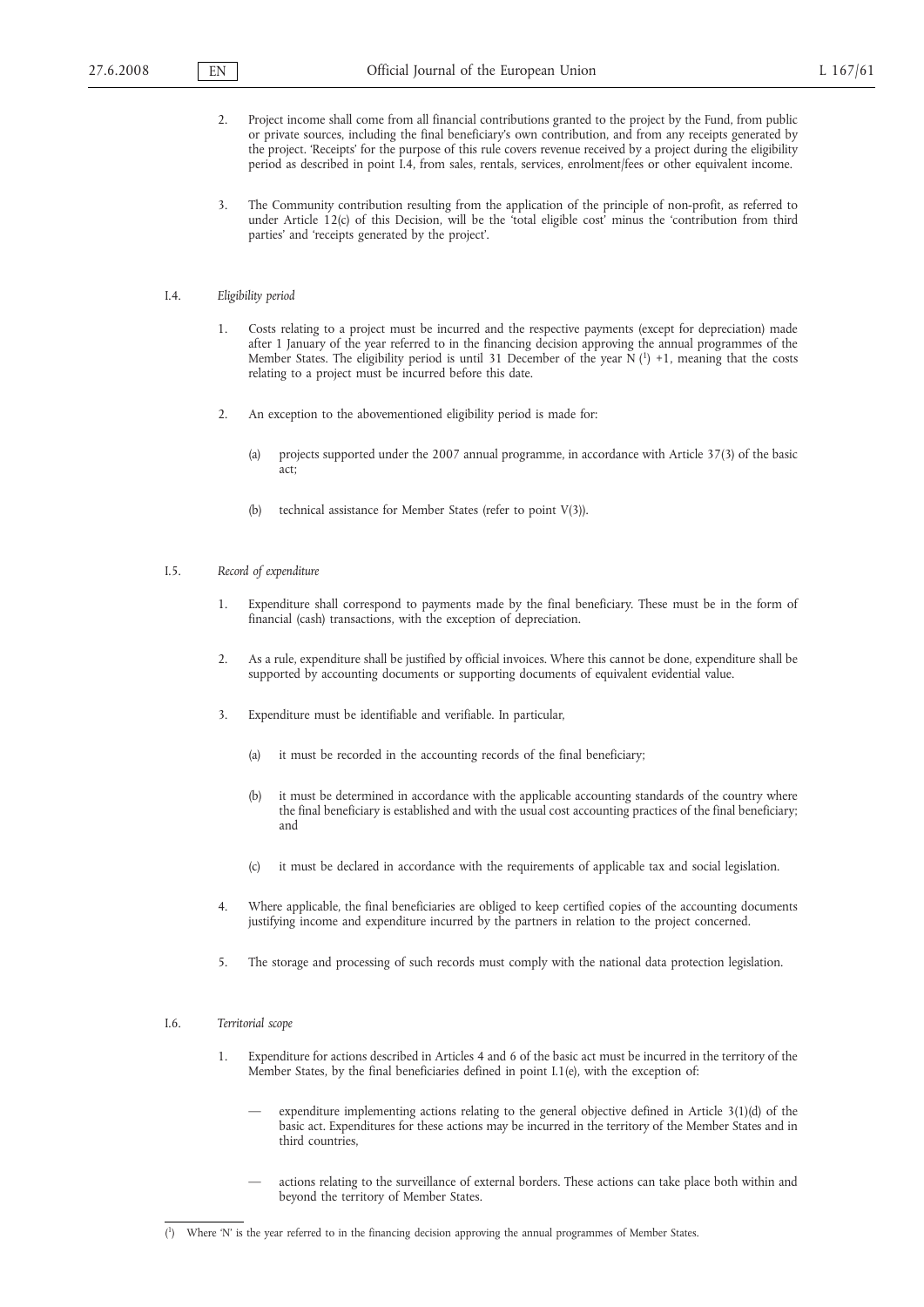2. Partners in the project registered and established in third countries may participate in projects on a no-cost basis, except in the case of international governmental organisations. Therefore, costs incurred by these partners are ineligible.

#### II. **Categories of eligible costs (at project level)**

#### II.1. *Direct eligible costs*

The direct eligible costs of the project are costs that, with due regard to the general conditions of eligibility set out in part I above, are identifiable as specific costs directly linked to the implementation of the project. Direct costs shall be included in the estimated overall budget of the project.

The following direct costs are eligible:

- II.1.1. Staff costs
- II.1.1.1. General rules
	- 1. Direct costs for staff are eligible only for persons that have a key and direct role in the project, such as project managers and other staff operationally involved in the project, for example planning project activities, implementing (or monitoring) operational activities, delivering services to the final recipients of the project, etc.

Costs for other members of staff in the final beneficiary organisation who only provide a supporting role (such as the general manager, accountant, procurement support, human resources support, information technology support, administrative assistant, receptionist, etc.) are not eligible as direct costs and are considered to be indirect costs (see point II.2).

2. Staff costs shall be detailed in the forward budget, indicating functions, number of staff and names.

If the names of the persons are not yet known or cannot be disclosed, indication shall be provided of the professional and technical capacities of the persons set to implement the relevant functions/tasks within the project.

- 3. The cost of staff assigned to the project, i.e. salaries and social security contributions and other statutory costs, shall be eligible, provided that this does not exceed the average rates as regards the final beneficiary's usual policy on remuneration. Where applicable, this figure may include all the usual contributions paid by the employer, but it must exclude any bonuses, incentive payments or profit-sharing schemes. Levies, taxes or charges (in particular, direct taxes and social security contributions on wages) arising from projects cofinanced by the Fund amount to eligible costs only where they are actually borne by the final beneficiary of the grant.
- II.1.1.2. Specific conditions for staff costs of public bodies

Staff costs for public bodies in charge of implementing the project are considered as eligible direct costs only in the following situations:

- 1. In accordance with the tasks carried out in relation to the project as well as the duration of the project, costs for staff of consular and other services of Member States in third countries competent in the management of flows of third-country nationals into the territory of the Member States, such as consular officers, air liaison officers and immigration liaison officers, are considered as direct eligible costs, provided that the purpose of the project is to improve the co-operation between Member States and involves the sharing of tasks and responsibilities for the benefit of more than two participating Member States.
- 2. Costs for staff of other authorities and services of Member States concerned by the basic act, such as border guards provided that:
	- (a) the project does not predominantly concern the procurement of equipment or real estate as referred to in points II.1.3 and II.1.4 below; and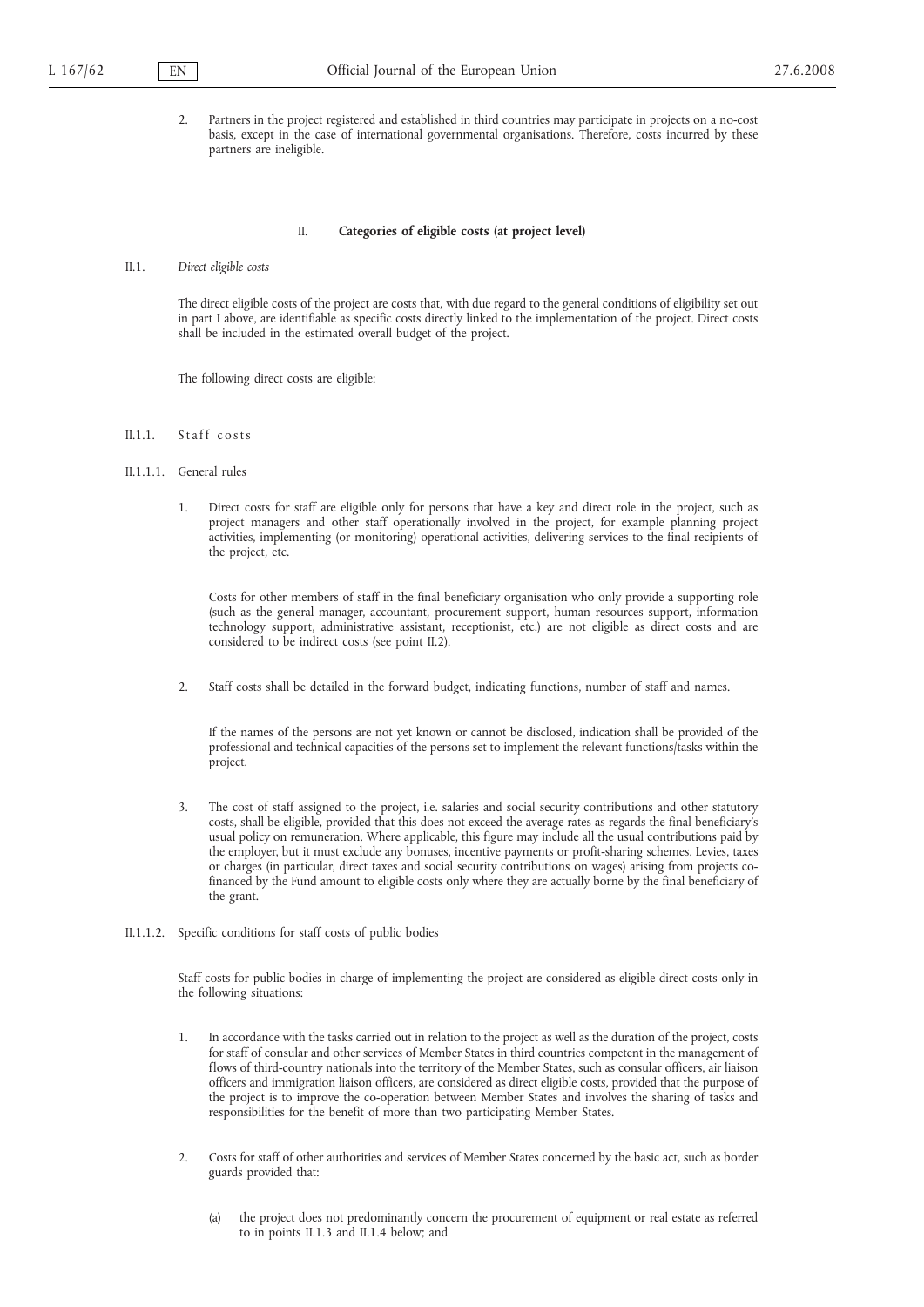(b) the project consists mainly of tasks which require the active and continuous input by staff such as the organisation of meetings and management processes for exchange of information or best practices, consultation and coordination mechanisms, training or education of staff and programmes for the secondment and exchange of staff.

In such cases, the staff costs are considered as direct eligible costs for:

- a person contracted by the final beneficiary solely for the purpose of implementing the project,
- a person employed on a permanent basis by the final beneficiary who:
	- (i) fulfils tasks specifically linked to the implementation of the project on the basis of overtime remuneration; or
	- (ii) is seconded by a duly documented decision of the organisation to tasks that are specifically linked to the implementation of the project and which do not form part of his/her normal routine and he/she is replaced for his/her usual tasks by another person recruited by the organisation.

#### II.1.2. Travel and subsistence costs

- 1. Travel and subsistence costs are only eligible as direct costs for:
	- (a) staff of the final beneficiary whose costs are eligible as defined in point II.1.1;
	- (b) in duly exceptional and justified cases, staff of the final beneficiary providing a supporting role as defined in point II.1.1;
	- (c) other persons outside the final beneficiary who participate in the activities of the project. In this case, attendance lists should be kept as supporting evidence.
- 2. Travel costs shall be eligible on the basis of the actual costs incurred. Reimbursement rates shall be based on the cheapest form of public transport and flights shall, as a rule, be permitted only for journeys over 800 km (return trip), or where the geographical destination justifies travelling by air. Boarding passes must be kept. Where a private car is used, reimbursement is normally made either on the basis of the cost of public transport, or on the basis of mileage rates in accordance with published official rules in the Member State concerned or used by the final beneficiary.
- 3. Subsistence costs shall be eligible on the basis of real costs or a daily allowance. Where an organisation has its own daily rates (subsistence allowances), they shall be applied within ceilings established by the Member State in accordance with national legislation and practice. Subsistence allowances are normally understood to cover local transport (including taxis), accommodation, meals, local telephone calls and sundries.

### II.1.3. Equipment

- II.1.3.1. General rules
	- 1. Costs pertaining to the acquisition of equipment (based on any of the following: rental, leasing, purchase based on the full or partial cost, or depreciation of purchased assets) are only eligible if they are essential to the implementation of the project. Equipment shall have the technical properties needed for the project and comply with applicable norms and standards.
	- 2. Costs for day-to-day administrative equipment (such as printer, laptop, fax, copier, phone, cabling, etc.) are not eligible as direct costs and are to be considered as indirect costs (see point II.2).
- II.1.3.2. Renting and leasing

Expenditure in relation to renting and leasing operations is eligible for co-financing subject to the rules established in the Member State, national legislation and practice and the duration of the rental or lease for the purpose of the project.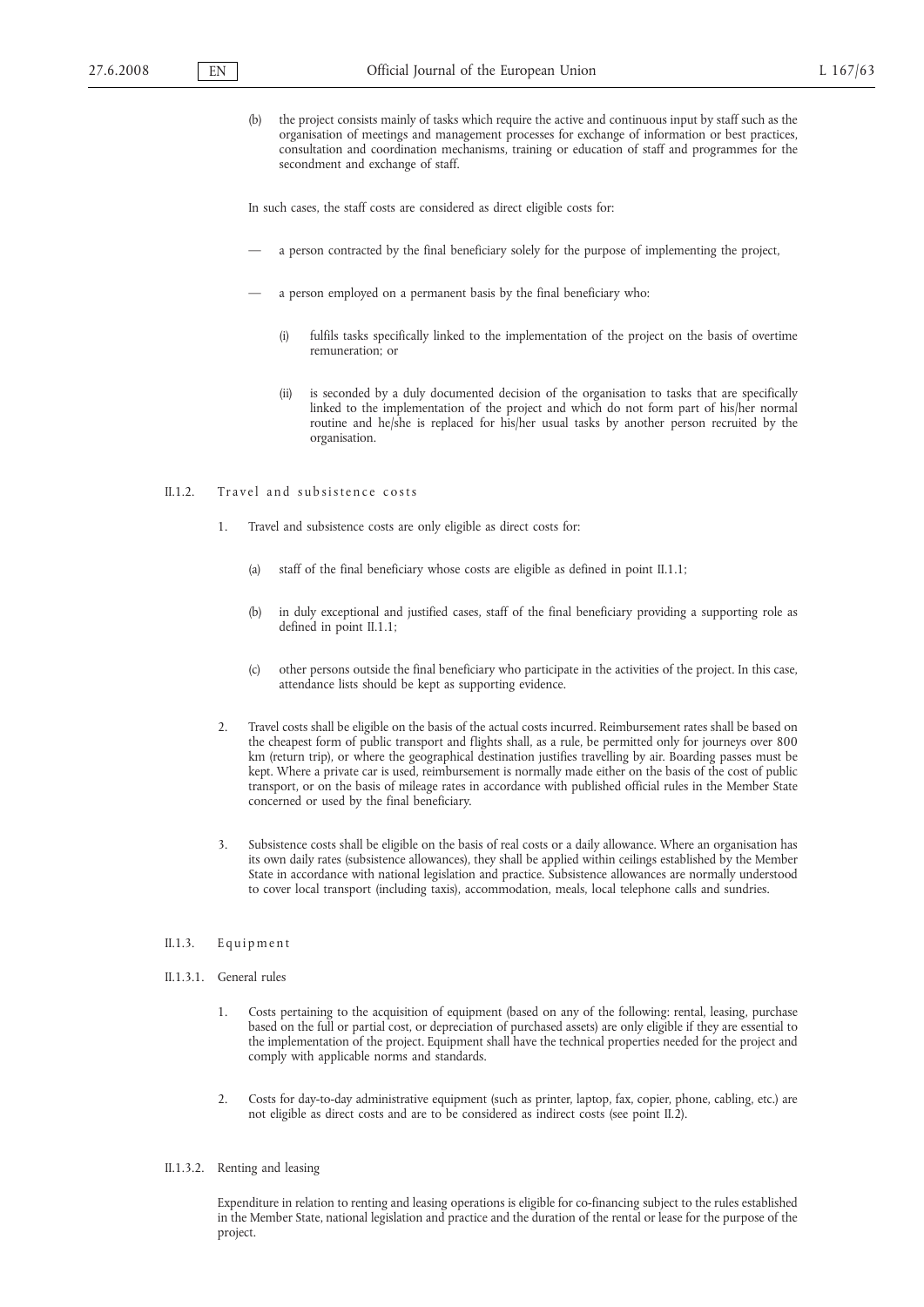#### II.1.3.3. Purchasing

- 1. Costs pertaining to the acquisition of equipment (systems, operating equipment, means of transport, *inter alia*, as referred to in Article 5(1)(c) to (f) of the basic act) are eligible in accordance with national rules. Such costs are eligible for co-financing on the basis of the full or partial cost of the purchase if:
	- (a) they are directly linked to the realisation of the project;
	- (b) incurred in accordance with national procurement rules established in the Member State;
	- (c) the equipment has the technical characteristics necessary for the project and complies with applicable norms and standards;
	- (d) the equipment will continue to be used for the same objectives pursued by the project, even after the project has ended for the minimum duration of:
		- three years or more for information and communication technology (ICT) equipment,
		- five years or more for other types of equipment such as operating equipment and means of transport, except for the ones indicated below,
		- 10 years for helicopters, vessels and aircrafts.
- 2. Costs for the abovementioned equipment may be eligible on the basis of depreciation in accordance with national rules. In that case the above conditions (a), (b) and (c) shall apply. Furthermore, the following conditions must also be satisfied:
	- (a) where equipment is purchased before or during the lifetime of the project, the portion of equipment depreciation is eligible on the basis of the duration of use for the project and the rate of actual use for the project;
	- (b) equipment that was purchased before the lifetime of the project, but which is used for the purpose of the project, is eligible on the basis of depreciation. However these costs are ineligible if the equipment was originally purchased through a Community grant;
	- (c) purchase costs of equipment shall correspond to normal market costs and the value of the items concerned is written off in accordance with the tax and accounting rules applicable to the final beneficiary.

### II.1.4. Real estate

II.1.4.1. General rules

In the case of either purchase of real estate, construction or renovation of real estate, or rental of real estate, it shall have the technical properties needed for the project and comply with the applicable norms and standards.

#### II.1.4.2. Purchase, construction or renovation

- 1. If the acquisition of real estate is essential for implementation of the project and is clearly linked with its objectives, the purchase of real estate, i.e. buildings already constructed, or construction of real estate, is eligible for co-financing on the basis of the full or partial cost, or on the basis of depreciation, under the conditions set out below, without prejudice to the application of stricter national rules:
	- (a) a certificate shall be obtained from an independent qualified valuer or duly authorised official body establishing that the price does not exceed the market value, either attesting that the real estate is in conformity with national regulations or specifying the points which are not in conformity that the final beneficiary plans to rectify as part of the project;
	- (b) the real estate has not been purchased through a Community grant at any time prior to the implementation of the project;
	- (c) the real estate is to be used solely for the purpose stated in the project for a period of at least 10 years after the end date of the project unless the Commission specifically authorises otherwise in the case of co-financing of the full or partial costs. In the case of co-financing on the basis of depreciation this period is reduced to five years;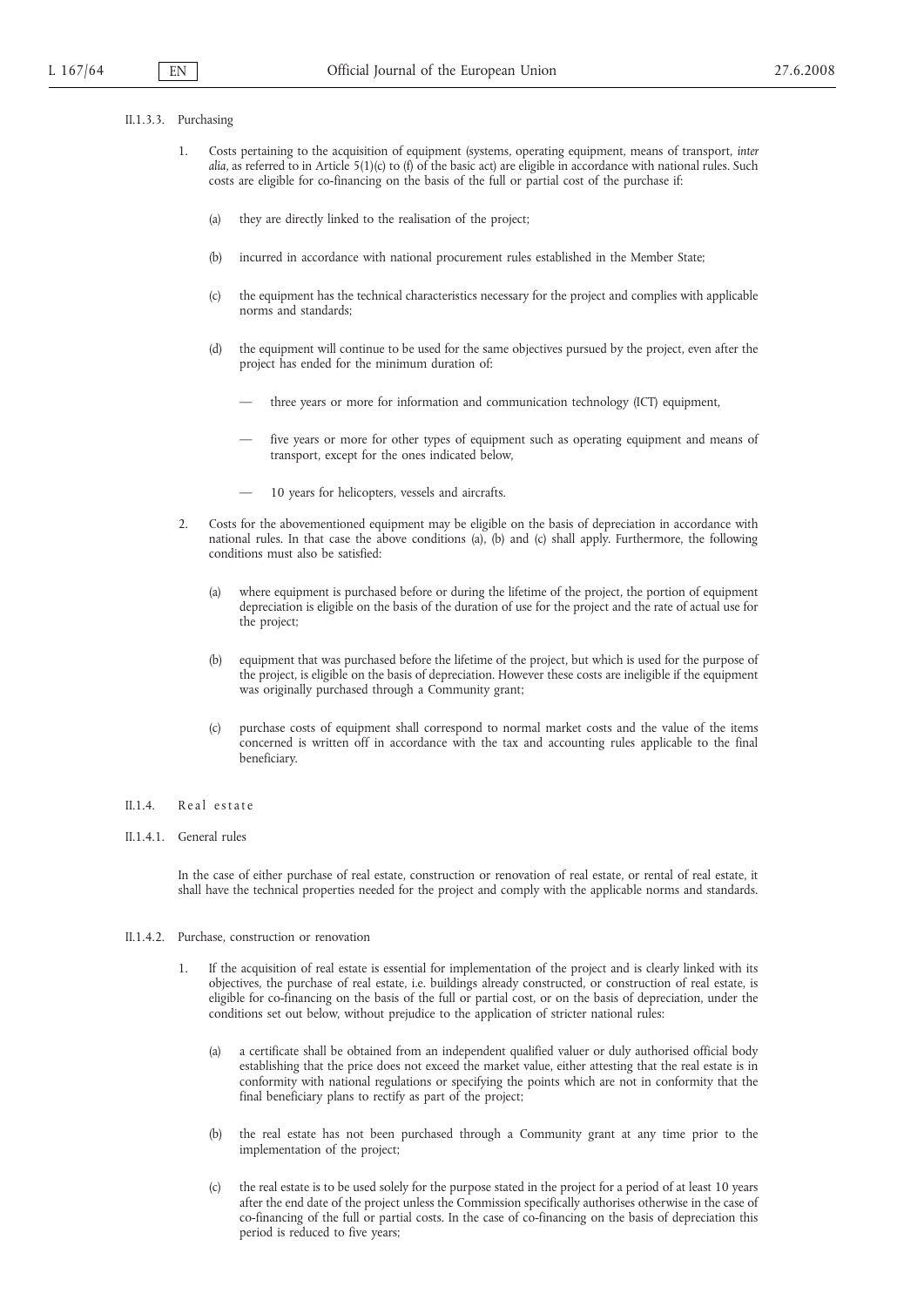- (d) the purchase of the real estate respects the principles of value for money and cost-effectiveness and is being considered as proportionate to the aim to be achieved through the implementation of the project;
- (e) in the case of co-financing on the basis of depreciation, only the portion of the depreciation of these assets corresponding to the duration of use for the project and the rate of actual use for the project is eligible. Depreciation shall be calculated according to national accounting rules.
- 2. Expenses for renovation of real estate are eligible for co-financing on the basis of the full or partial cost or on the basis of depreciation. In the case of renovation costs only conditions (c) and (e) above apply.

### II.1.4.3. Rental

Rental of real estate is eligible for co-financing where there is a clear link between the rental and the objectives of the project concerned, under the conditions set out below and without prejudice to the application of stricter national rules:

- (a) the real estate shall not have been purchased through a Community grant.
- (b) the real estate should only be used for implementation of the project. If not, only the portion of the costs corresponding to the use for the project is eligible.
- II.1.4.4. Office space for the final beneficiary

Costs for the purchase, construction, renovation or rental of office space for the routine activities of the final beneficiary are not eligible. Such costs are considered to be indirect costs (see point II.2).

#### II.1.5. Consumables, supplies and general services

- 1. The costs of consumables, supplies and general services are eligible provided that they are identifiable and directly necessary for the implementation of the project.
- 2. However, office supplies as well as all kinds of small administrative consumables, supplies, hospitality costs and general services (such as telephone, internet, postage, office cleaning, utilities, insurance, staff training, recruitment, etc.) are not direct eligible costs; they are included in indirect costs, as referred to in point II.2.

#### II.1.6. Subcontracting

- 1. As a general rule, final beneficiaries must have the capacity to carry out the activities relating to the project themselves. Therefore, subcontracting must be limited and shall not exceed 40 % of the direct eligible costs of a project unless duly justified and approved in advance by the responsible authority.
- 2. Expenditure relating to the following subcontracts is ineligible for co-financing by the Fund:
	- (a) subcontracting of tasks relating to the overall management of the project;
	- (b) subcontracting that adds to the cost of the project without adding proportionate value to it;
	- (c) subcontracting with intermediaries or consultants where payment is defined as a percentage of the total cost of the project, unless such payment is justified by the final beneficiary by reference to the actual value of the work or services provided.
- 3. For all subcontracts, subcontractors shall undertake to provide all audit and control bodies with all the necessary information relating to subcontracted activities.
- II.1.7. Costs deriving directly from the requirements linked to EU co-financing

Costs needed to meet the requirements linked to EU co-financing, such as publicity, transparency, evaluation of the project, external audit, bank guarantees, translation costs, etc., are eligible as direct costs.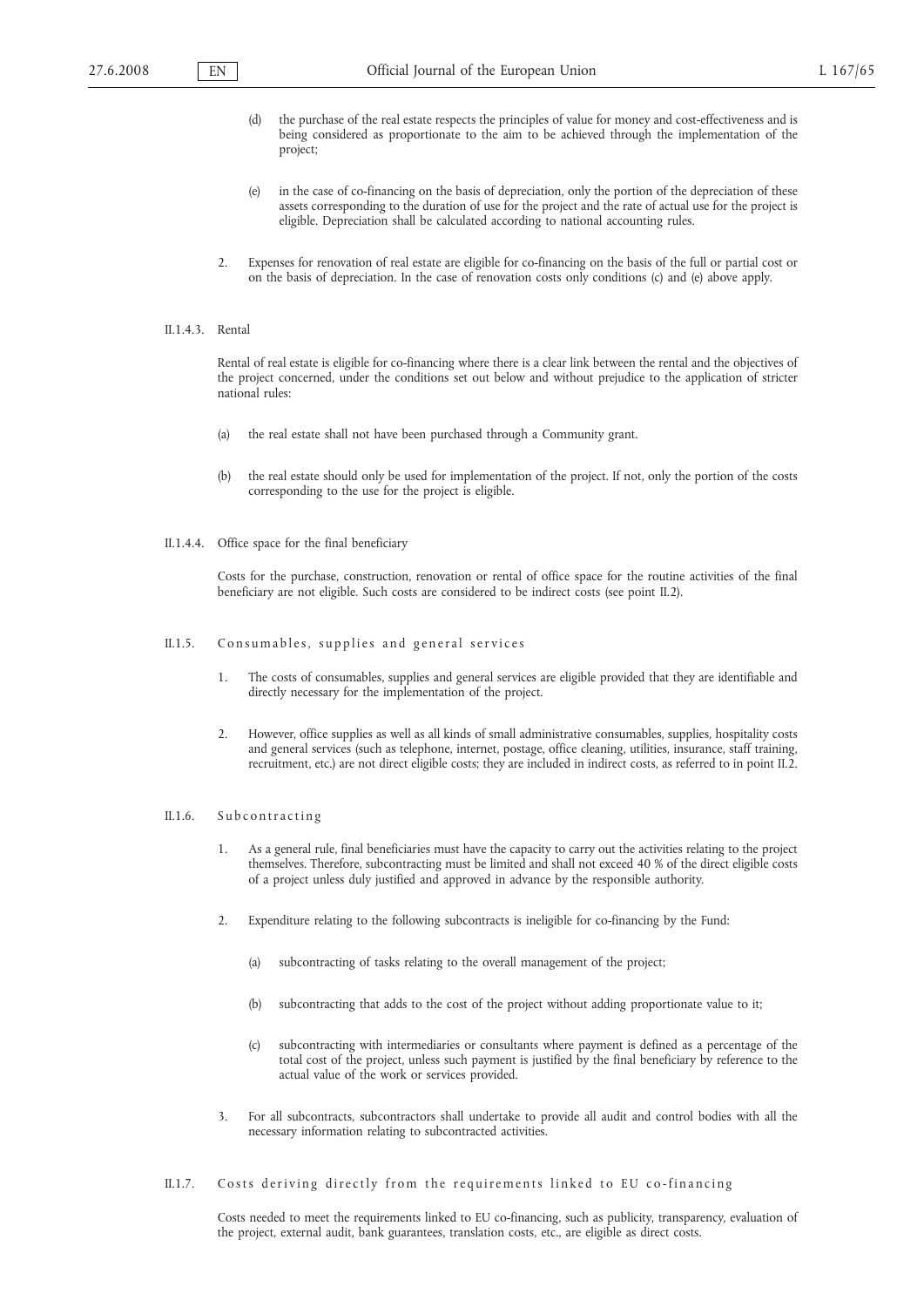#### II.1.8. Expert fees

Legal consultancy fees, notarial fees and costs of technical and financial experts are eligible.

- II.2. *Indirect eligible costs*
	- 1. Indirect costs relate to categories of expenditure that are not identifiable as specific costs directly linked to the project. A fixed percentage of the total amount of *direct eligible costs* may be eligible as indirect costs, provided that:
		- (a) the indirect costs are kept to a minimum and the exact percentage of indirect costs is set by the Member State in relation to needs;
		- (b) the indirect costs are anticipated in the forward budget of the project;
		- (c) the indirect costs do not include costs assigned to another heading of the budget for the project;
		- d) the indirect costs are not financed from other sources. Organisations receiving an operating grant received from the EU budget and/or from the Member States cannot include indirect costs in their forward budget;
		- (e) as a general rule, the fixed percentage of indirect costs in relation to the total amount of direct eligible costs does not exceed 5 %. However, the fixed percentage of indirect costs shall not exceed 2,5 % in any of the following situations:
			- where the responsible authority acts as an executing body as defined in Article  $7(3)$ , or
			- where the combined total of subcontracting (II.1.6) and procurement (points II.1.3 and II.1.4) exceeds 40 % of the eligible direct costs.
	- 2. The percentage allocated to indirect costs shall cover the following costs in particular:
		- (a) staff costs that are ineligible as direct costs as per point II.1.1.1 (1);
		- (b) administration and management expenses, such as costs identified in II.1.5.2;
		- (c) bank fees and charges (except bank guarantees as defined in section II.1.7);
		- (d) costs for real estate and maintenance costs when linked to day-to-day administrative operations, such as costs identified in II.1.4.4;
		- (e) all costs linked to the project but excluded from section II.1 'Direct eligible costs'.

#### III. **Ineligible expenditure**

The following costs are not eligible:

- (a) VAT, except where the final beneficiary can show that he is unable to recover it;
- (b) return on capital, debt and debt service charges, debit interest, foreign exchange commissions and exchange losses, provisions for losses or potential future liabilities, interest owed, doubtful debts, fines, financial penalties, litigation costs, and excessive or reckless expenditure;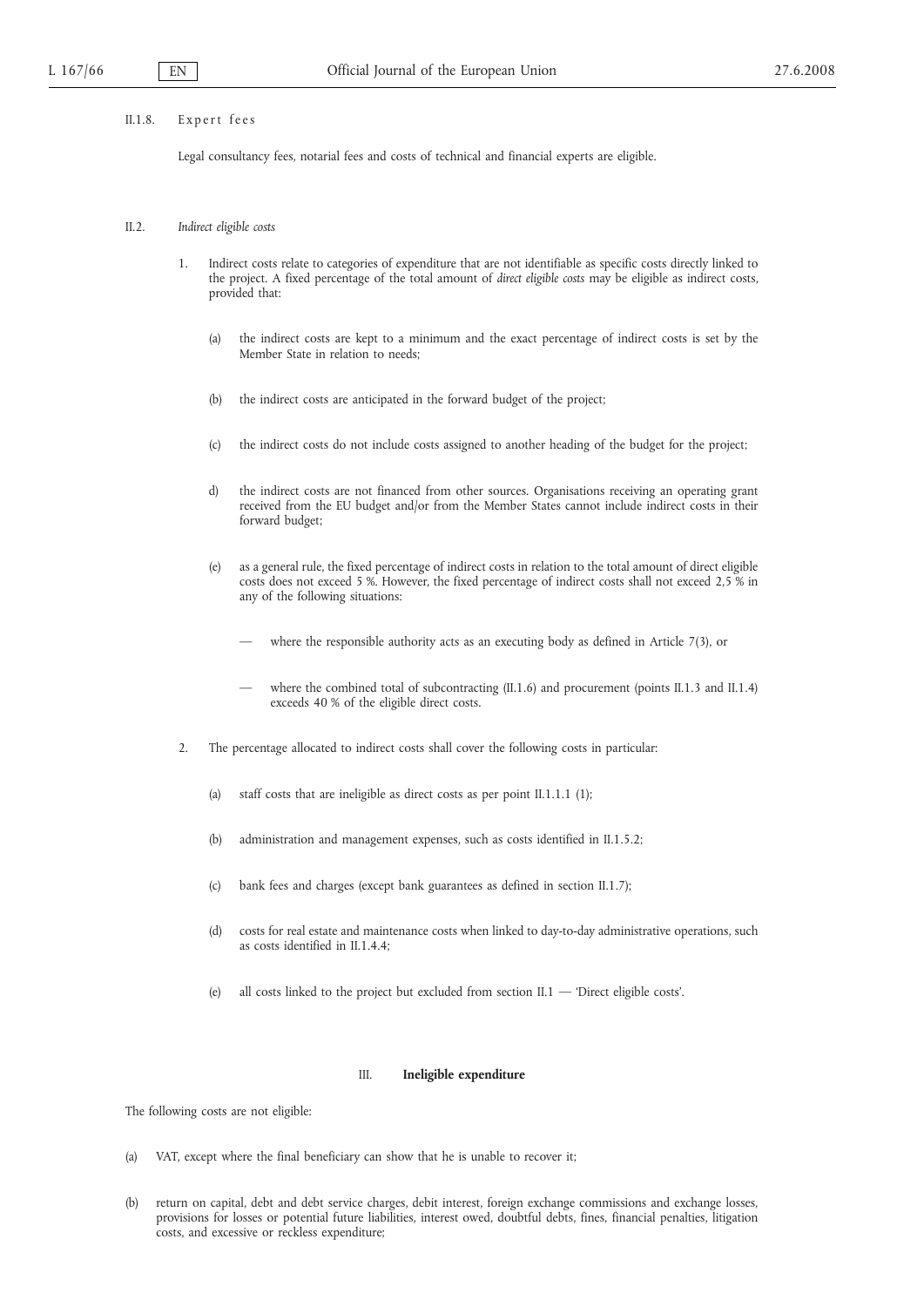- (c) entertainment costs exclusively for project staff. Reasonable hospitality costs at social events justified by the project, such as an event at the end of the project or meetings of the project steering group, are permitted;
- (d) costs declared by the final beneficiary and covered by another project or work programme receiving a Community grant;
- (e) purchase of land;
- (f) staff costs for officials who contribute to project implementation by accomplishing tasks that are part of their normal routine;
- (g) contributions in kind.

# IV. **Costs covered by assigned income**

- 1. In duly substantiated cases, co-financing of the project as regards the contribution from the final beneficiary and the partners in the project may be made up in part of contributions in terms of work carried out by permanent officials employed by these bodies and involved in the project. In this case these costs are not eligible as direct or indirect staff costs as defined under points II.1.1 and II.2 but as costs covered by assigned income.
- 2. Such contributions shall not exceed 50 % of the total contribution given by the final beneficiary. In this case, the following rules shall apply:
	- (a) tasks of public officials are specifically linked to implementation of the project and do not arise from the statutory responsibilities of the public authority;
	- (b) public officials entrusted with implementing a project are seconded by a duly documented decision of the competent authority;
	- (c) the value of the contributions can be audited and may not exceed the costs actually borne and duly supported by accounting documents of the public authority.

#### V. **Technical assistance at the initiative of member states**

- 1. At the initiative of each Member State, the following technical assistance measures are eligible for each annual programme, within the limits specified in Article 18 of the basic act:
	- (a) expenditure relating to the preparation, selection, appraisal, management and monitoring of actions (including computer equipment and consumables);
	- (b) expenditure relating to audits and on-the-spot checks of actions or projects;
	- (c) expenditure relating to evaluations of actions or projects;
	- (d) expenditure relating to information, dissemination and transparency in relation to actions;
	- (e) expenditure on the acquisition, installation and maintenance of computerised systems for the management, monitoring and evaluation of the Funds;
	- (f) expenditure on meetings of monitoring committees and sub-committees relating to the implementation of actions. This expenditure may also include the costs of experts and other participants in these committees, including third-country participants, where their presence is essential to the effective implementation of actions;
	- (g) expenditure on salaries, including social security contributions, although only in the following cases:
		- civil servants or other public officials seconded by duly documented decision of the competent authority to carry out tasks referred to in points (a) to (f),